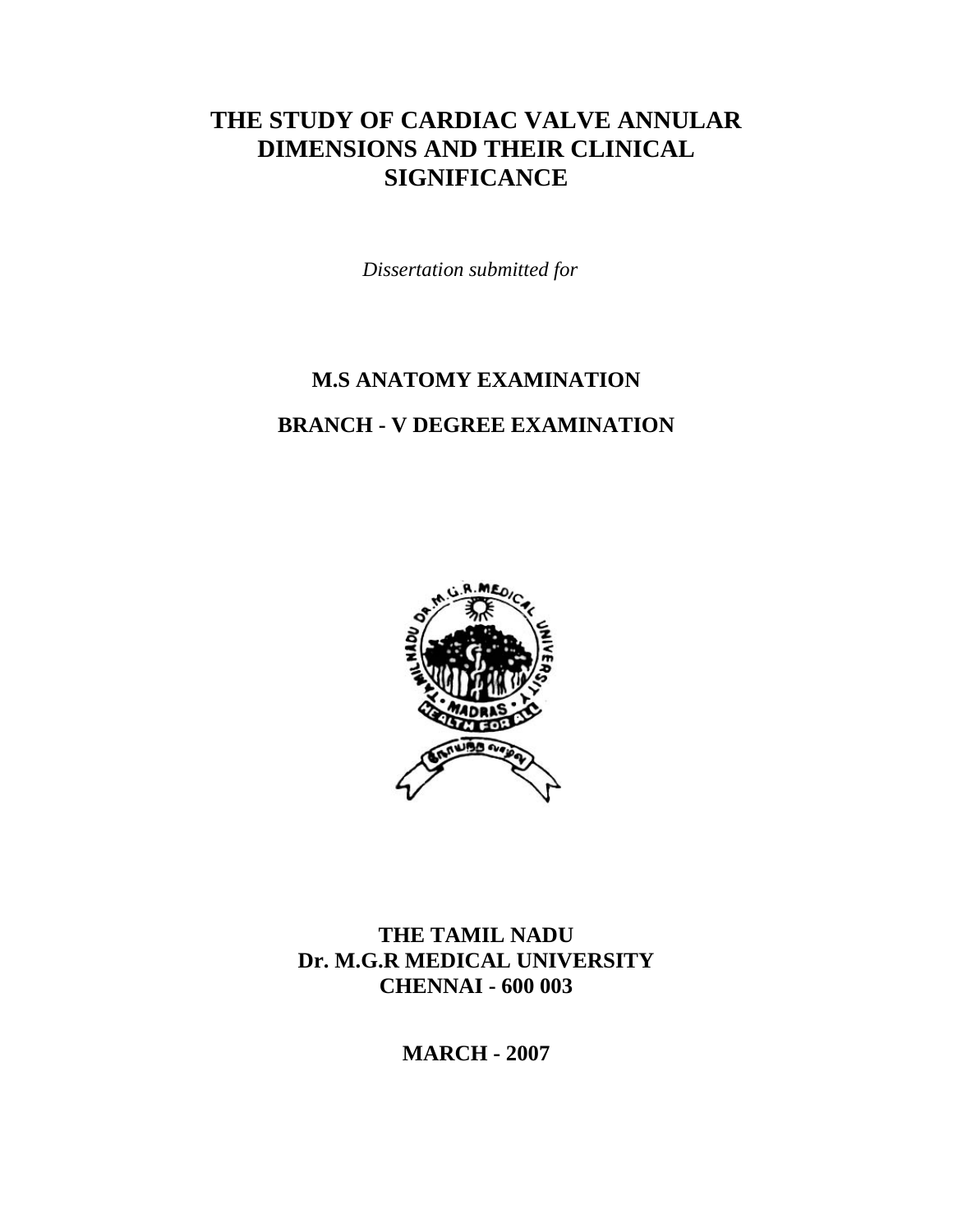### **CERTIFICATE**

This to certify that **R. Hannah Sugirthabai Rajila** is a bonafide student of **Stanley Medical College** , Chennai-600001 and her study on **the cardiac valve annular dimensions and their clinical significance** is a bonafide original work done by her for this dissertation towards partial fulfillment of the M.S. Degree examination . She has done this study under guided supervision and no part of this study has been submitted for the award of any degree or diploma.

**Dean, Professor and HOD Chennai-600001 Chennai-600001** 

**Stanley Medical College 2018 Department of Anatomy and Hospital Stanley Medical College**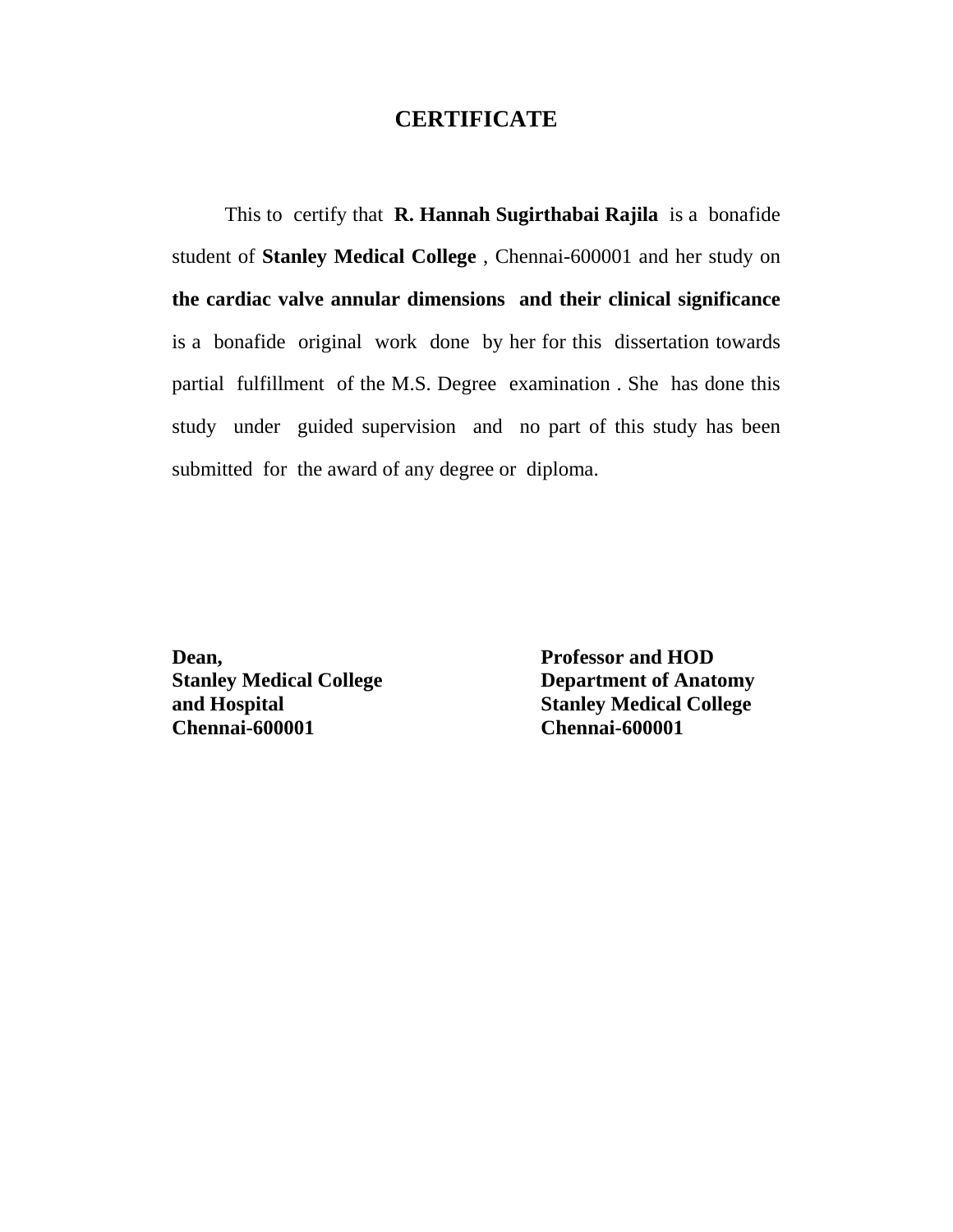### **ACKNOWLEDGEMENTS**

I have been overwhelmed by the support and guidance that I have received from a large number of people in completing this study and I would like to take this opportunity to thank each one of them.

I sincerely thank **Dr. Gunasekaran, M.S.,** Dean, Stanley Medical College, Chennai - 600 001 for granting me permission to utilize the facilities of this institution, for my study.

It is my privilege to express my sincere and profound gratitude to **Dr. Sudha Seshayyan, M.S.,** Professor and Head of Department of Anatomy, Stanley Medical College, Chennai - 600 001, for her constant support, guidance and suggestions to complete my dissertation work.

My heartfelt thanks go to **Dr.Chitra, M.S.,** Additional Professor, Department of Anatomy, for her valuable suggestions and comments.

My special thanks go to **Dr.Subramanian M.D., D.M.,** Professor and Head of Department of Cardiology for permitting me to conduct this study at the Cardiology Department.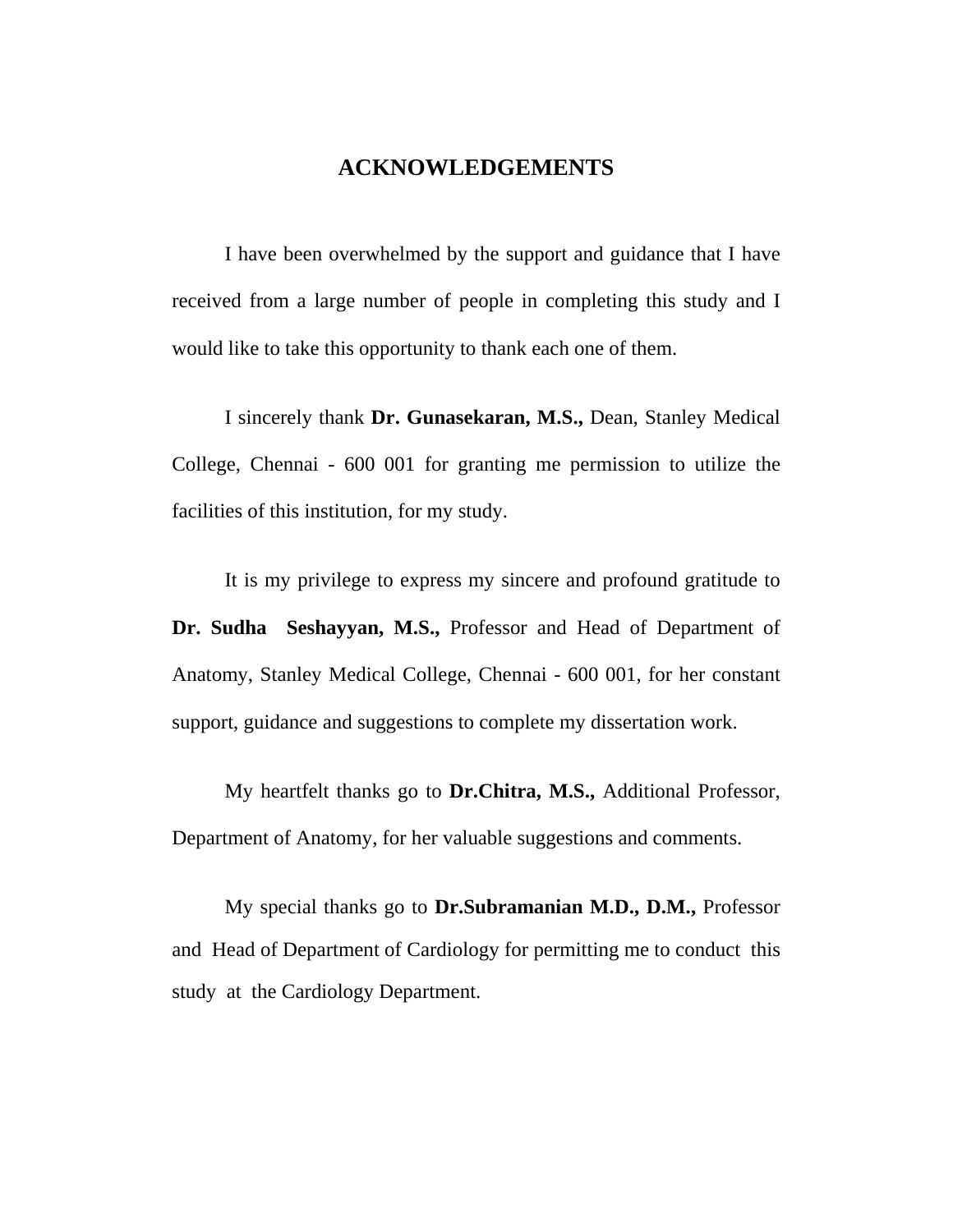I am also thankful to **Dr. C. Karunanithi, Dr. Mohan dhas Joe Chandra, Dr. Syed Rafi Ahmed** and **Dr. N. Rajasekaran** for their valuable guidance and support during this study.

I would also like to express my sincere thanks to my colleagues and the technicians in the department who helped me in the completion of this study.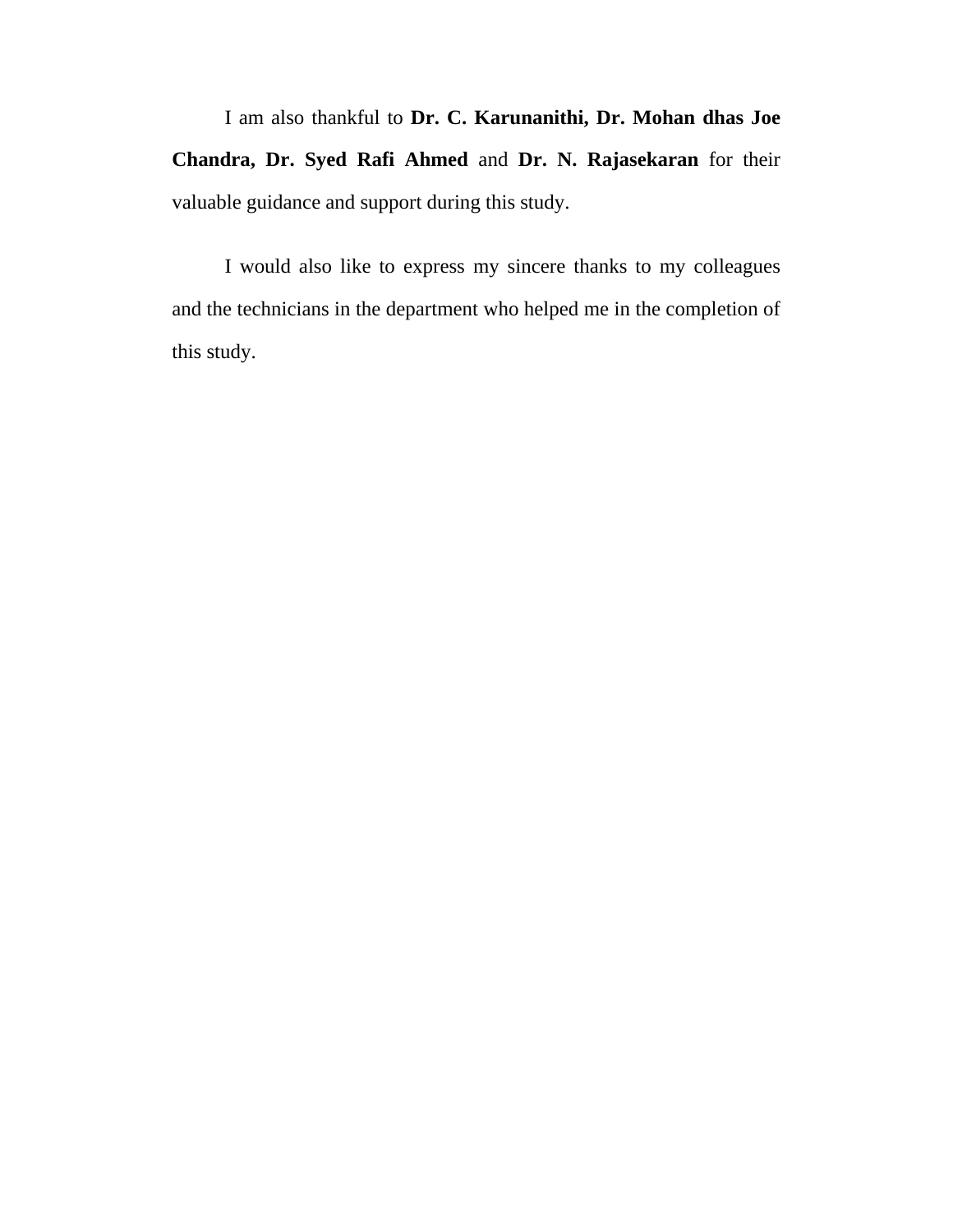# **CONTENTS**

| Sl.No. | <b>Title</b>                     | Page<br>No.    |
|--------|----------------------------------|----------------|
| 1.     | Aim of the study                 | $\mathbf{1}$   |
| 2.     | <b>Review of Literature</b>      | $\overline{4}$ |
| 3.     | <b>Anatomy of Cardiac Valves</b> | 16             |
| 4.     | <b>Materials and Methods</b>     | 27             |
| 5.     | Observations                     | 34             |
| 6.     | Discussion                       | 49             |
| 7.     | Summary                          | 55             |
|        |                                  |                |

8. Bibliography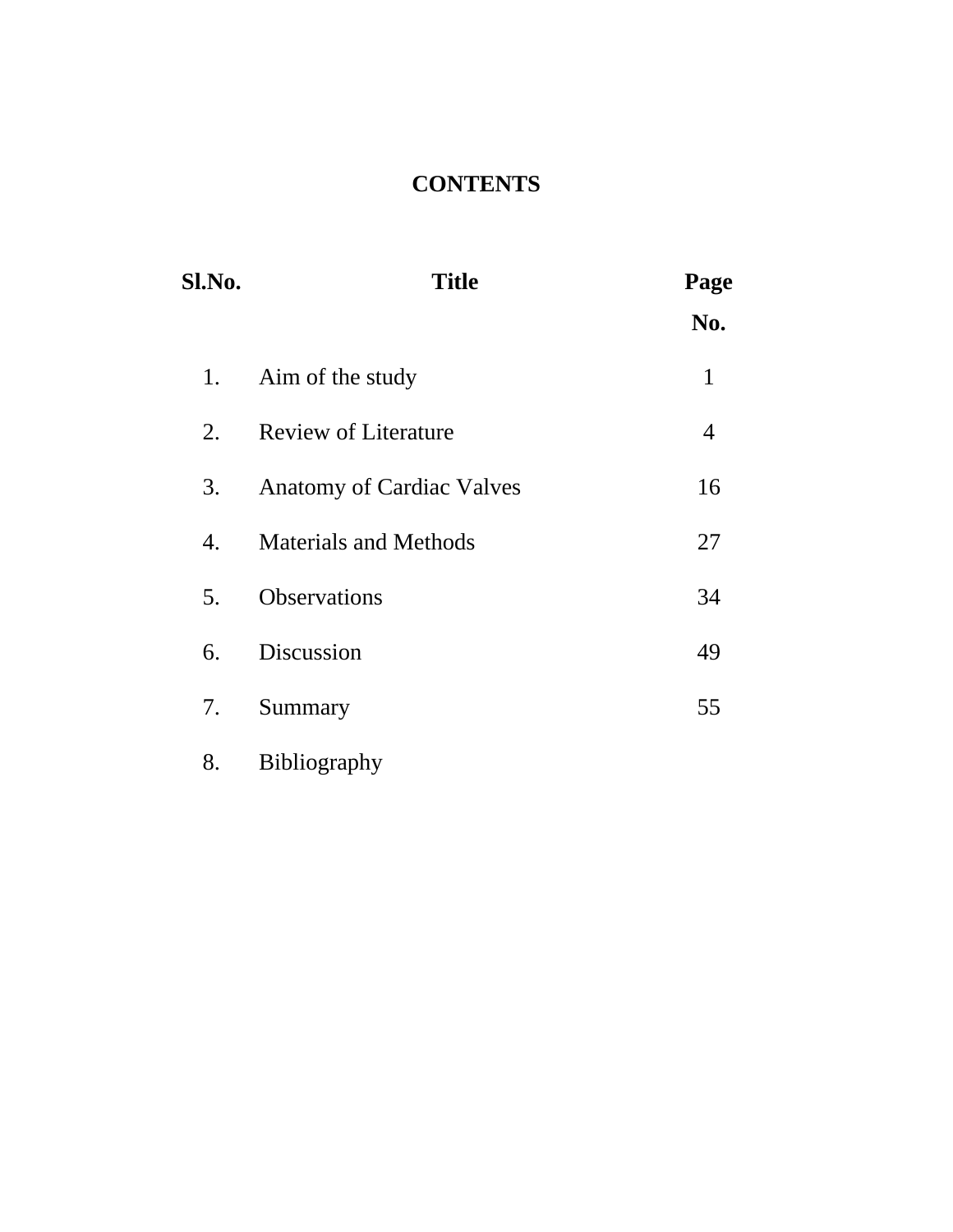### **AIM OF STUDY**

# *"Knowledge of detailed cardiac anatomy is a pre-requisite for successful surgery"*

### - **R.H.Anderson, B.R. Wilcox.**

 Hippocrates (460-377 BC) described the valves and chambers of heart. Since then, the cardiac valves have undergone a vast research and their study is of great importance to cardiothoracic surgeons. The diagnosis of their pathology, the severity of disease and the course of their treatment, all depend on the accurate knowledge of the anatomy. The interrelationships among the heart valves in normally formed hearts are remarkably uniform. The aortic valve occupies a central position wedged between the mitral and tricuspid valves, whereas the pulmonary valve is situated anterior , superior and slightly to the left of the aortic valve. The annuli of mitral and tricuspid valves merge with each other and with the membranous septum to form the fibrous skeleton of the heart. The core of the skeleton is the central fibrous body with two extensions, the right and left fibrous trigones.

 Cardiac valves are affected both by congenital malformations and by acquired valvular diseases. Disease can cause either a stenotic or a regurgitant lesion. In the former condition there is a narrowing of the orifice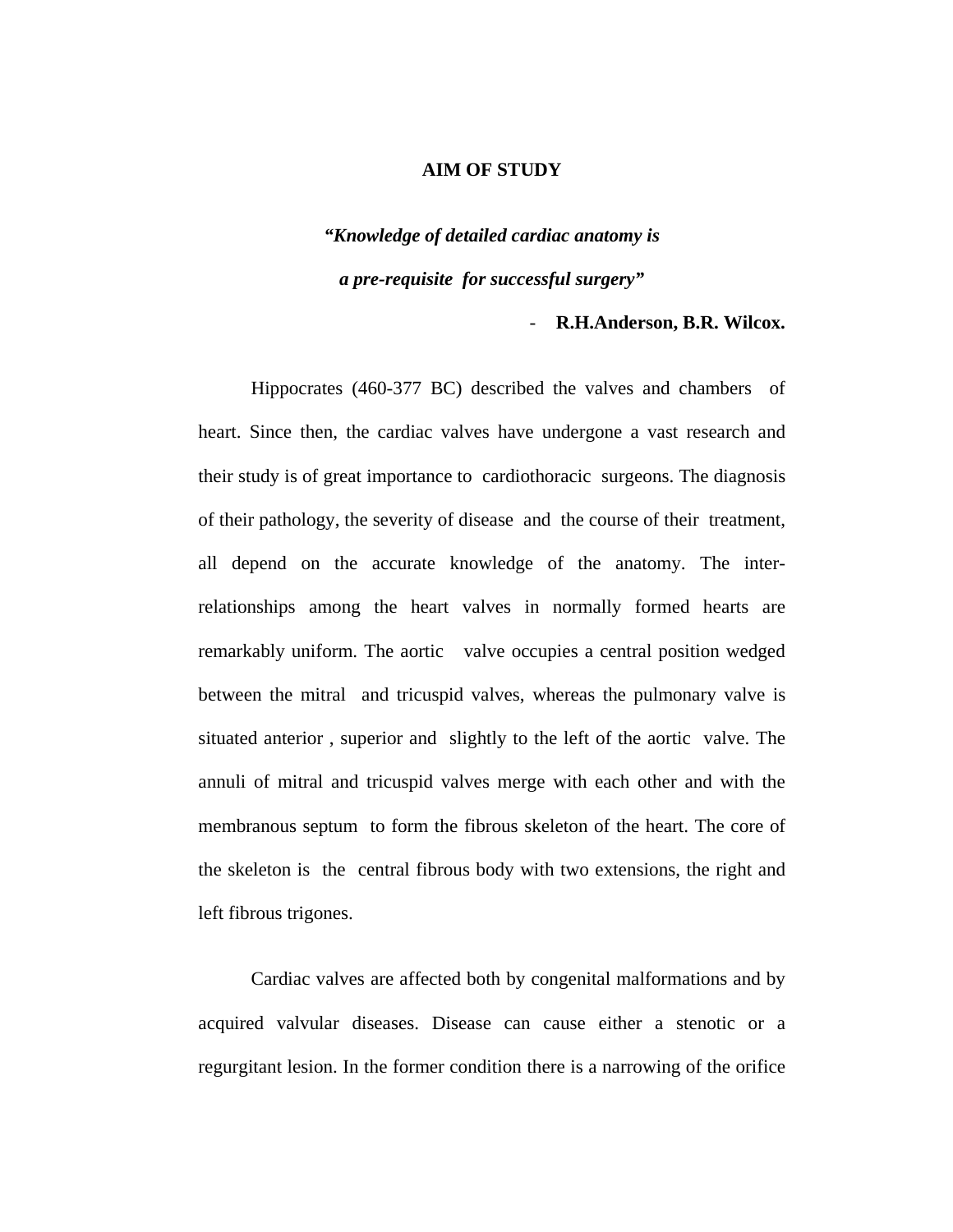but the annulus remains normal , whereas in the later the vale annulus is widened. So to replace the valve and to know the severity of the regurgitant lesion the normal valve size should be known. When a valve is being replaced, it can result in a condition called patient –prosthesis mismatch. This can result in restrictive changes of the heart due to the prosthetic valve being smaller than the annular size of the valve. Similarly in mitral valve lesion, left ventricular size changes. To know the impact of valvular lesion to left ventricular size and function, the normal correlation between the two should be known.

 Hence, the annuli of cardiac values are used as the size index for prosthetic valves, to diagnose and categorize the severity of regurgitant lesions and to know impact of the left ventricular size variations on the mitral valve diameter.

 The annular dimensions depends on age, sex and individual's body surface area. These dimensions are of utmost significance for repair and replacement of cardiac valves. These parameters were studied in western population and the standard measurements are derived from them. Hence a study of Indian population was undertaken to compare with the available data.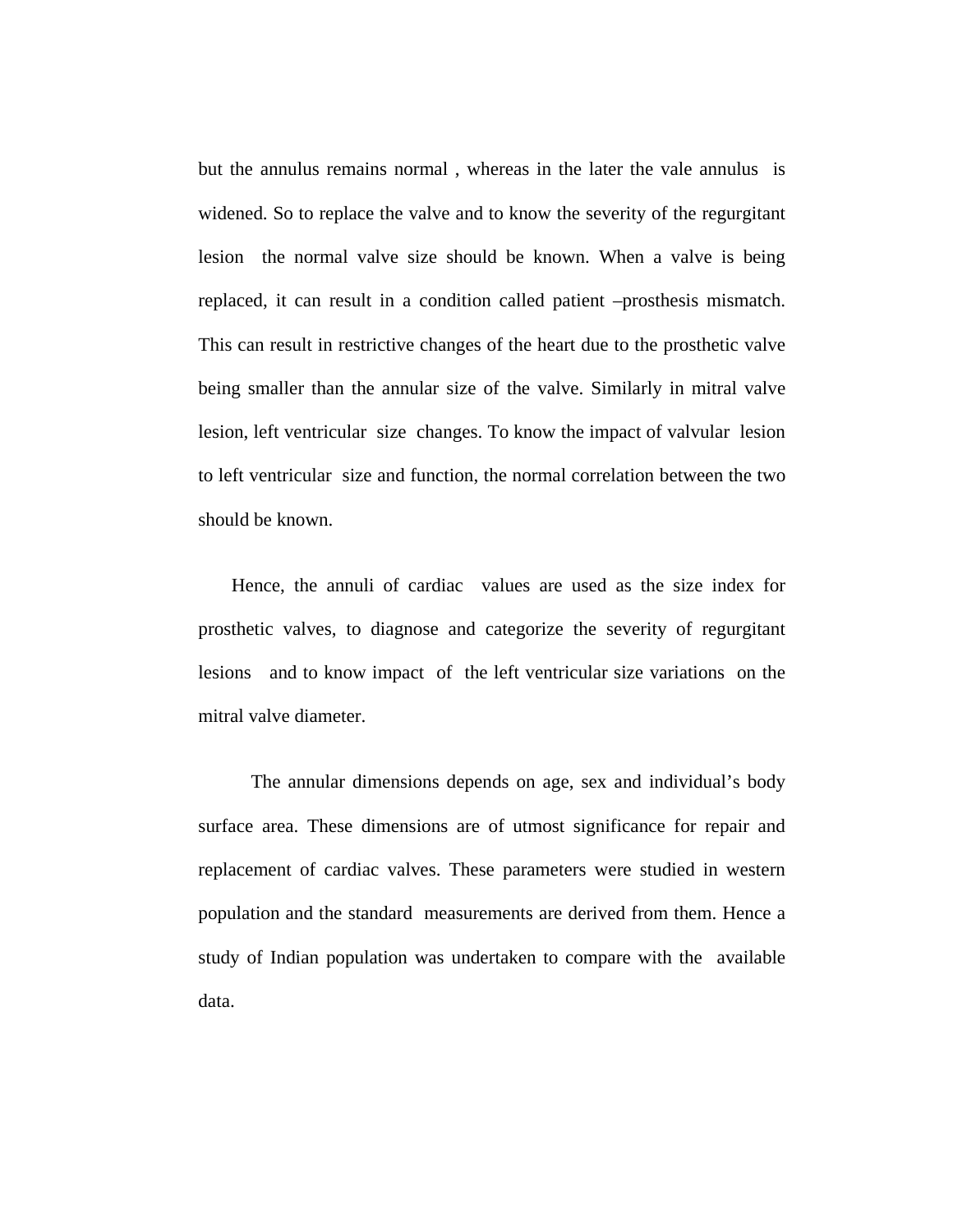The study was done under the following parameters:

- Dimensions of mitral valve, tricuspid valve, pulmonary valve and aortic valve were correlated with body surface area and compared with the standard values.
- Their correlation with body mass index was assessed.
- Their correlation with age was assessed.
- Their correlation with sex was assessed
- Mitral valve dimensions were studied against left ventricular size.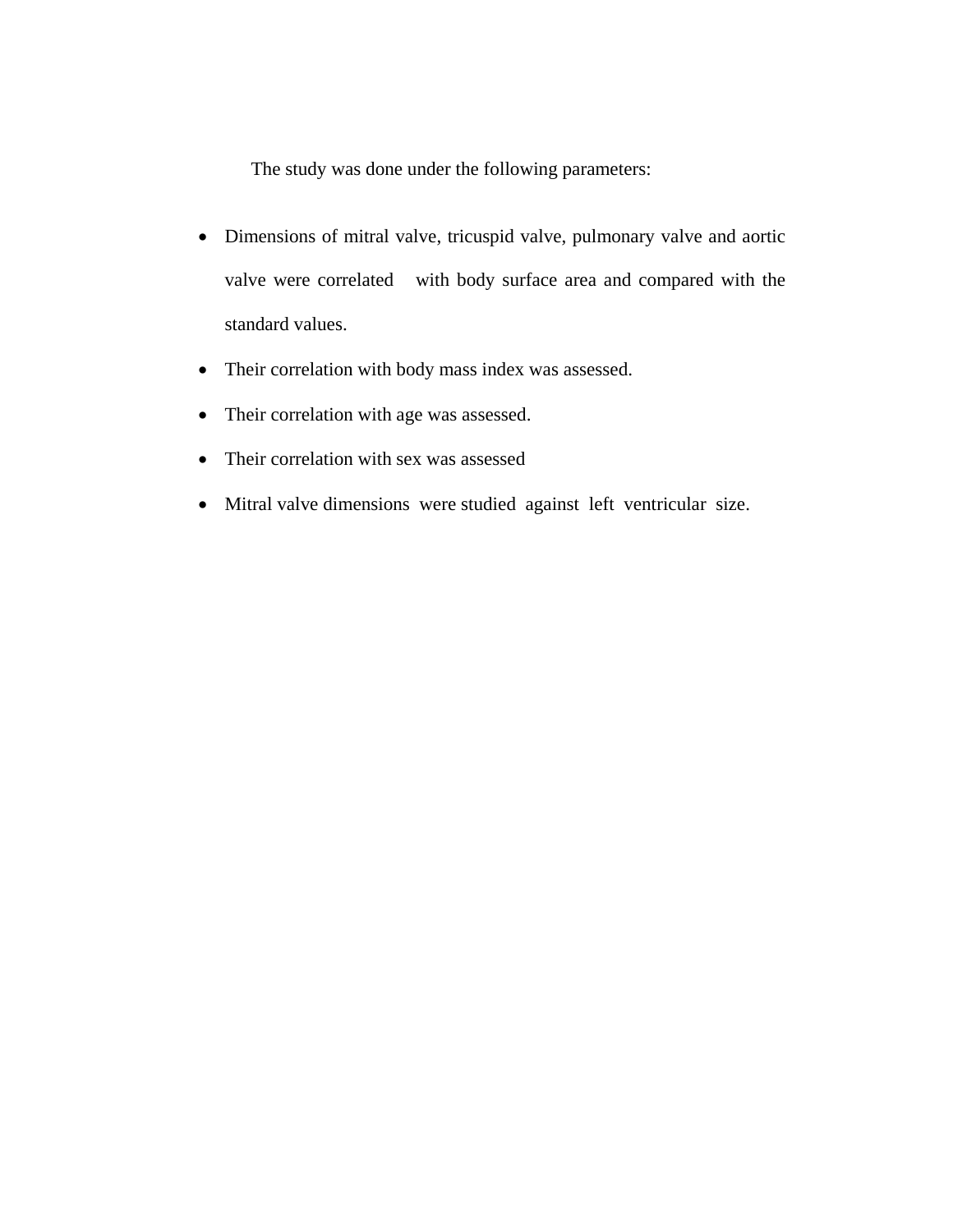#### **REVIEW OF LITERATURE**

**The Anatomical and surgical history of heart**:

**Hippocrates** (460-379C) described the valves and chambers of the heart. He described the pericardium as a smooth tunic which envelops the heart and contains a small amount of fluid resembling urine. He also demonstrated that fluid could flow in only one direction through the aortic valve.

**Herophilus** (385-280BC) described the pulmonary artery .

**Galen** (130 BC- 200 AD) observed that the heart can beat independently of central nervous system control.

**Mondiro de Luzzi** (1270-1326) accurately described the anatomy of heart

**Leonardo da vinci** (1452-1519) illlustrated heart anatomy and observed that air does not pass through the heart.

**Columbus** (1511) gave correct account of the shape and cavities of the heart.

**Berenger (**1614) demonstrated the existence and operation of tricuspid valve in right ventricle.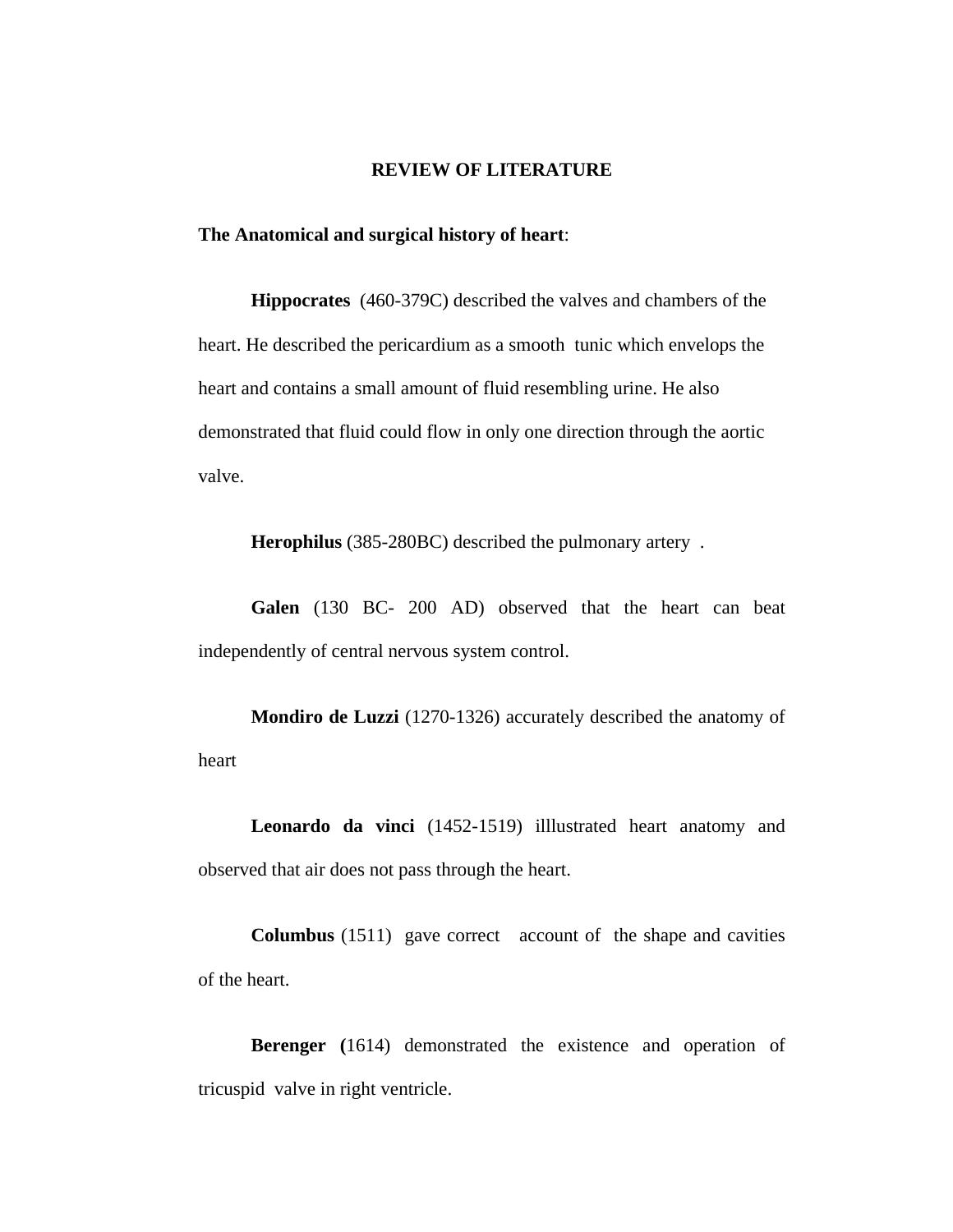**Scarpa (**1974 - 1832) illustrated the nerves of the heart.

**Einthoven** (1903) performed first electrocardiogrphy.

**Korotkoff** (1905) described the method of blood pressure measurements.

**Cutler, Levine and Beck** in 1924 operated on stenosed mitral valves.

**Frossman** in 1929 performed a rightsided heart catheterization on himself.

**Sellors** in 1948 reported of mitual valvuloplasty for mitral stenosis

**Bailey** in 1948 performed a successful mitral valvulotomy.

**Gibbon** in 1953 successfully closed an atrial septal defect using cardio pulmonary bypass.

**Kolesov** in 1964 performed first coronary artery bypass graft with internal mammary artery.

**Barnard** in 1967 performed first heart transplant in humans.

**Edwards** stated that the adult human heart averages  $325 \pm 75$ g in men and  $275 \pm 75$  g in women.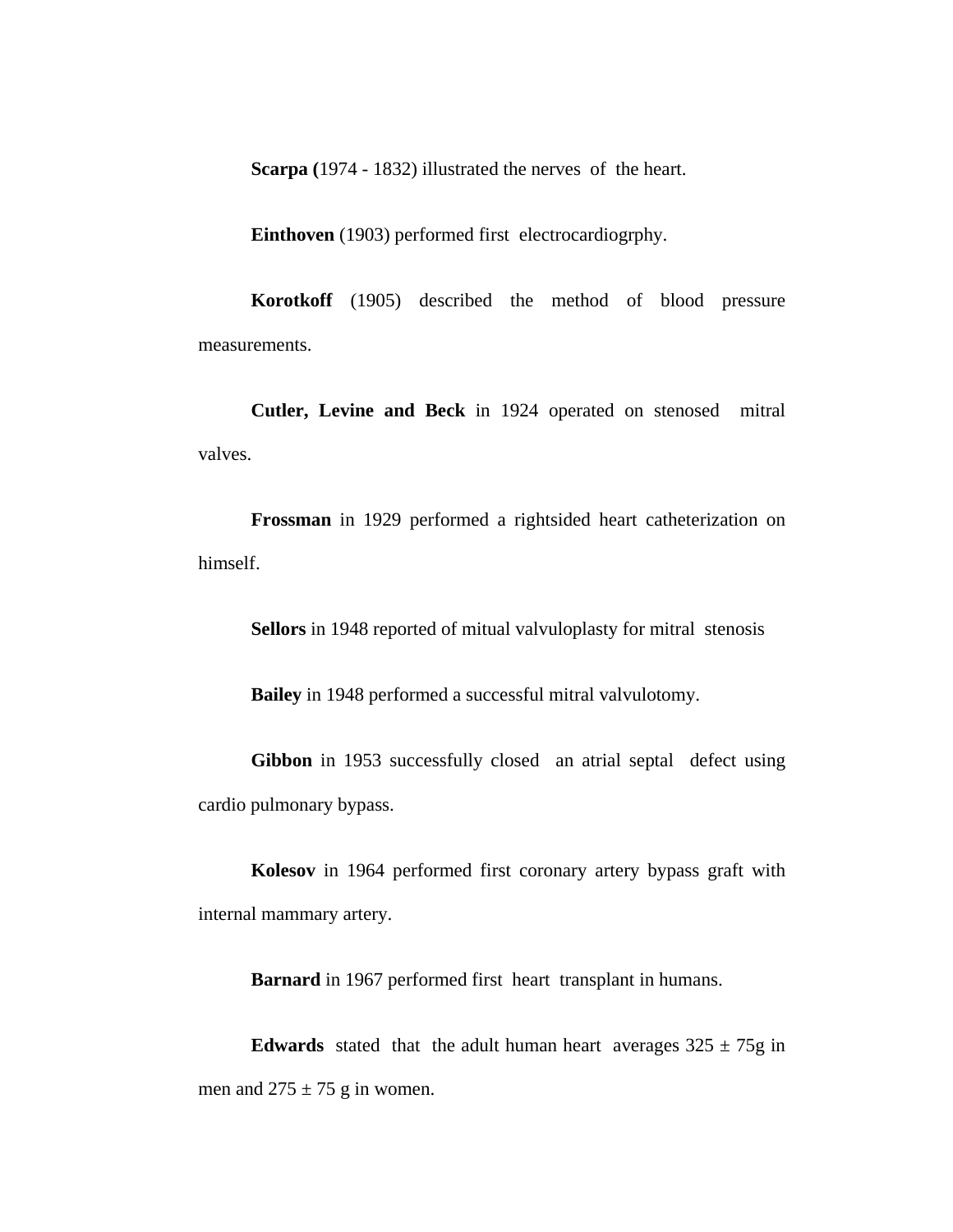### **Literature regarding patient prosthesis mismatch:**

 The commonest acquired valvular disease is the rheumatic heart disease. If atrio-ventricular valves are affected, commissural fusion and leaflet thickening can result in stenotic lesion. Associated chordal thickening , fusion and shortening can occur resulting in narrowing of valvular orifice, but the annular dimension remains normal.

 Cardiac valve replacement can be done in severe cares of stenotic lesions. For example, if the mitral valve replacement is done, the mitral leaflets are excised 2mm away from the annulus. The prosthetic valve is sutured on to the mitral annulus, which remains unchanged, using it as a mattress to hold the valve in position.

 The term patient prosthesis mismatch was introduced by Rahimtoola in 1978 to describe a condition in which the invivo prosthetic valve effective orifice area is smaller than that of the native value. Obstructive aortic prosthetic valve with effective orifice area less than  $0.8 \text{cm}^2/\text{m}^2$  may increase the operative mortality and impair functional recovery after aortic valve replacement. Previous studies have shown that the effective orifice area of an aortic prosthetic valve may be too small in relation to the patients body surface area resulting in abnormally high pressure gradients causing left ventricular dysfuncion.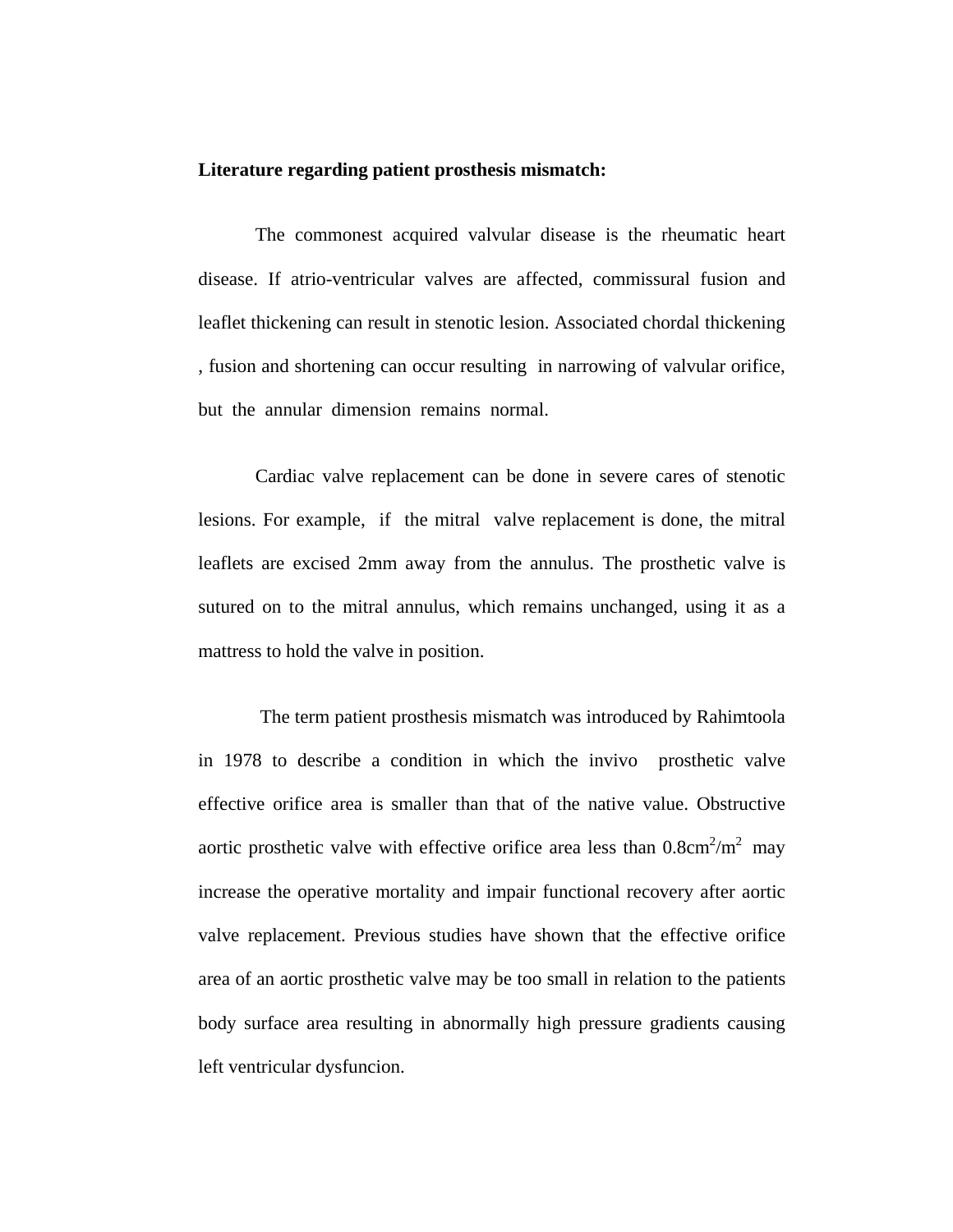Hence, careful selection of stented bioprosthetic valves with an adequate ratio of effective orifice area to body surface area should be ensured. The prosthetic valves available in the market take the standard values for this manufacture. These can vary in Indian population. Moreover, the effective orifice area is indexed to the patient's body surface area, which shows that there are individual or racial variations in the annular dimensions.

 **Westaby S et al.,** in 1984 has given the mean circularized orifice area in  $cm<sup>2</sup>$  as follows:

| <b>Valve</b> | <b>Male</b>     | <b>Female</b>   |
|--------------|-----------------|-----------------|
| Aortic       | $4.81 \pm 1.3$  | $3.73 \pm 0.98$ |
| Pulmonary    | $4.88 \pm 1.25$ | $4.32 \pm 1.03$ |
| Mitral       | $8.7 \pm 2.08$  | $6.94 \pm 1.41$ |
| Tricuspid    | $11.9 \pm 2.12$ | $9.33 \pm 2.02$ |

Comparison of these sizes with the manufacturer's calculated area for current prosthesis show that most mechanical valves and bioprosthesis are potentially restrictive at rest. He has quoted that improved prosthetic design, valve repair whenever possible and annular enlargement procedure would be required to eliminate this size disparity.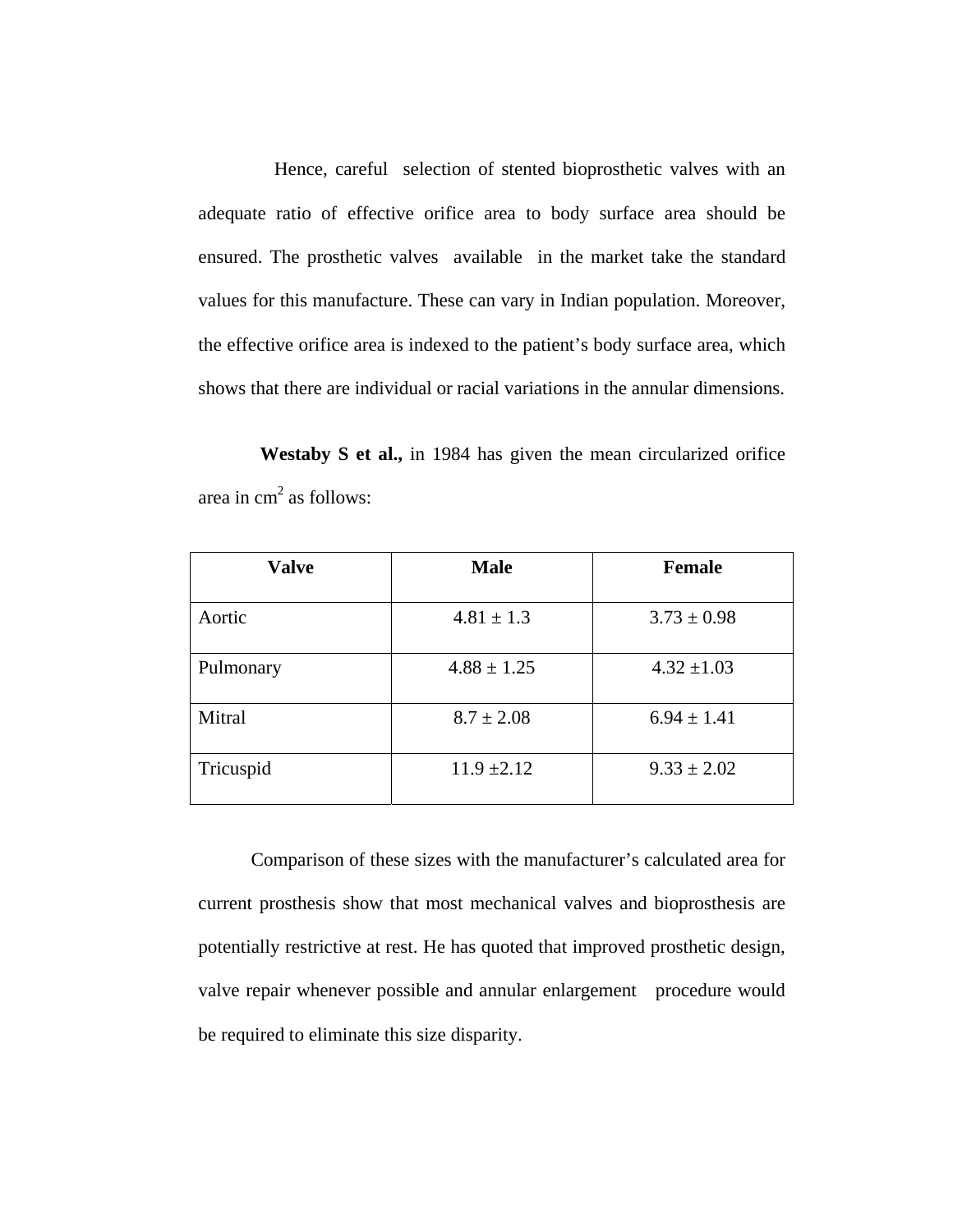**Pibarot P, Lemieux M, Cartier P et al.,**in 1998 have stated that patients with mismatch have less symptomatic improvement and worse hemodynamics that continue to deteriorate with time.

.**Pibarot P and Dimensil JH** in 1998, described that patient prosthetic mismatch is present when the effective orifice area of the inserted prosthetic valve is too small in relation to body size and also that mismatch is common, about 20-70%, in aortic valve replacements.

**Tirone E. David, MD** pointed that small prosthetic aortic valve should be avoided in larger and physically active patient to reduce the operative risk and optimize functional recovery and therefore to prevent patient prosthesis mismatch.

**Claudia Blais, Jean G. Dumensil, Richard Baillot** in 2003 stressed that patient prosthesis mismatch is a strong and independent predictor of short term mortality among patients undergoing aortic valve replacement and its impact is related both to its degree of severity and the status of left ventricular function.

**Rao V, Jamieson WR, Ivanov J, Armstrong S, David TE** showed that patient prosthetic mismatch results in significantly higher early and late mortality after bioprosthetic aortic valve replacement. An effective orifice area to body surface area ratio of greater than  $0.75 \text{ cm}^2/\text{m}^2$  may avoid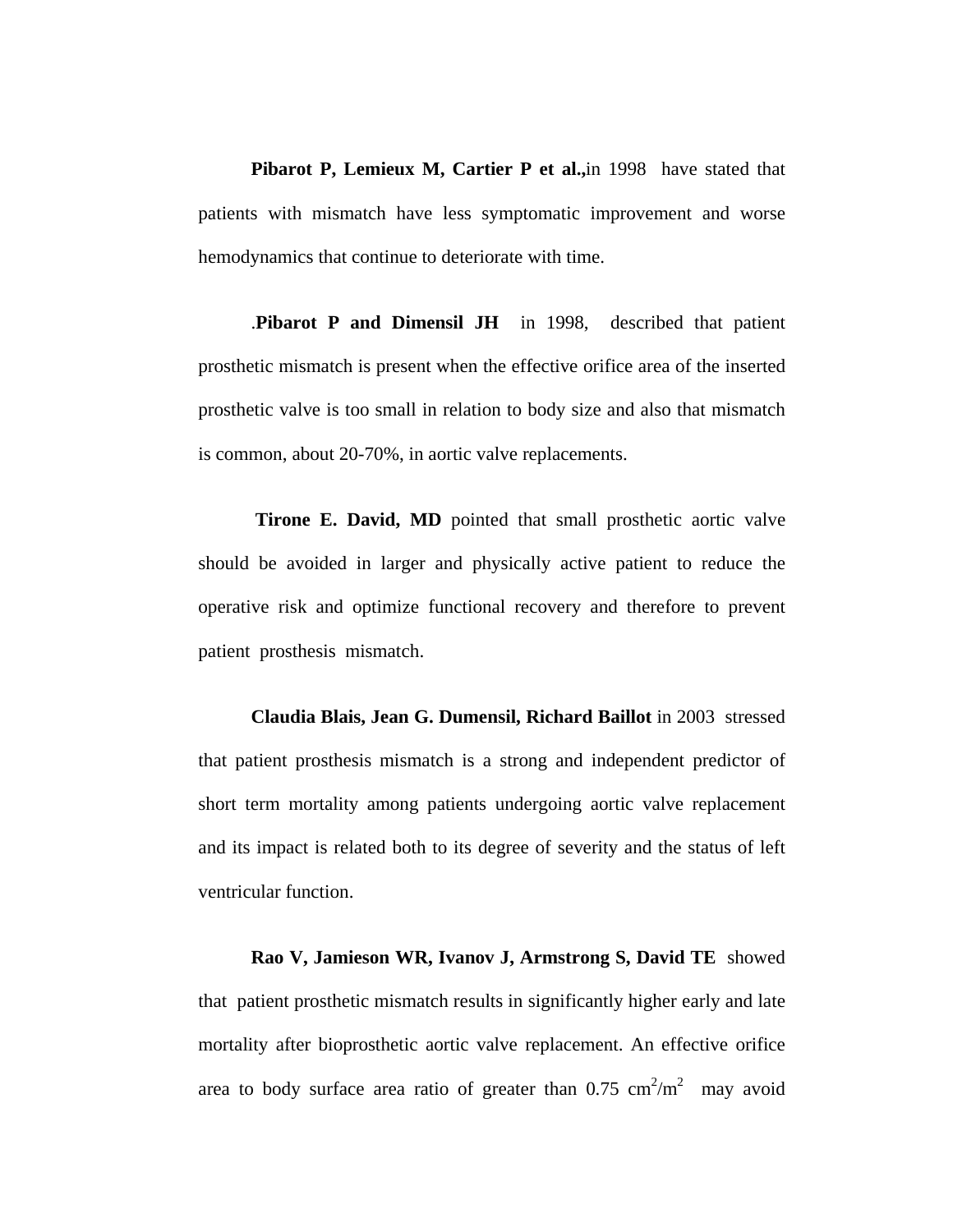residual left ventricular outflow tract obstruction and persistent transvalvular gradients.

Marc R. Moon et al., (2006) demonstrated that patient prosthetic mismatch is a size and age dependent phenomenon. Patients with body surface area greater than 2.1  $m^2$  had a dramatic fall in survival from 78% to 25% with patient prosthetic mismatch, whereas patients with body surface area less than  $1.7m^2$  did not experience the same response with patient prosthetic mismatch.

 **Tasca et al.,** in 2006 has showed that patient prosthesis mismatch is an independent predictor of cardiac events and midterm mortality in patients with pure aortic stenosis can be avoided with the use of a prevention strategy at the time of operation.

### **Literature regarding cardiac valves and body surface area:**

 Body surface area , which is a measure of the individual's height and weight is used as a index for annular dimensions of cardiac valves. There are studies to show the definite correlation between annular size and body surface area.

 **Tei C , pilgrim JP, Shah PM**, in 1982 have stated that the mean maximum annular circumference and annular area of the tricuspid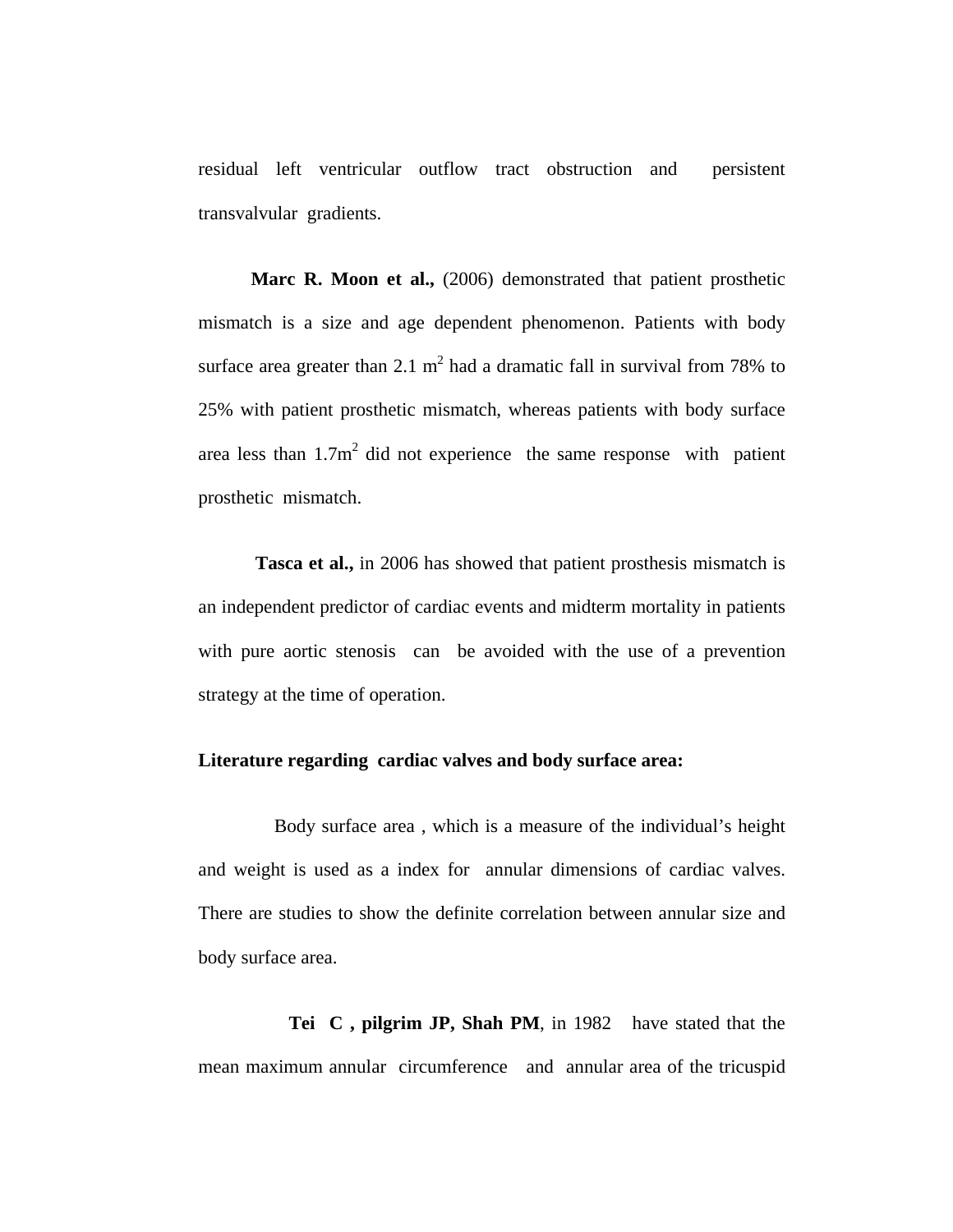valve were  $11.9+/$  0.9 cm and  $11.3+/-1.8$  cm<sup>2</sup>. Fixed hearts were similar to measurements by echo in normal subjects.

**Riggs et al**.,in 1983 stated that in normal subjects, mitral valve area had excellent correlation with body surface area as described by the formula mitral valve area  $= 4.83x$  body surface area  $-0.07$ .

**King DH et al.,** in 1985 stated that the best predictor for valve annular diameter was a logarithmic function of body surface area with a calculated correlation coefficient ranging from 0.9 - 0.93 for 3 annular dimensions.

**Berishvili II and Mchedlishvili KA** (1989) showed that echo allowed a fairly accurate estimation of dimension of atrioventricular valves. Quantitative mitral and tricuspid valve characteristics were dependent on body surface area, but the dependence being non-linear, the variation followed a strict pattern.

**Habbal ME, Somerville J** in 1989 showed that if the dimensions of cardiac valves were corrected with body surface area , the two dimensional echo and surgical measurements were identical.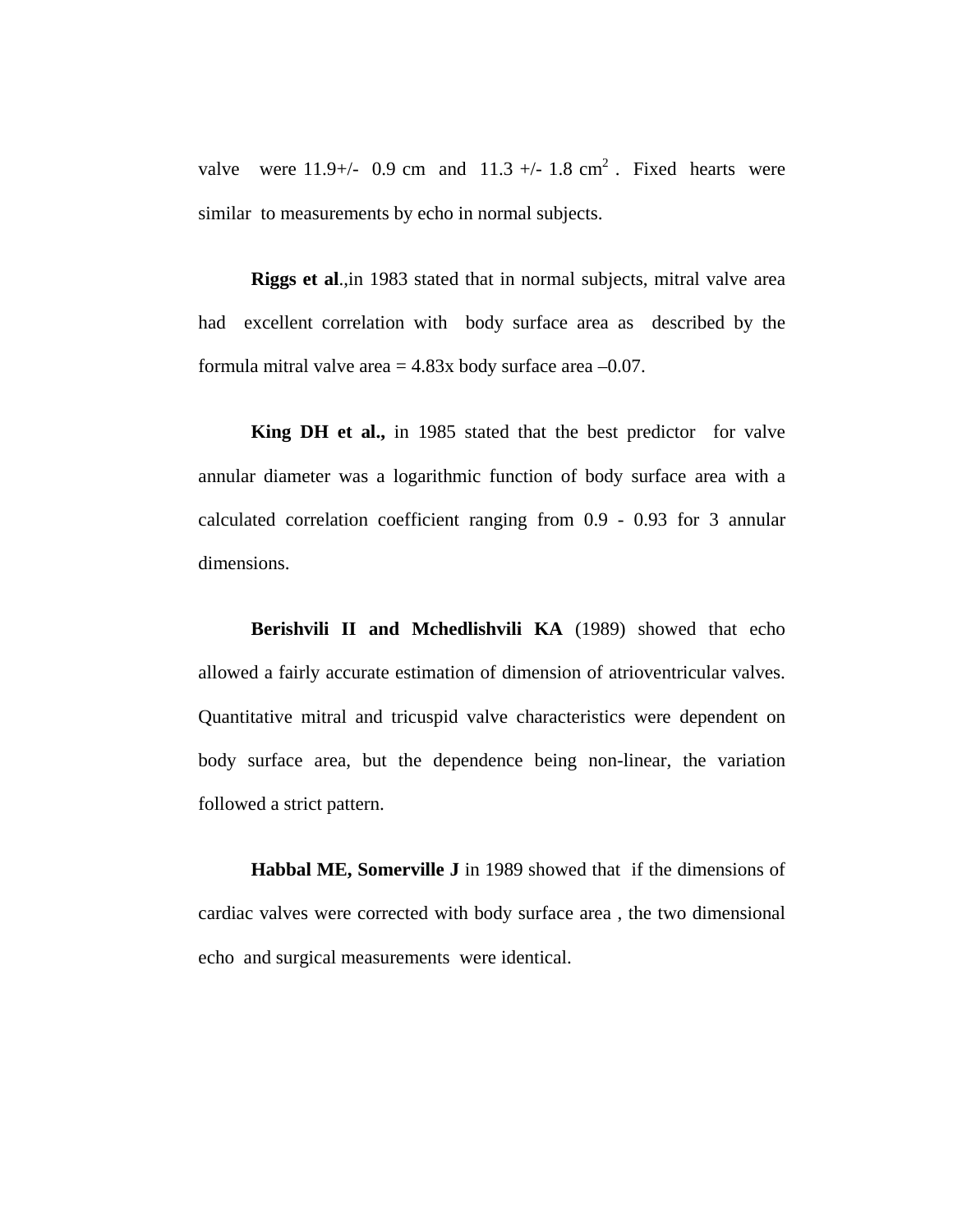**Gutgesell HP and French M** in 1991 showed that the valve areas were linearly related to body surface area. Their data validate the practice of indexing valve area for body surface area. For body surface area ranging from  $0.08 - 2.1m^2$  aortic valve diameter was 0.3-2.2cm and pulmonary valve diameter was 0.4 - 2.8cm. Indexed mean aortic valve area was 1.33  $\text{cm}^2/\text{m}^2$  and pulmonary valve are was 1.7  $\text{cm}^2/\text{m}^2$ .

**Singh B and Mohan JC** in 1994 have recorded for a body surface area of 0.25 - 1.9m<sup>2</sup>, the mitral valve area is  $3.37 \pm 1.13$ cm<sup>2</sup> and tricuspid valve area is  $4.07 \pm 1.5$ cm<sup>2</sup>. These values significantly correlated to body surface area. But, they found that aortic valve area of  $2.63 \pm 0.31$  cm<sup>2</sup> poorly correlated with body surface area and also the pulmonary valve area of 3.01  $\pm$  0.36 cm<sup>2</sup> moderately correlated with body surface area. They found no difference between the values of males and females.

**Capps SB, Elkins RC, Frank DM** (2000) showed that in males the aortic valve dimater is 23.1  $\pm$  2mm and in females it is 21.0  $\pm$  1.8mm pulmonary valve diameter is  $26.2 \pm 2.3$ mm in males and  $33.9 \pm 2.2$ mm in females. The indexed aortic valve area in  $2.02 \pm 0.52 \text{cm}^2/\text{m}^2$  and pulmonary valve area is  $2.65 \pm 0.52 \text{cm}^2/\text{m}^2$ . They showed that aortic valve and pulmonary valve diameter are closely related to body size. Thus, body surface area is a useful tool for estimating normal aortic valve and pulmonary valve size.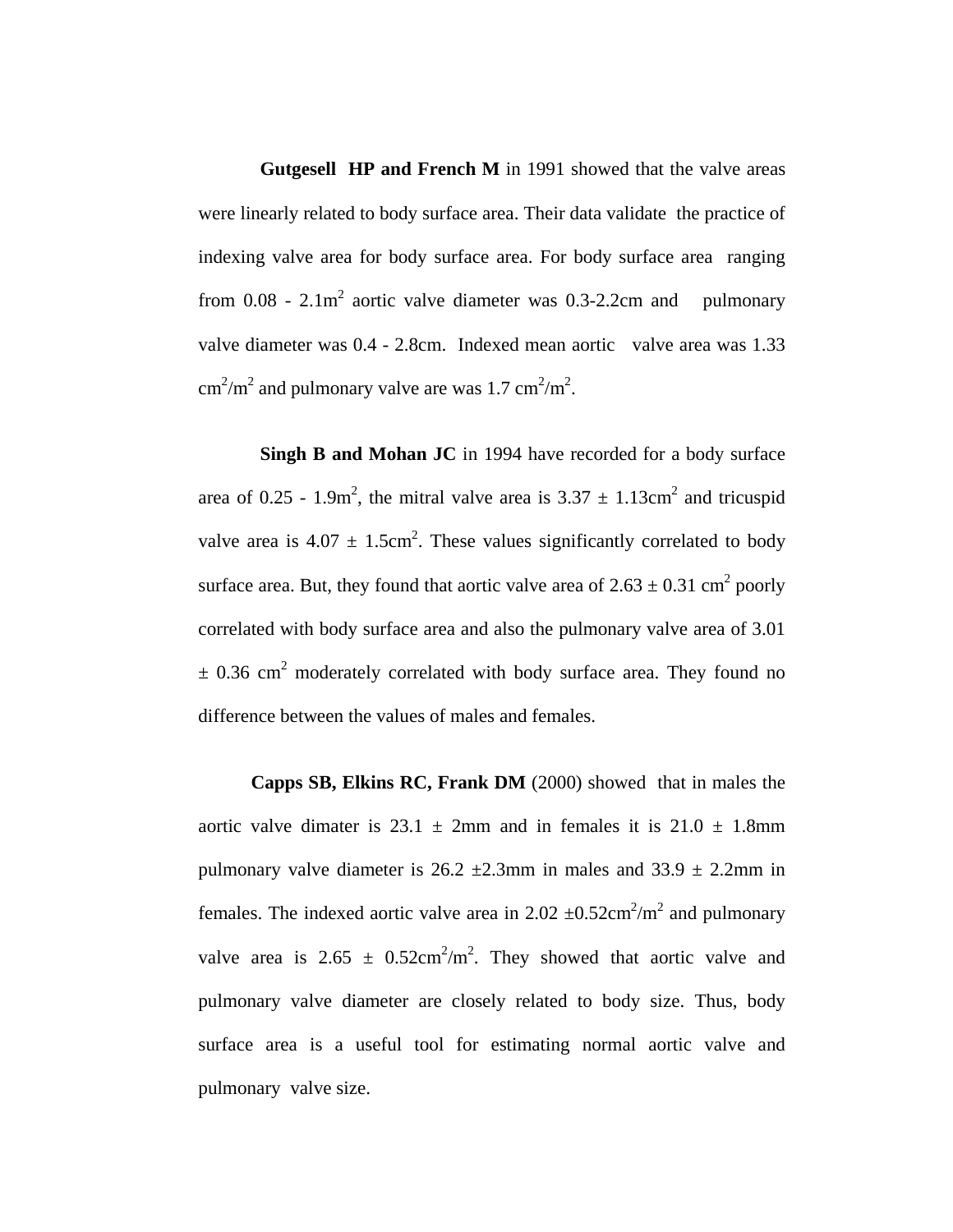### **Literature regarding cardiac valves and age:**

Cardiac valves went through a lot of changes with age, one of them being an increase in diameter with age. These changes start from birth and continue on for life. The changes in early life till adolescence and early adulthood have a great impact on the surgeries performed in this age group.

**Krovetz LJ** in 1975 proved that aortic valve size increased linearly with age.

**Schenk KE**, Heinze G, in 1975 have shown that the diameter of atria, mitral, tricuspid, pulmonary and aortic ranges increased continuously upto ninth decade of life.

**Krovetz LJ** in 1975 proved that aortic valve size increased linearly with age.

**Gardin JM et al** in 1979 compared the oldest (7 0 years) with the youngest (21 - 30 year) and found significant ( $p < 0.001$ ) increase in aortic root by 22%

 **Scholz DG , Kitzman DW,** in1988 , have stated that mean valve circumference increased throughout adult life . This increase was greater for semilunar valves than the atrio ventricular valves. Aortic valves surpassed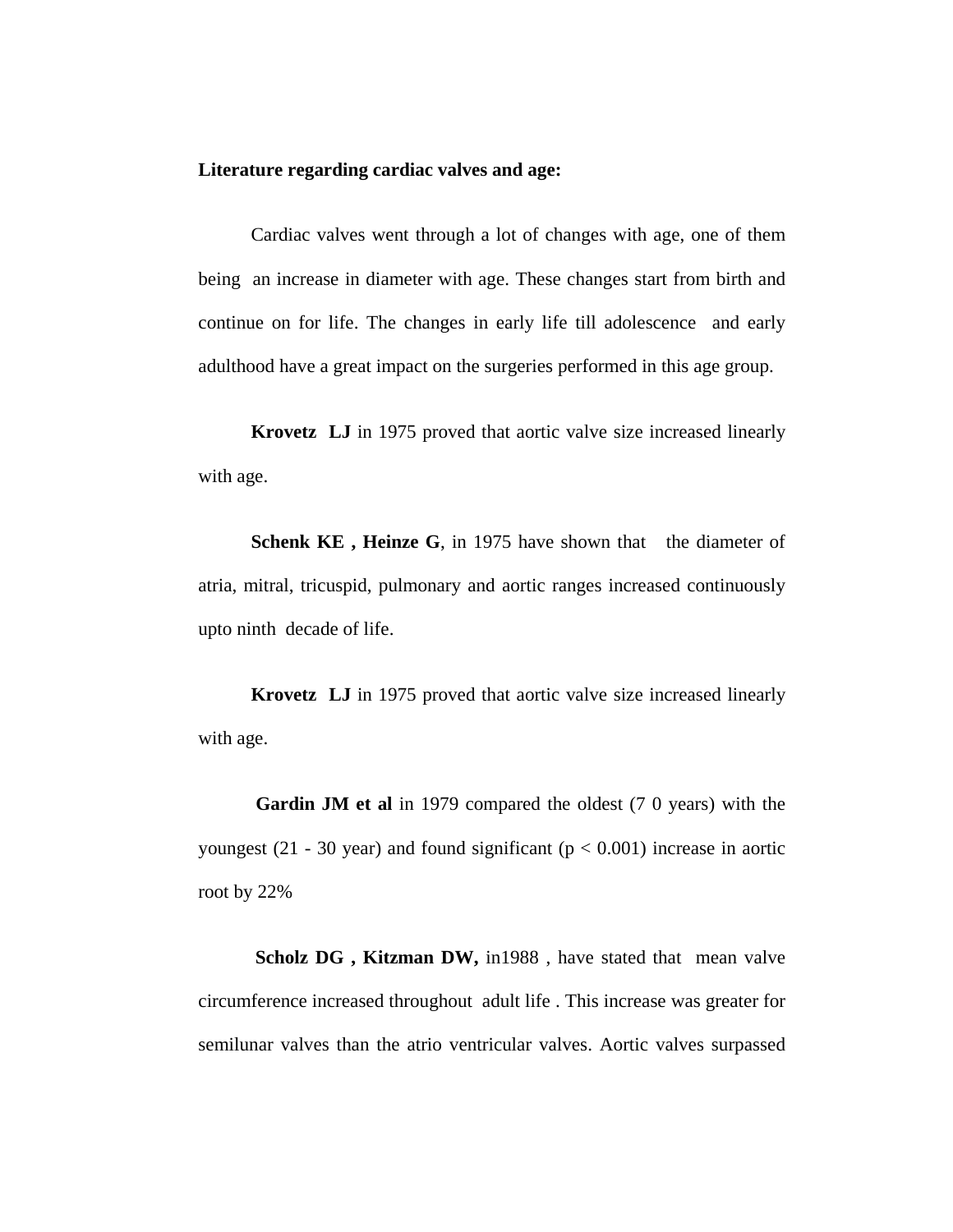pulmonary valves in the fourth decade and approached that of mitral by tenth decade of life.

**Kitzman DW and Edwards WD** in 1990 described that with advancing age, there is a significant increase in valve circumference. The aortic and mitral valves thicken and become fibrotic along their appositional surfaces and their annuli are sites of collagen degeneration, lipid accumulation and calcification. Hence, there is a decreased ability of aged heart to adapt to stress imposed by a number of cardiovascular diseases.

**Huwez et al.,** in 1994 showed that age and body surface area highly correlated with the cardiac valve dimensions but a separate equation should be available for both.

### **Literature regarding cardiac valves and variation in different sexes:**

When the diameters of cardiac valve annuli were independently recorded, various researchers have given different opinions regarding their values in males and females.

**Kitzman DW, Scholz DH, Ilstrup DM** (1988) showed that mean valve circumference is usually greater in males than in females and in both sexes, mean valve circumference increases throughout adult life; this trend was greater for semilunar than atroventricular valves.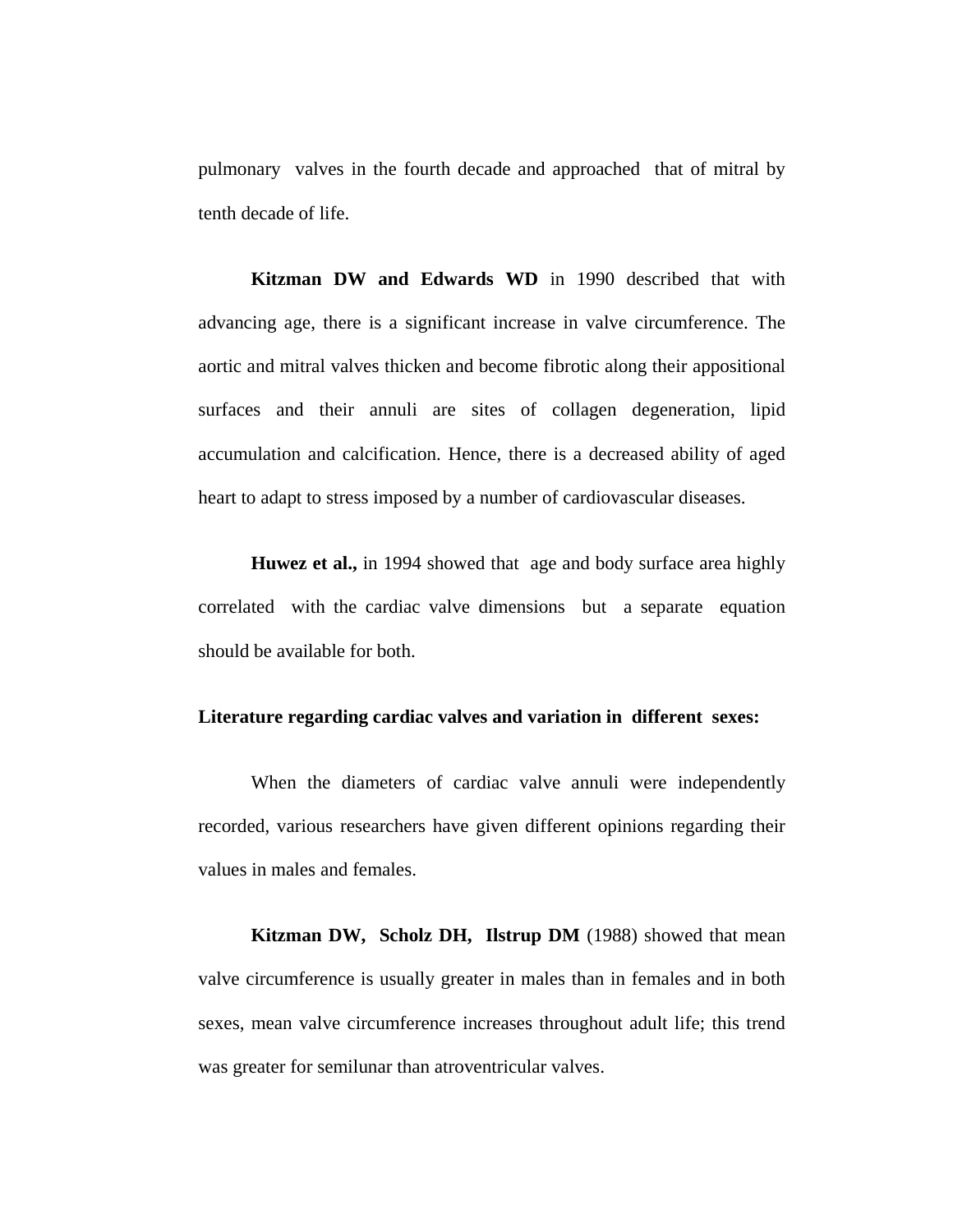**Zilherman MV, Khoury PR, Kimball RT** (2005) pointed that males had larger valve dimension at all ages even after adjustment for the differences in body sizes.

### Literature regarding cardiac valves and height and weight :

Direct correlation with height and weight of the individual were documented earlier. The correlation between the diameters of all cardiac valves and body surface area itself proves it as the former is calculated using the two parameters only. Along with this, body mass index which is another index calculated from height and weight of the individual was used as a factor against which the dimensions of cardiac valves were plotted in this study.

**Roman MJ, Devereux RB, Kramer-Fox R, Loughlin J** in 1989 stated that aoretic root dimension s are influenced by age and body size.

**Vasan RS, Larson MG, Levy D** (1995) stated that age, height, weight and sex emerged as the principal determinants of aortic root dimensions.

**Evangelista A et al.,** (1996) gave the area index in cm<sup>2</sup> / m<sup>2</sup> for aortic valve as  $2.2 \pm 0.4$ , pulmonary valve as  $2.5 \pm 0.5$ , mitral valve as 4.4  $\pm$  0.8 and tricuspid valve as 6.7  $\pm$  1.0 They stated that valvular annular area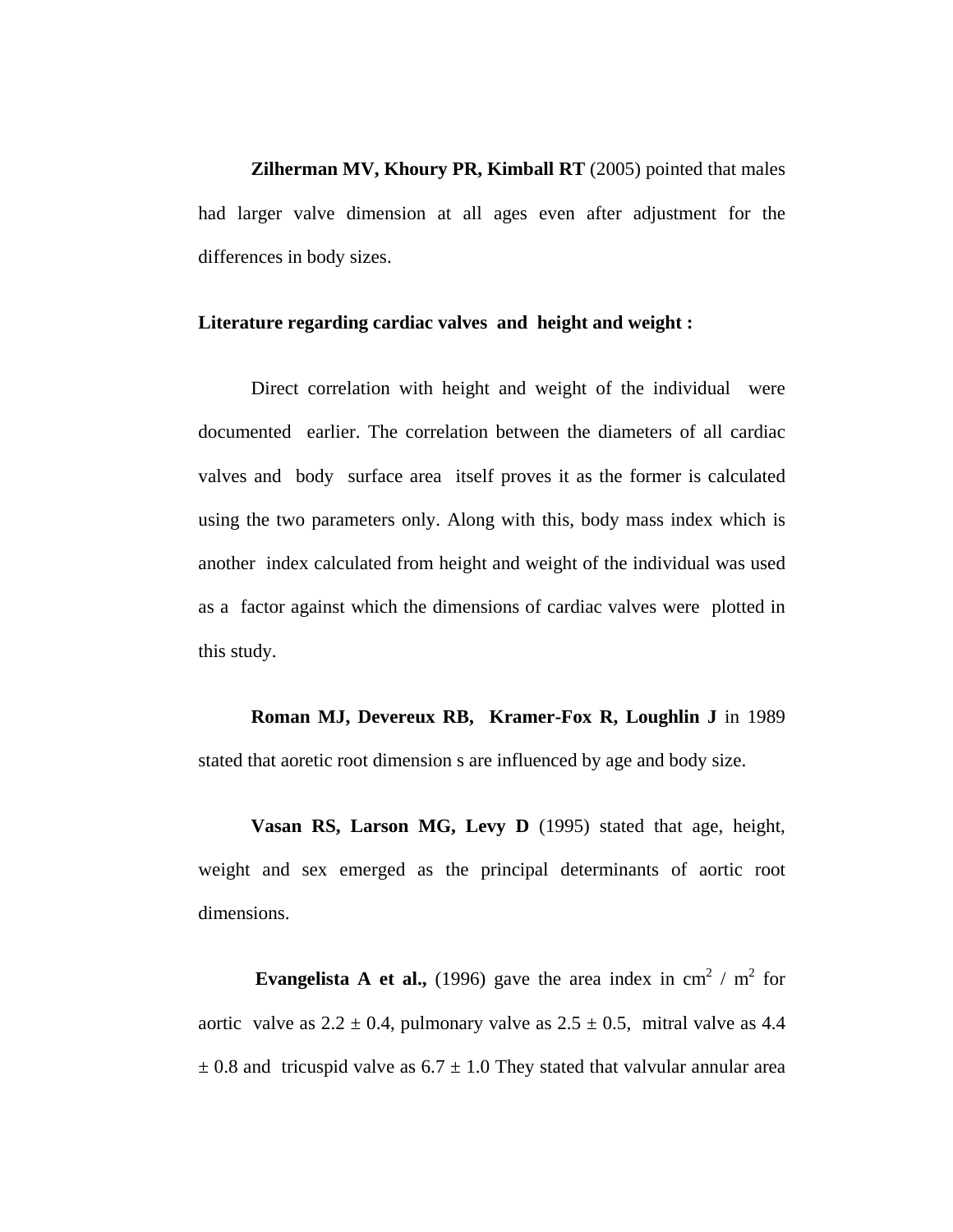in influenced mainly by height and weight and that aortic valve area is similar to pulmonary valve area and half of mitral valve area.

Haimerl J et al., (2005) pointed out the strongest correlation of aortic valve area to height in normal subjects.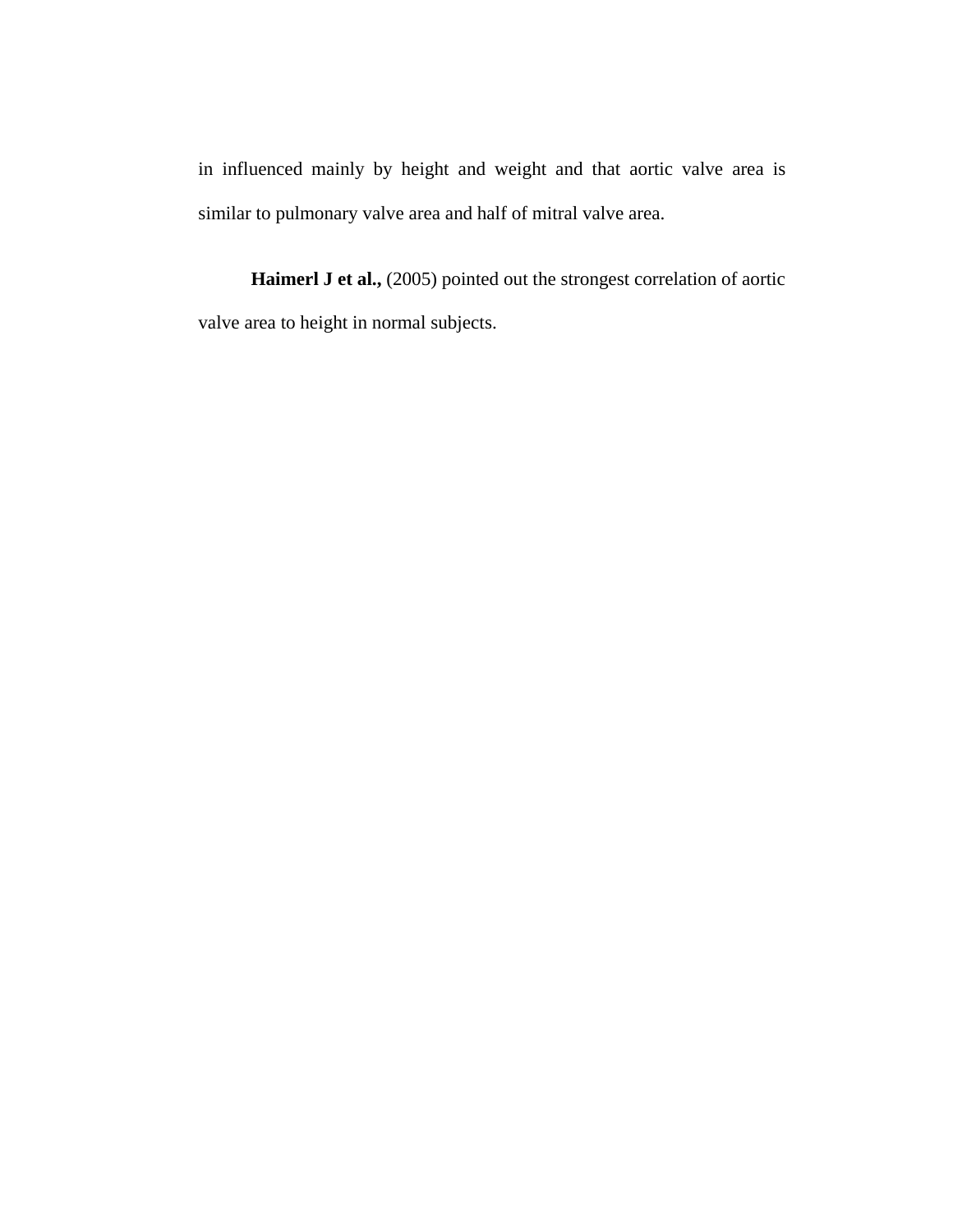### **ANATOMY OF CARDIAC VALVES**

A knowledge of the normal anatomy of cardiac valves and of the anatomic abnormalities caused by specific disease is important in clinical detection of abnormalities of cardiac valves and in the development of specific therapeutic intervention that prove to be helpful in patient care.

The cardiac valves are collagenous structures covered by the continuous layers of endothelium that lines the cardiovascular system. The valves that guard the exit from the ventricle are the pulmonary and aortic valves (semilunar valves) and those at the atrio ventricular junction are tricuspid and mitral valves.

#### **Fibrous skeleton of heart:**

All the intercellular spaces in the heart are permeated by connective tissue. Fibrocellular components of subepicardial and subendocardial layer blend on their mural aspects with the endomysial and perimysial connective tissue on the myocardium. Each cardiac myocyte is invested by a delicate endomysium composed of fine reticular fibres, collagen and elastin fibres embedded in ground substance. The matrix is lacking only at desmosomal and gap junctional contacts with the working myocardium.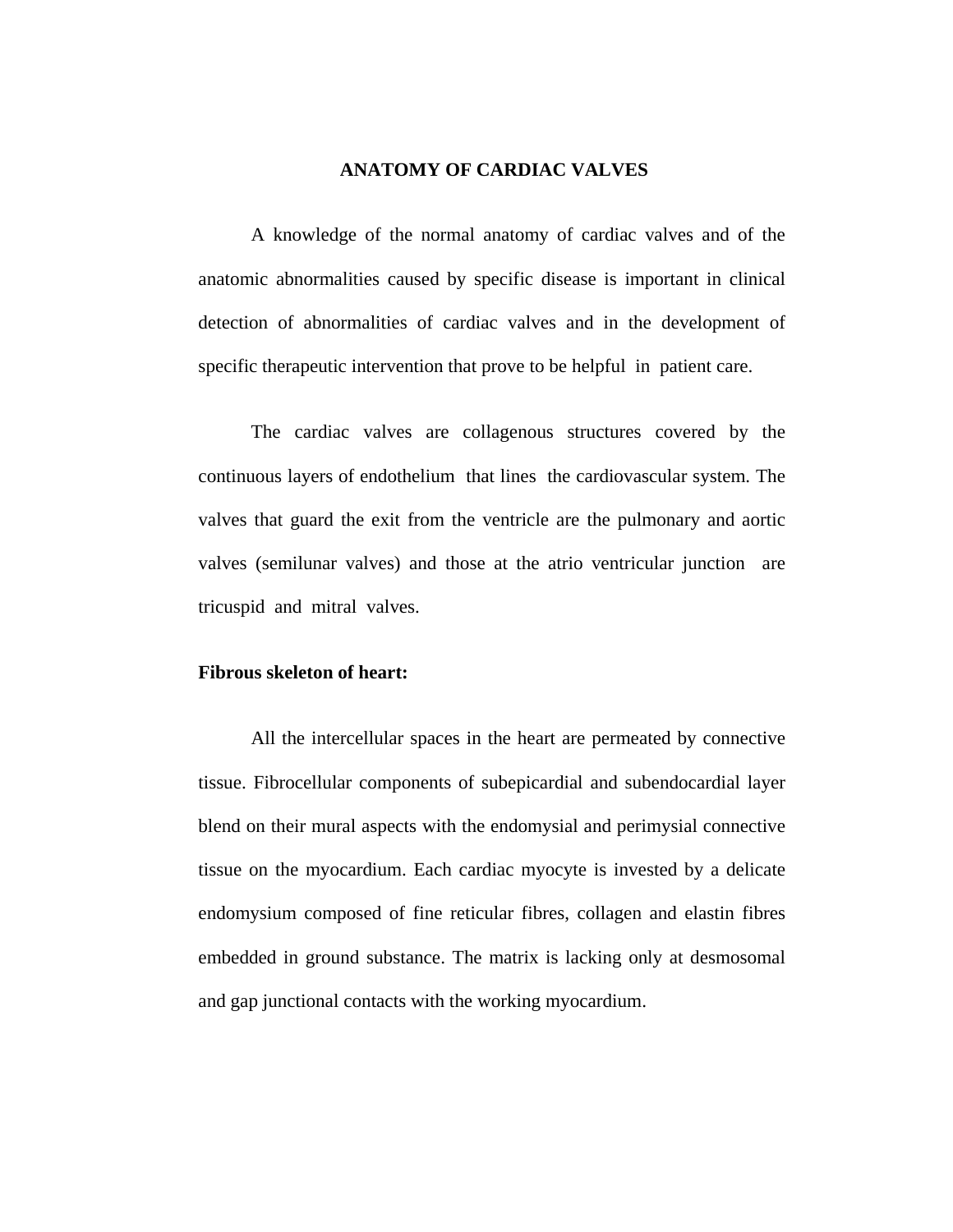The connective tissue matrix itself is interconnected laterally to form bundles, strands or struts of macroscopic proportions showing a complex geometric pattern. The larger myocardial bundles are surrounded by and attached to stronger perimysial condensations.

The myocardial matrix, running at the ventricular base is intimately related to atrio- ventricular valves and the aortic orifice. It is a complex framework of dense collagen with membranous, tendinous and fibroareolar extensions. This whole, distinct matrix is termed as the fibrous skeleton of the heart. The cusps of the pulmonary valve are supported on a free standing sleeve of right ventricular infundibulum which can easily be removed from the heart without disturbing either the fibrous skeleton or the left venticle.

The fibrous skeleton is strongest at the junction of the aortic, mitral and tricuspid valves, the so called central fibrous body. The pairs of curved, tapering collagenous prongs, named fila coronaria extend from the central fibrous body. They are stronger on the left, passing partially around the mitral and tricuspid orifices, which incline to face the cardiac apex. The aortic valve is anterosuperior and to the right of mitral valve and faces up, right and slightly forwards. Two of the cups of the aortic valve are in fibrous continuity with the aortic cusp of the mitral valve. This aortic - mitral or subaortic curtain is also an integral part of the fibrous skeleton. The two ends of the curtain are strengthened as the right and left fibrous trigones,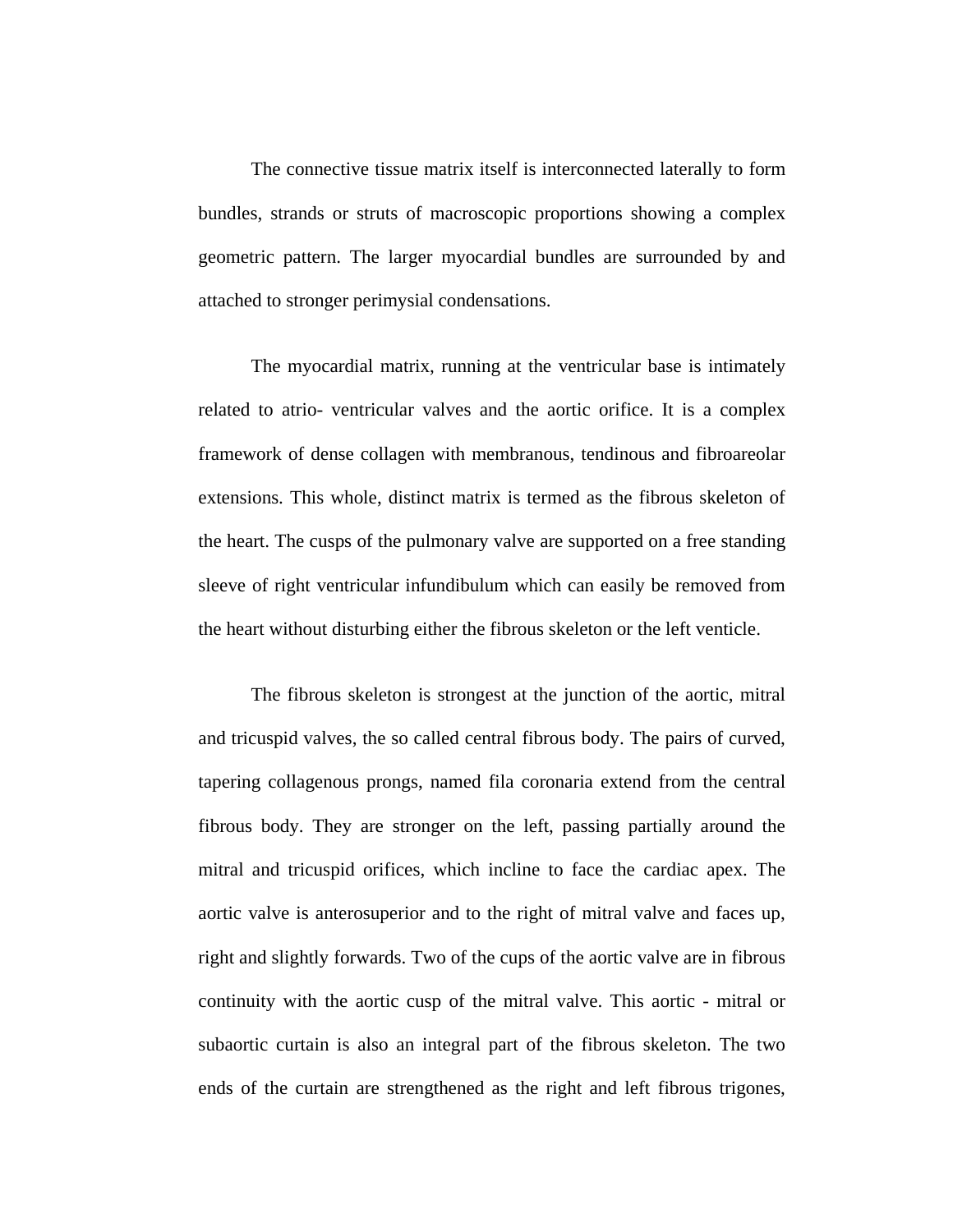which are the strongest part of the skeleton. The right trigone, together with the membranous septum, constitutes the central fibrous body. This is penetrated by atrio ventricular conduction bundle. Hence, the fibrous skeleton functions as a stable but deformable base for the attachments of the fibrous cores of the atrio ventricular valves and also as a electrophysiological barrier between atria and ventricles.

The aortic root is central within the fibrous skeleton and is the annulus integrated within the fibrous skeleton. The mitral and tricuspid annuli are not simple but are rigid collagenous structures. They are dynamic, deformable lines of valvular attachment that change considerably with each phase of cardiac cycle and with increasing age.

### **The tricuspid valvular complex:**

The tricuspid valvular complex comprises the tricuspid atrioventricular orifice and its associated annulus. Valvular leaflets, chordae tendinae and papillary muscles. Interplay of all these depends on and mechanical cohesion provided by the cardiac fibro elastic skeleton. The annulus of each atrio ventricular valve is somewhat saddle shaped and represents an ill defined fibrous tissue from which the leaflets arise. The line of free leaflet attachment is termed annulus. In the tricuspid valve, the annulus includes a) an angled line across the membranous septum, b) the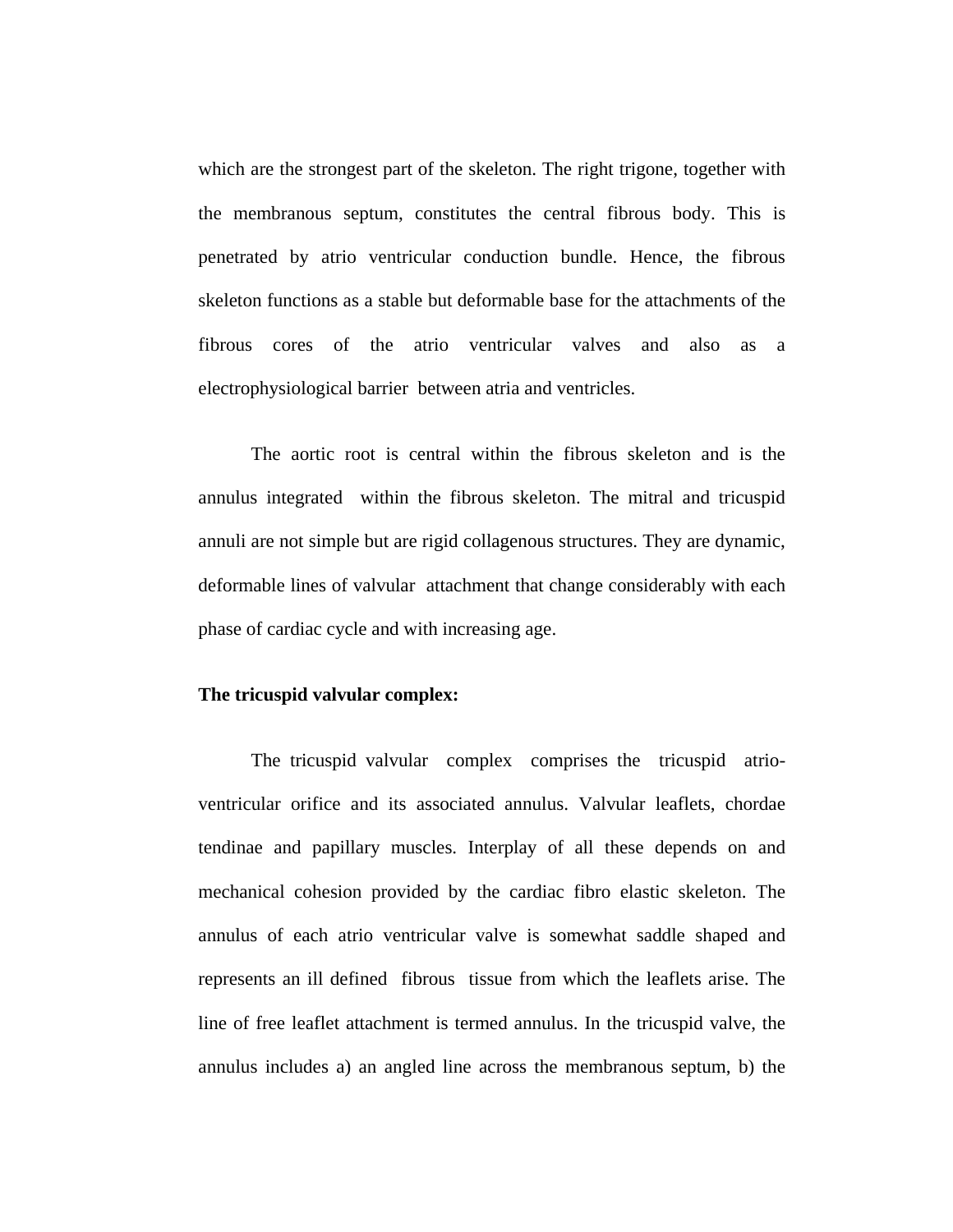tricuspid aspect of the right fibrous trigone, c) the tapering, dense, fibro elastic anterior and posterior fila coronaria from the trigone and d) the tenuous sulcal connective tissue completing the annular circumference between the tips of the fila.

The annular circumference in fixed postmortem specimens averages  $11.0 \pm 1.5$  cm, it is approximately 1cm greater in fresh than in fixed specimens. Annular area is about  $11.3 \pm 1.8 \text{cm}^2$ . Tricuspid valve leaflets, usually three, are septal, anterior and posterior, corresponding to the marginal sector of the atrio ventricular orifice. They are marginally continuous with chordae tendinae and basally with the annular connective tissue. Commissures represent cleft like slits in the leaflet tissue, which represent the sites of separation of one leaflet from its neighbouring leaflet.

All tricuspid leaflets possess, passing from the free margin, rough, clear and basal zones. The rough zone is relatively thick, opaque and uneven on both aspects, particularly ventricular, where most chordae tendinae are attached, its atrial inflowing aspect making contact with another leaflet during full valve closure. The clear zone is smooth and translucent. The basal zone, extending about 2.3mm from its peripheral arrangement is thick, is vascularized and frequently contains actual myocardium.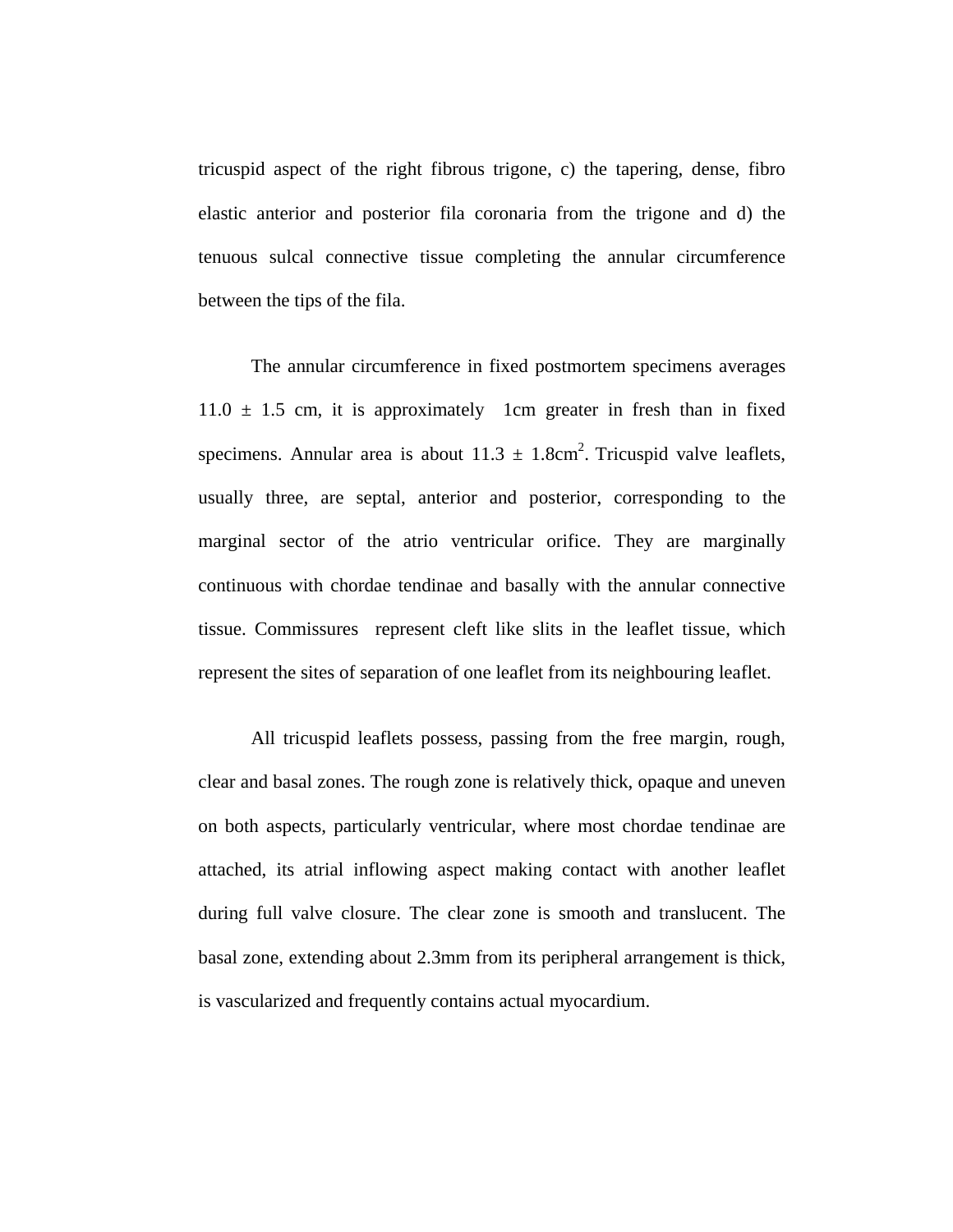The anterior leaflet is the largest and is attached chiefly to the atrio ventricular junction on the posterolateral aspect of the supra ventricular crest but extends along its septal limb to the membranous septum ending at the anteroseptal commissure. The septal leaflet is the smallest, its attachment passes from the posterior ventricular wall across the muscular septum and then angles across the membranous septum to the anteroseptal commissure. The posterior leaflet is wholly mural in attachment. The posterior leaflet and posteroseptal half of the septal leaflet are horizontal, where the latter's anteroseptal half and anterior leaflet slop up to meet on the membranous septum at the anteroseptal commissures.

Chordae tendinae are true when they link papillary muscles to the leaflets, their clefts, commissures or bases and are false when they interconnect papillary muscles. Five classes of chordae tendinae are described a) Fan - shaped, b) Rough zone, c) Free edge, d) Deep, e) Basal.

Papillary muscles in right ventricle comprise of two principal muscles- anterior and posterior and smaller septal muscle. The anterior is the largest and is attached to anterior and posterior tricuspid leaflets from the right anterolateral ventricular wall. The posterior arises from ventriculospetal myocardium and is attached to septal and posterior leaflets.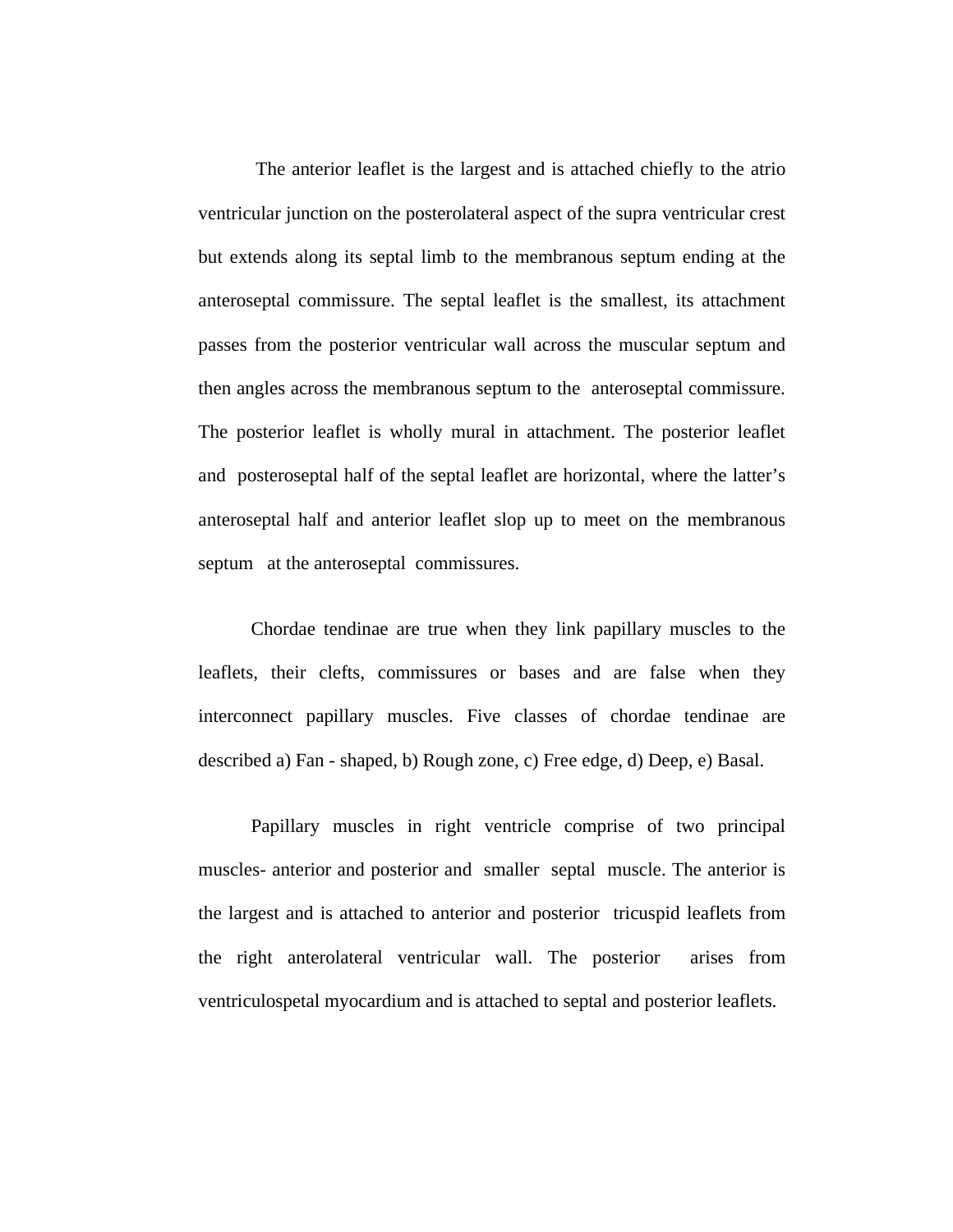### **The Mitral Valvular complex:**

The mitral vavlular complex comprises a) The mitral atrio-ventricular orifice and its valvular annulus b) leaflets, c) chordae tendinae and d) papillary muscles. The mitral annulus, in contrast to tricuspid, constitutes a relatively continuous ring of fibrous tissue. Although the entire annuluar circumference contacts the underlying left ventricular wall, the remaining 20% to 30% of the annulus is intracavitary and continuous with the aortic valve and the right and left fibrous trigones. Between the membranous septum and the cardiac crux, the mitral annulus becomes increasingly more posterior than the tricuspid annulus as the coronary sinus ostium and atrio ventricular septum intervene between the two valves.

In the living subject, the annular area is about  $7.1 \pm 1.8$  cm<sup>2</sup>. In fixed postmortem specimens, the normal mitral annular circumference averages  $9.5 \pm 2$  cm and is about 1 - 1.5 cm greater in fresh than in fixed specimen.

The mitral leaflets form a continuous funnel - shaped veil with two prominent indentations, the anterolateral and the posteromedial commissures. There are only two mitral leaflets, the anterior and posterior. The anterior leaflet is semicircular and by virtue of its intracavitory position, subdivides the left ventricle into inflow and outflow tracts. The posterior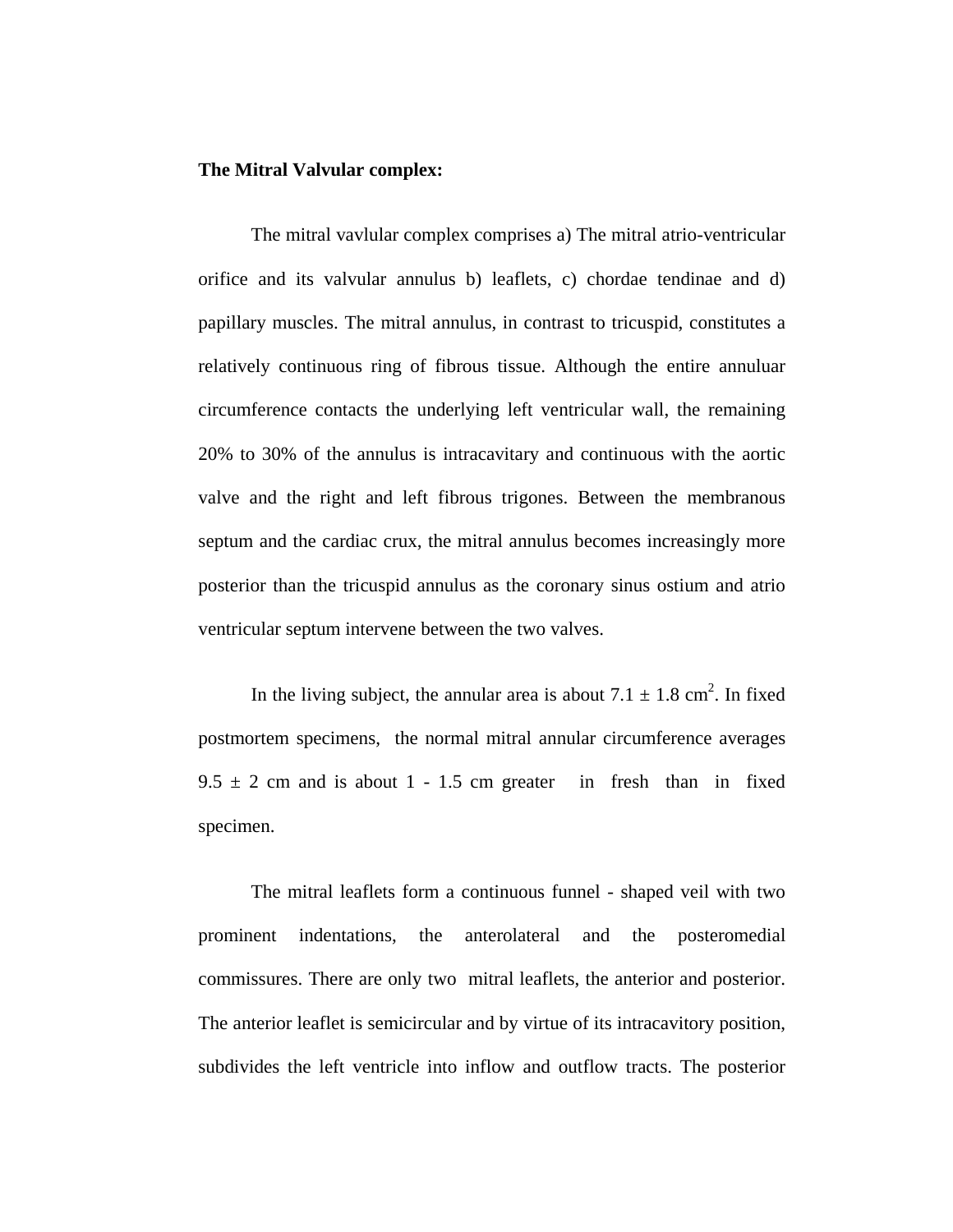leaflet is rectangular and can be subdivided by minor commissures into three semicircular scallops. The basal portion of anterior leaflet contains actual myocardial cells. The mitral leaflets normally have no septal insertions.

The chordae tendinae are fan shaped and emanate from each of the two papillary muscles. The mitral papillary muscles occupy the middle third of the left ventricular base-apex length. The two originate from trabeculae carnea of anterolateral and posteromedial free wall, the former being larger.

### **The Pulmonary valve:**

The outflow valve of right ventricle faces superiorly to the left and slightly posteriorly. It has three semilunar cusps attached by convex bases to a trilunate fibrous thickening in the wall of the pulmonary trunk at its junction with the ventricle forming a valvular annulus.

In fixed postmortem specimens, the pulmonary annular circumference measures  $7.0 \pm 1$  cm and is approximately 0.5 cm greater in fresh than in fixed specimens. The annuli of the semilunar valves (both pulmonary and aortic) contribute to the fibrous cardiac skeleton and are intact non planar rings of dense collagen. Each annulus assumes the shape of a triradiate crown, the three points of which attain the level of the sino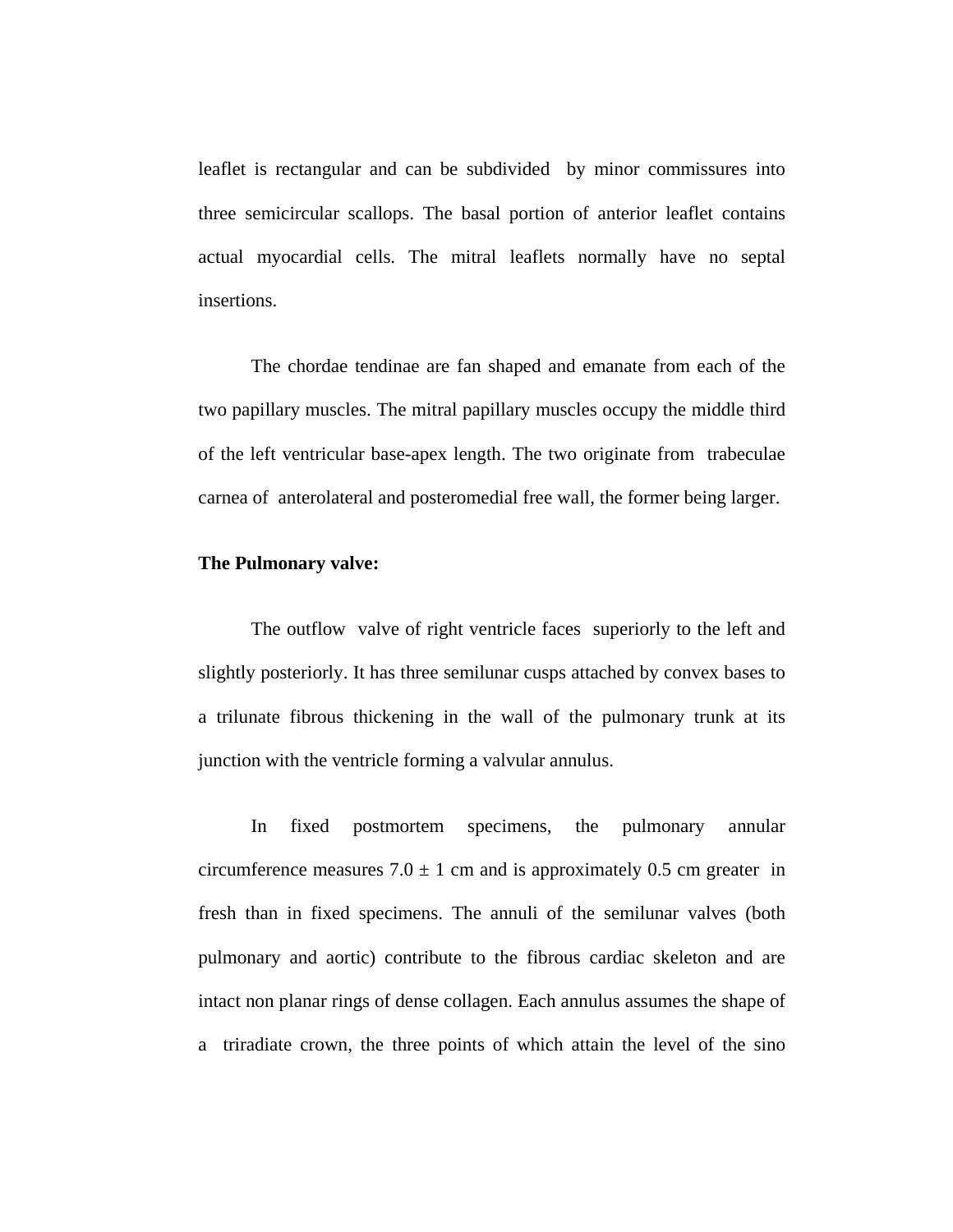tubular junction and demarcate the commissures; the commissures represent the sites of lateral separation of one cusp from its adjacent cusp.

The cusps are half moon shaped pocket like flaps and are three in number. Two cusps are anterior named as right and left and the third one is posterior. Each cusp is a fold of endocardium with an intervening lamina fibrosa. Central in each cuspal free margin is a localised thickening of collagen, the nodules of Arantii, from which fibres radiate through the lamina to reach the annulus. On each side of a nodule, the collagen is much reduced in the narrow lunule. Opposite the semilunar cusps, the arterial wall presents three sinuses of Valsalva.

The infundibular spetum lies subjacent to the right - left pulmonary commissure, whereas infundibular free wall subtends the remainder of the valve. A lip of right ventricular myocardium extends onto the pulmonary sinuses, such that the pulmonary valve appears in part buried within the crater of the right ventricular infundibulum. The anterosuperior limb of the septal band extends onto the left pulmonary sinus and prominent trabeculae parallel to the parietal band insert onto the right palmonary sinus; trabecular extensions onto the anterior sinus are less prominent.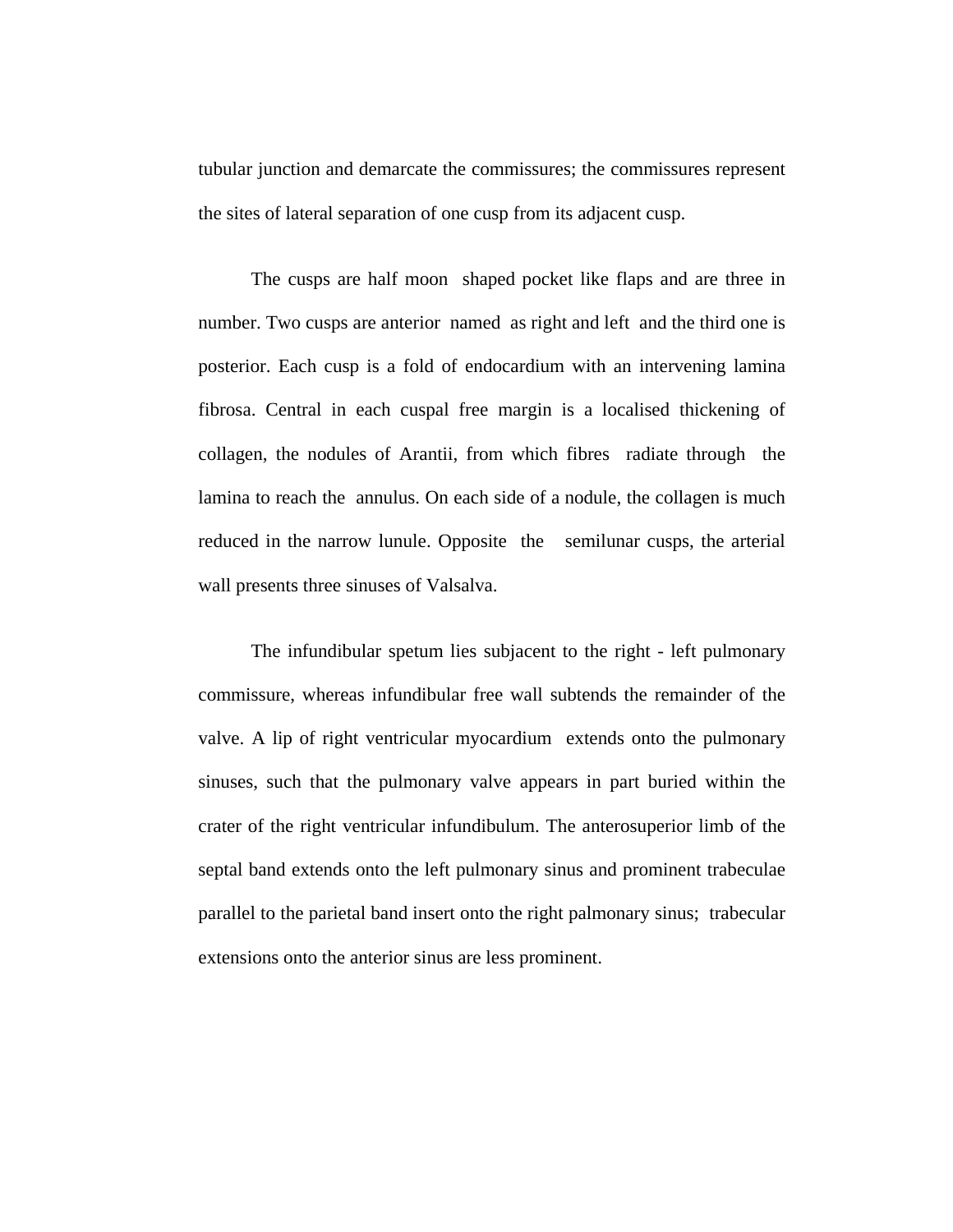### **The Aortic valve:**

 The aortic valve resembles the pulmonary in possessing three semilunar cusps, supported with the three aortic sinuses of valsalva. It is stronger than the pulmonary valve. Although the aortic valve, like the pulmonary valve, is often described as possessing an annulus in continuity with the fibrous skeleton, there is no complete collagenous ring supporting the attachments of the cusps. The plane of the artic valve faces posteriorly, rightward and superiorily, the normal aortic annular area averages 3.1+0.6 cm 2 . In fixed postmortem specimens, the normal aortic annular cicumference measures  $6.5 \pm 10$  cm and is approximately 0.5 cm greater in fresh than in fixed specimen.

 The cusps are attached in part to the aortic wall, to the subaortic curtain and are continuous with the aortic cusp of mitral valve. This area of continuity is thickened at its two ends to form the right and left fibrous trigones. The sinuses and cusps are named as right, left and non-coronary, according to the origins of the coronary arteries.

 The semilunar attachments incorporate three trigones of aortic wall within the apex of the left ventricular outflow tract. The base of the triangle between the non-coronary and the left cusps is continuous inferiorly with the fibrous aortic - mirtal cushion. The apex points into transverse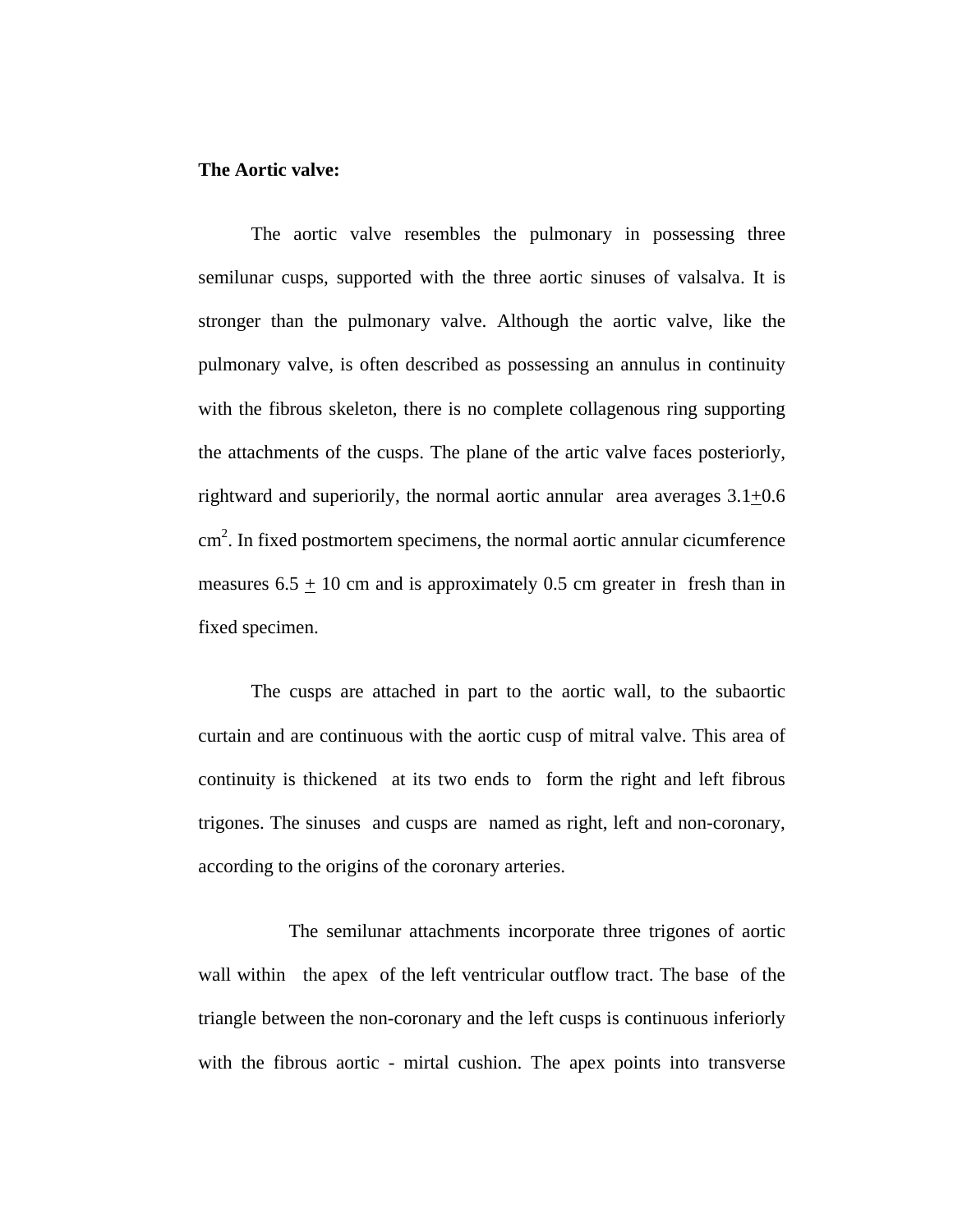pericardial space. The triangle between right and noncoronay cusps has the membranous septum for the base and the apex points to the transverse pericardial space behind the origin of the right coronary artery. The third triangle between the two coronacy cusps has its base on muscular septum and apex points to the plane of space found between the aortic wall and the free-standing sleeve of right ventricular infundibular musculature that supports the cusps of pulmonary valve.

 Each cusp has a thick basal border, deeply concave on its aortic aspect and a horizontal free margin. The latter is only slightly thickened, except at its midpoint, where there is an aggregation of fibrous tissue, the valular nodule of the semilunar cusp. Flanking each nodule, the fibrous core in tenuous and forms the lunules of translucent and occasionally fenestrated valvular tissue.

 Aortic sinuses are more prominent than those in pulmonary valve. The upper limit of each sinus reaches beyond the level of the free border of the cusp and forms a well defined complete circumferential sinotubular ridge when viewed from the aortic aspect. Coronary artery usually open near this ridge. The walls of the sinus are largely collagenous near the attachment of the cusps, but the amount of lamellated elastic tissue increases with distance from the zone of attachment. At the mid level of each sinus, its wall is about half the thickness of the supravalular aortic wall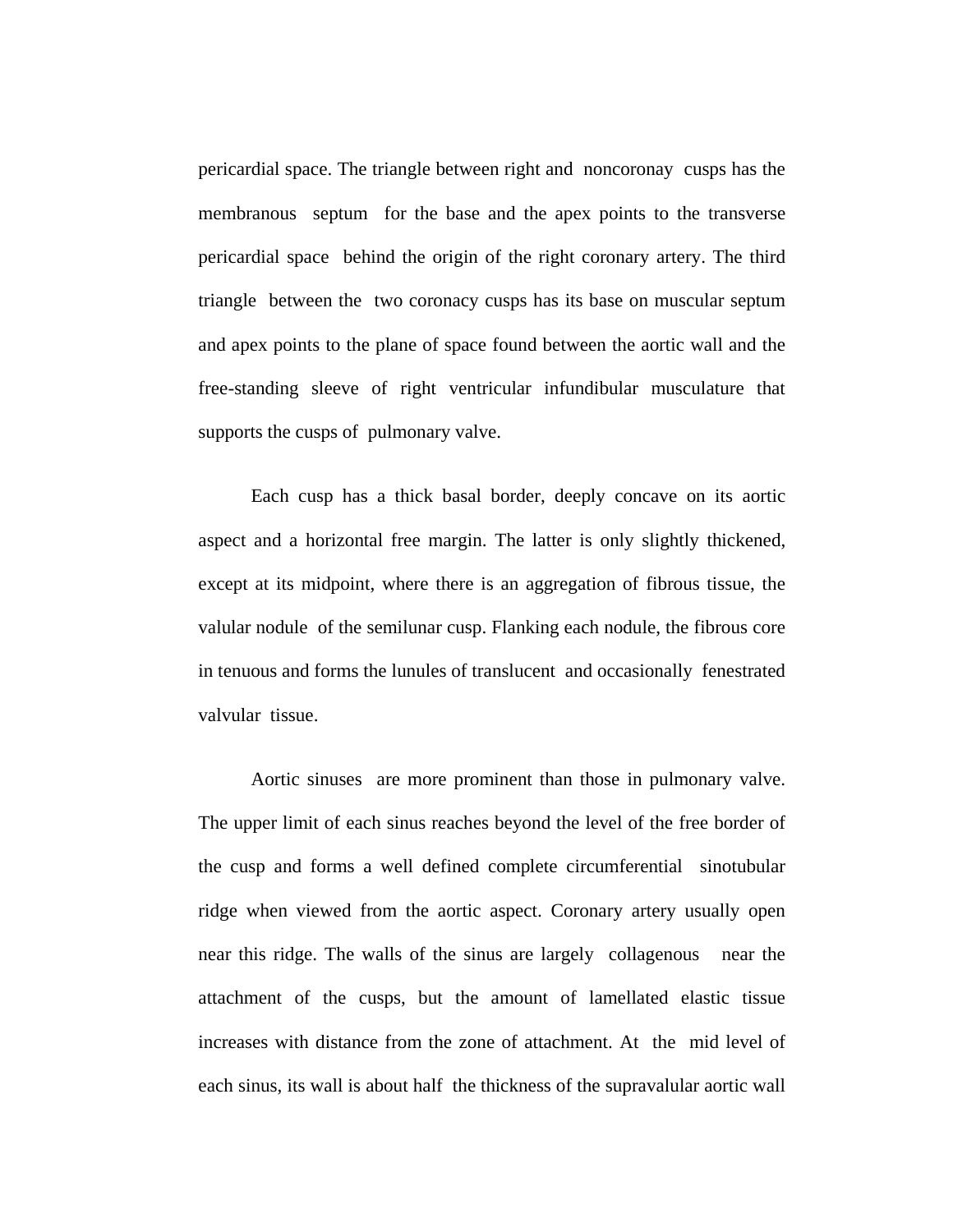and less than one quarter of the thickness of the sinutubular ridge. At this level, the mean luminal diameter of the beginning of the aortic root is almost double that of the ascending aorta.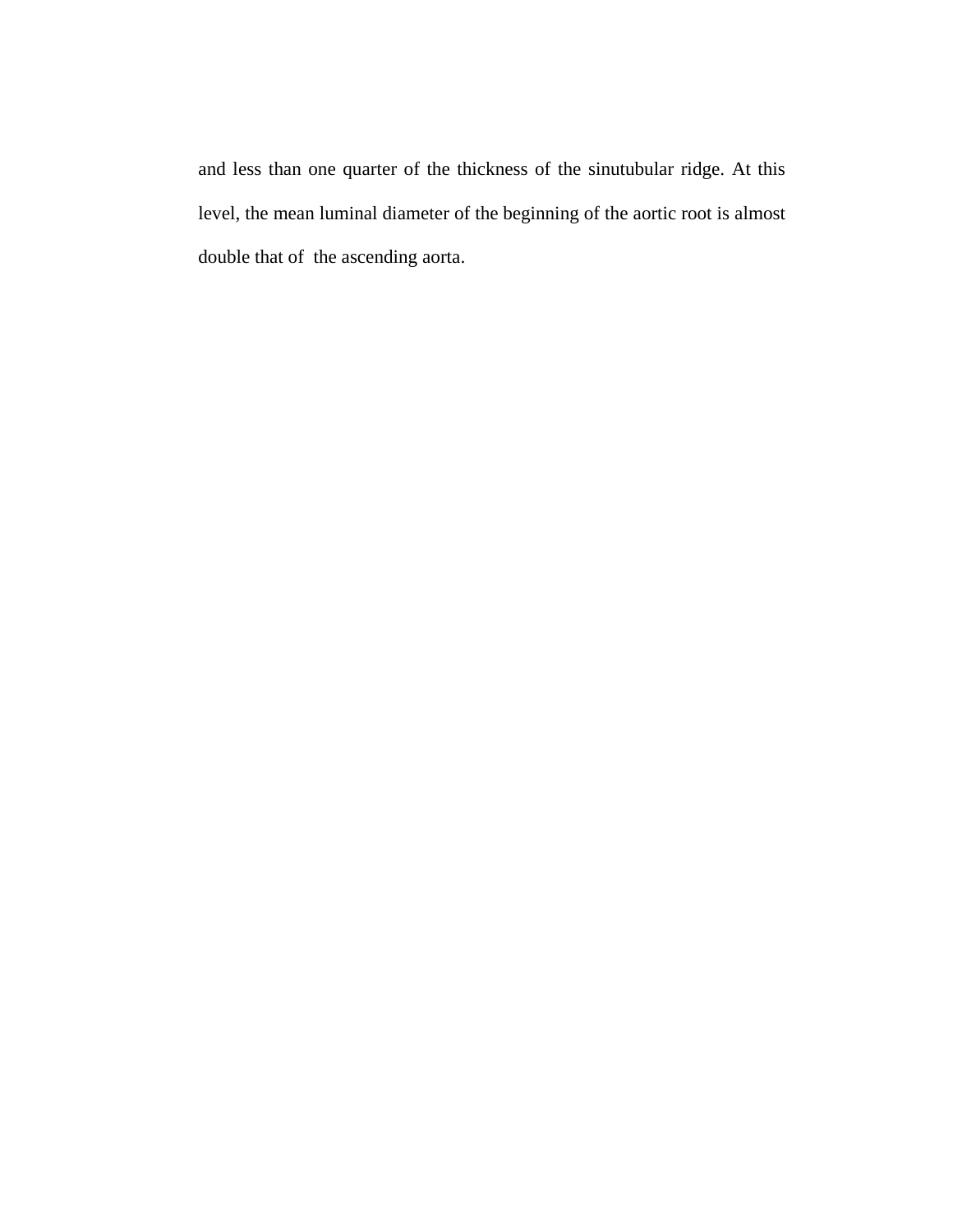#### **MATERIALS AND METHODS**

### **Study population:**

 The study was conducted on live patients who visited the cardiology out patient department at Stanley Medical College, Chennai - 600001. All the subjects were healthy and were at cardiology out patient department for regular check up.

 The total number of subjects were four hundred and six, out of which two hundred and fifty two were males and one hundred and fifty four were females.

 The male female ratio in this study is given here as it is not an observation but a prelude and an essential part of this study. The differences found in the dimensions of cardiac valves with respect to the age and sex factors are tabulated and assessed in the observations chapter.

 They were still further classified according to their ages. Twenty two were less than five years range ( out of which 13 were males and 40 were females) and forty were in the range of six to ten years (20 each in male and female category).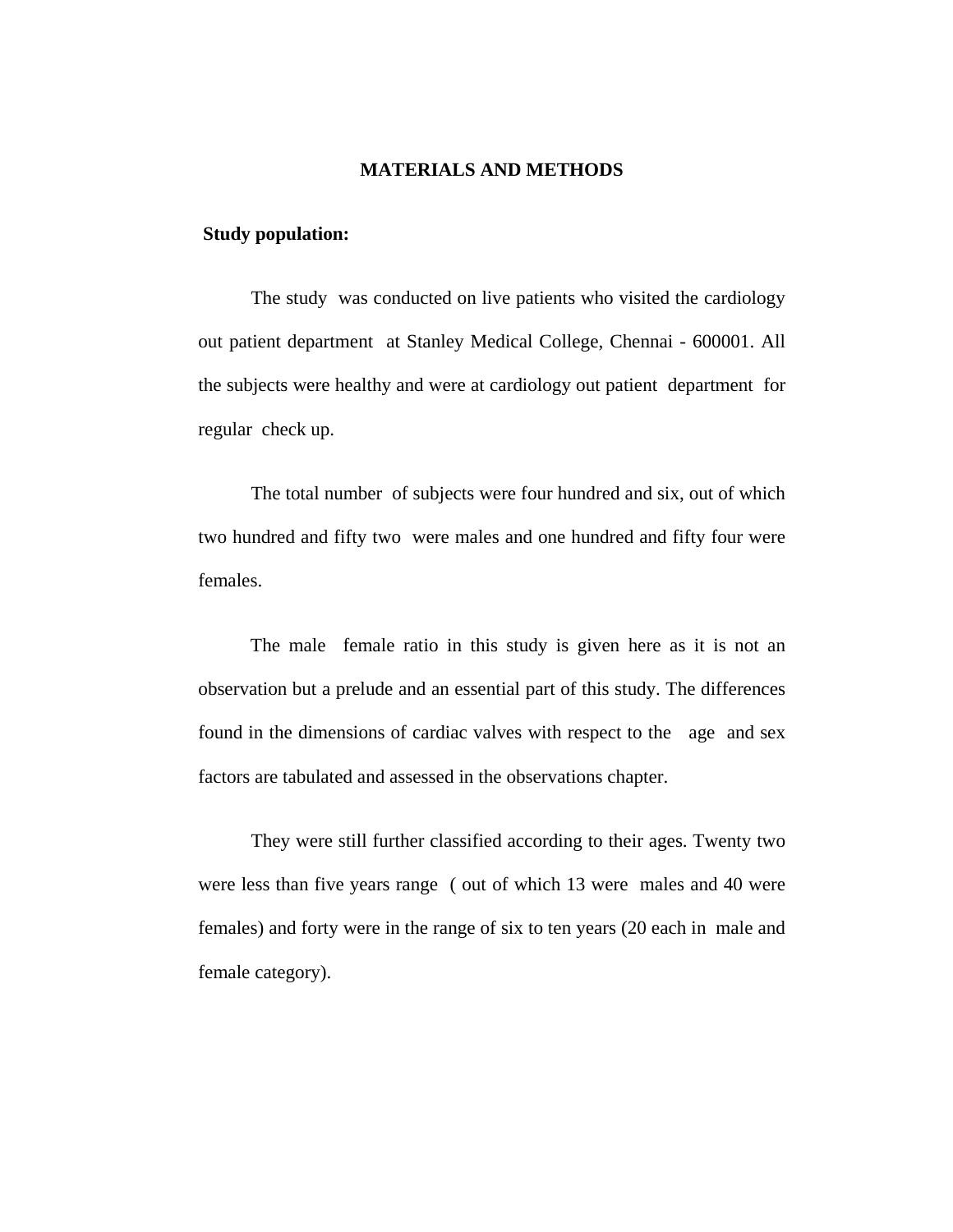In the eleven to fifteen age group, 44 were studied , out of which 28 were males and 16 were females. In the sixteen to twenty years forty three were studied out of which 33 were males and 10 were females.

 In those aged between twenty one and twenty five, forty two (22 males and 20 females) were studied and in between twenty six and thirty, thirty six (22 males and 14 females) were studied. Similarly thirty two subjects (18 males and 14 females) in thirty one to thirty five year category and thirty two subjects (21 males and 11 females) in the thirty six to forty years category were studied.

 In the forty one to forty five age group, twenty four (10 males and 14 females) and in forty six to fifty years category thirty three (25 males and 8 females) were subjects of this study. In the fifty to fifty five age group twenty six (20 males and 6 females) subjects and in the fifty six to sixty age group thirty two (20 males and 12 females) subjects were studied.

### **Method of Study:**

 The study was conducted on all 406 subjects by means of echocardiogram. The dimensions of annuli of mitral, tricuspid, pulmonary and aortic valves were measured by two dimensional echocardiogram, which is an instrument used to create an image using a transducer which sends ultrasound waves. The transducer converts the returning echoes to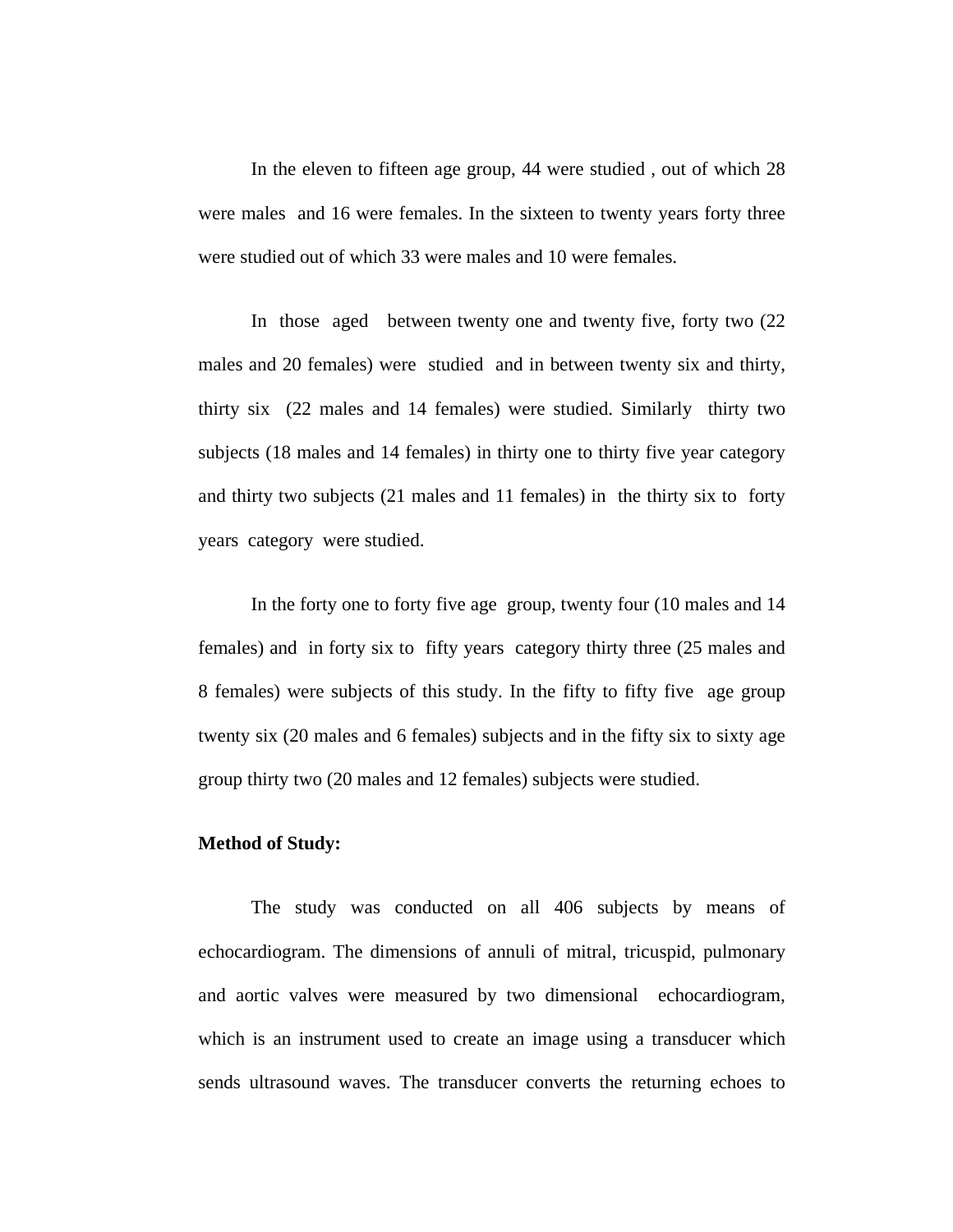electrical impulses, which then go to the receiver and the signal amplifier and are displayed on the cathode ray tube.

 Echocardiogram used in this study is a spatially oriented B mode scan which provides a cross-sectional or two dimensional image of an object. This 2D echo has three basic orthogonal views –

- (i) The long axis plane runs parallel to the heart or the left ventricle.
- (ii) The short axis plane is perpendicular to the long axis.
- (iii) The four chamber plane is orthogonal to the other two and

somewhat represents a frontal plane.

 Mitral and tricuspid valvular dimensions were recorded in early diastole, whereas aortic and pulmonary valves in early systole.

### **1. Tricuspid valve in echo**

 The tricuspid valve was examined using the apical four chamber view. This view passes through the tricuspid orifice along a line extending from roughly the 10'0 clock to the 4'0 clock positions relative to the corresponding short axis plane transecting the anterior and septal tricuspid leaflets. The anterior leaflet is displayed medially. This plane is ideal for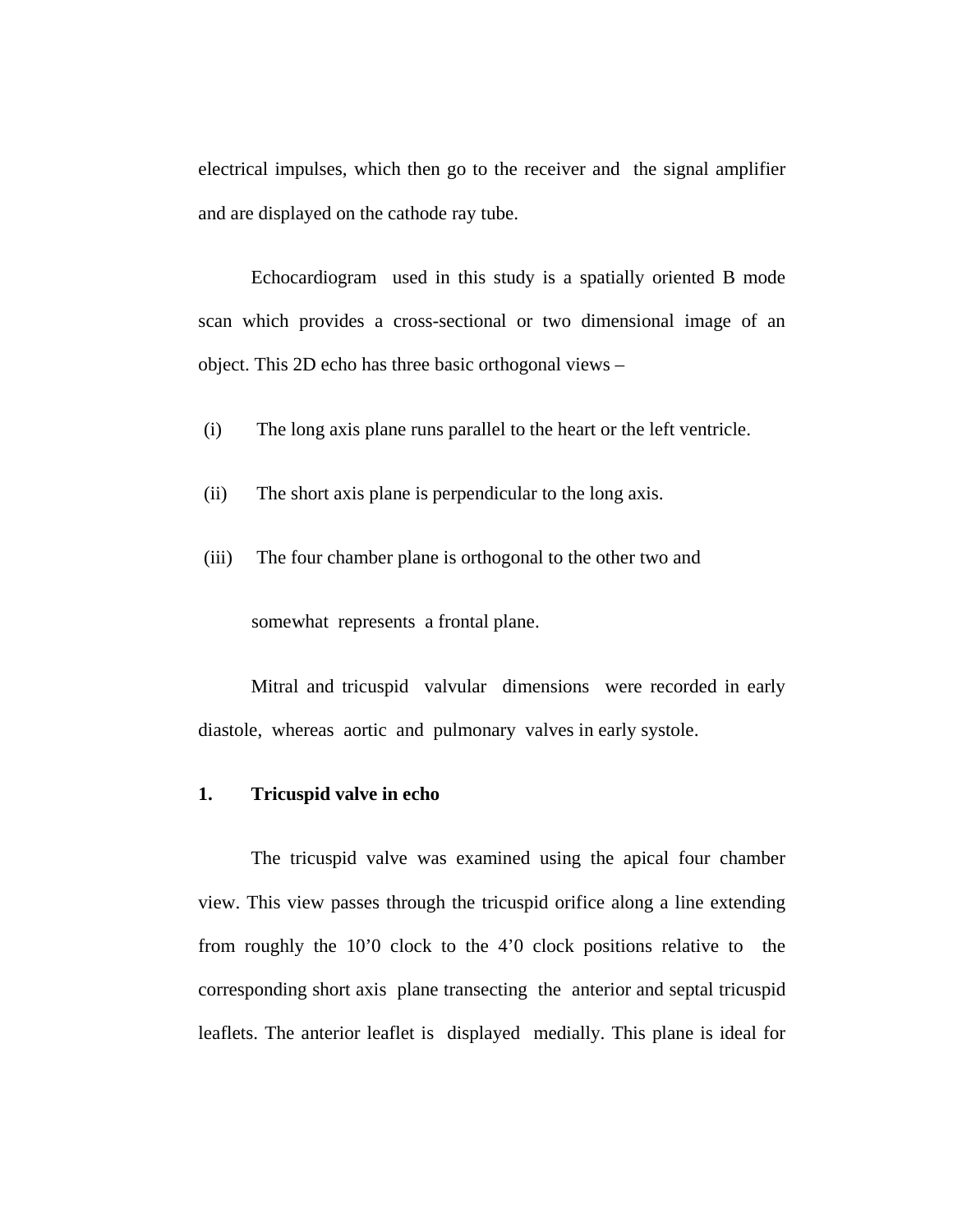determining the position of the right - sided atrio-ventricular ring and for defining the plane of leaflet closure relative to this anatomic landmark.

 It is also useful for defining the level at which the septal tricuspid leaflet inserts into the interventricular septum and for comparing this insertion point to that of the corresponding anterior mitral leaflet. The apical four chamber view is also the primary view for Doppler recording of tricuspid inflow and for assessing the size and distribution of regurgitant jets.

### **2. Mitral valve in echo**

 The mitral leaflets represent a continuous veil of fibrous tissue whose base is attached around the entire circumference of the mitral orifice to the fibromuscular ring, the mitral annuals. The valve was examined using:

a) The parasternal long axis view of the left ventricle:

This imaging plane transects the mid point of the holder of both the anterior and posterior mitral leaflets from their points of insertion with the mitral annulus to their free edge. It also includes the anterior and posterior extremes of the mitral annulus. This plane if angled either in a medial or a lateral direction will record the papillary muscles. This plane records the motion of both mitral leaflets in an anteroposterior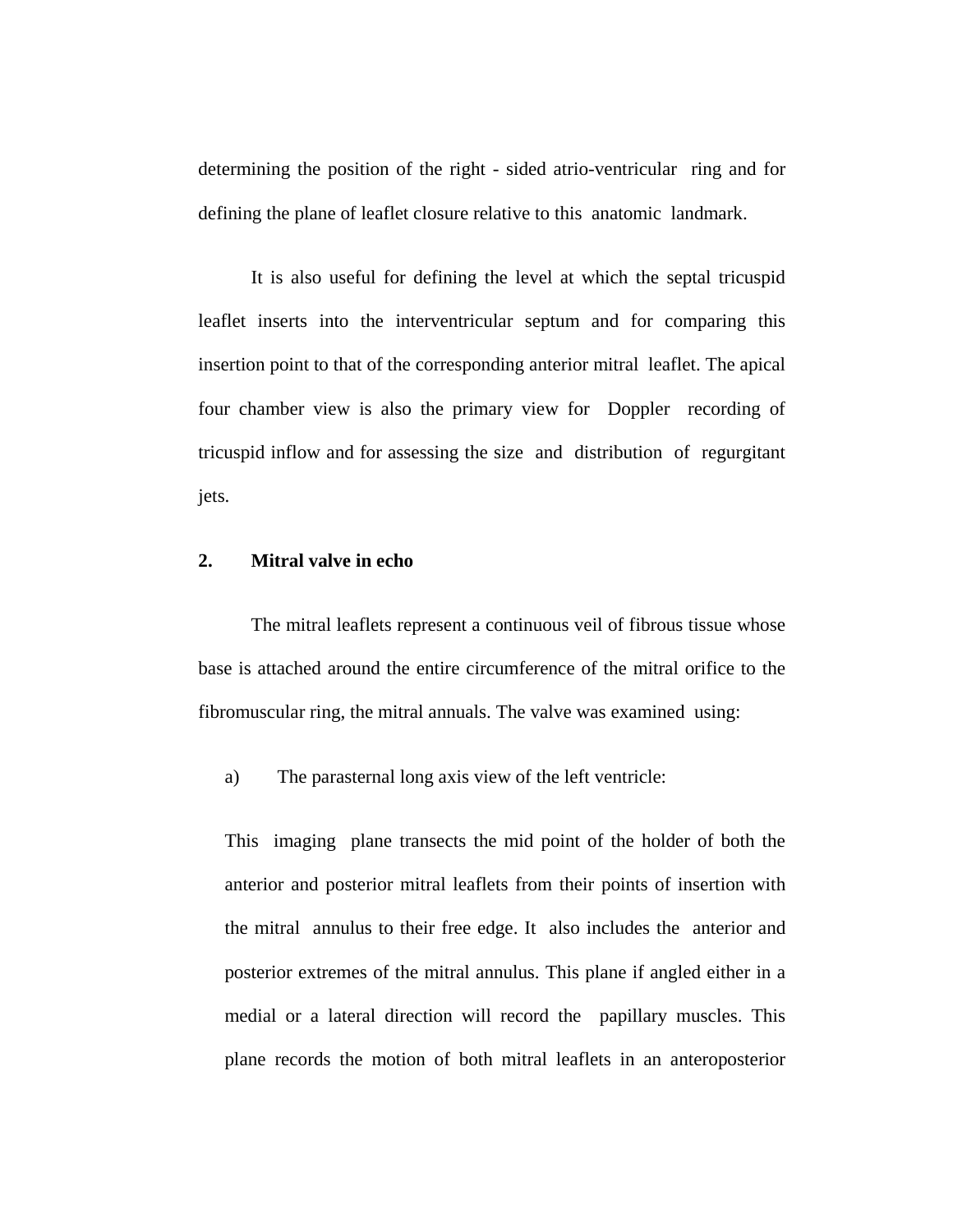direction with their systolic and diastolic positions and spatial configurations, the anteroposterior mitral annular diameter, the motion pattern of the mitral annulus in both superoinferior and anteroposterior direction and the temporal and spatial positions of the mitral leaflets in relation to the left ventricular cavity, annulus and atrium.

b) The apical four chamber view :

This plane passes through the mitral leaflet at approximately a 30° angle to the line of leaflet coaptation. The coaptation line of the leaflets is ordinarily displaced toward the posterior position of the ventricle, this oblique orientation causes the plane to transect more of the anterior mitral leaflet than the posterior. This plane is ideal for determining the position of the atrioventricular ring, for defining the point of leaflet closure relative to this anatomic landmark, the point of mitral leaflet insertion with the interventricular septum and for retaining it to the level of insertion of tricuspid leaflet.

#### **3. Pulmonary valve in echo**

The pulmonary valve was examined in the short axis view from the parasternal transducer location. In this view the pulmonary annulus in its normal orientation lies at an approximately  $60^{\circ}$ C angle to the path of the imaging plane. The valve orifice is oriented as if viewed from the left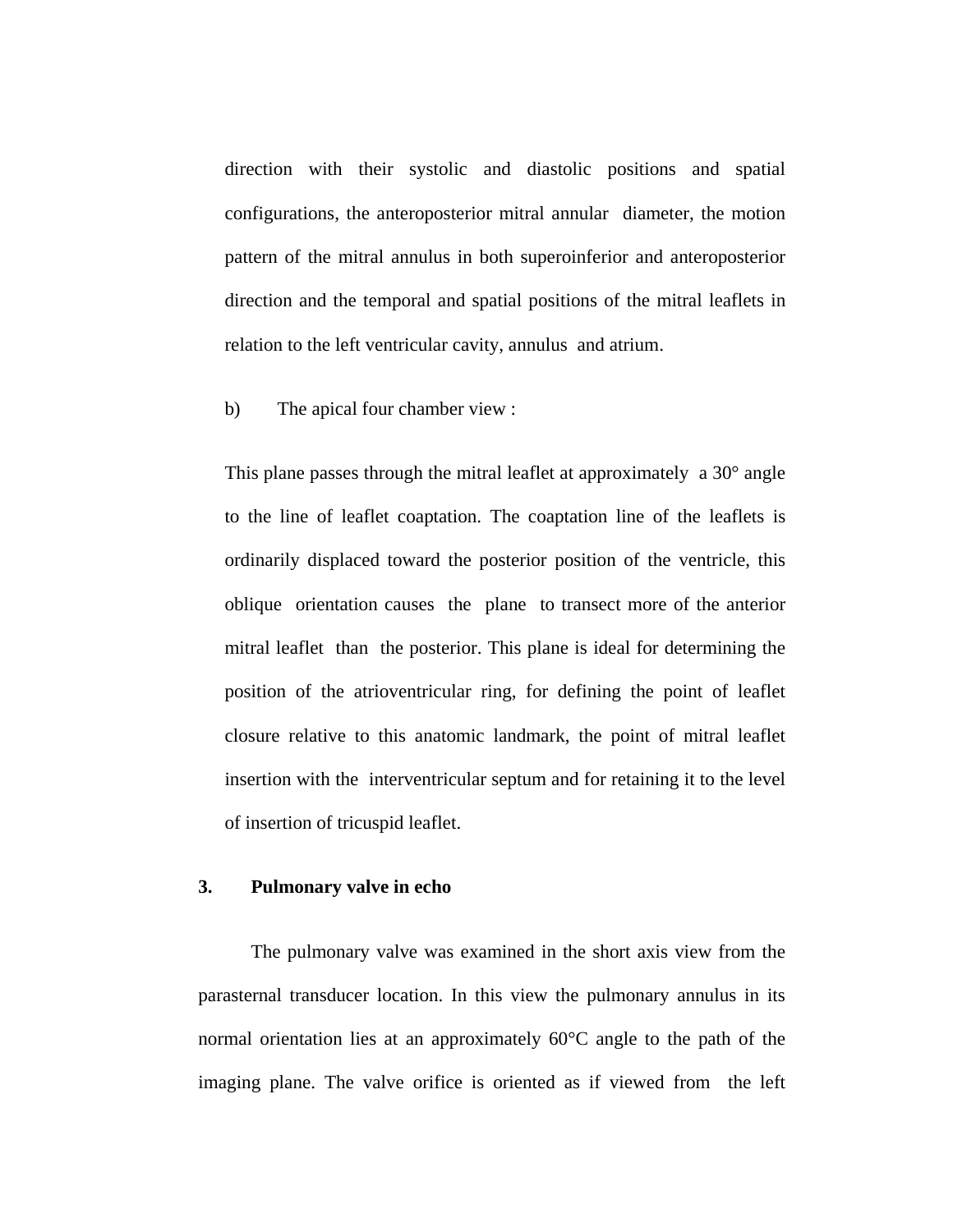shoulder with the ascending aorta recorded beneath the pulmonary artery coursing to the viewer's right.

### **4. Aortic valve in echo:**

 The aortic valve was examined using the parasternal long axis view. In this view the imaging plane transect s the aortic valve in an anteroposterior direction and its x axis is aligned parallel to the long axis of aorta. Because the aorta is normally to the right of the transducer when it is in the parasternal location, the long axis plane is usually oriented such that it passes through the right and noncoronary aortic leaflets.

 During diastole, a thin linear echo is produced by the coapted free edges of the aortic cusps which are oriented perpendicular to the path of the imaging plane. The bodies of the their smooth leaflets, in contrast, are oriented parallel to the imaging plane. During systole, the leaflet echoes are separated and lie in close apposition to the walls of the aorta. The right coronary leaflet is interior and the non coronary leaflet is posterior. At peak systolic opening, the aortic cusps are normally parallel to the inner margins of aortic annulus.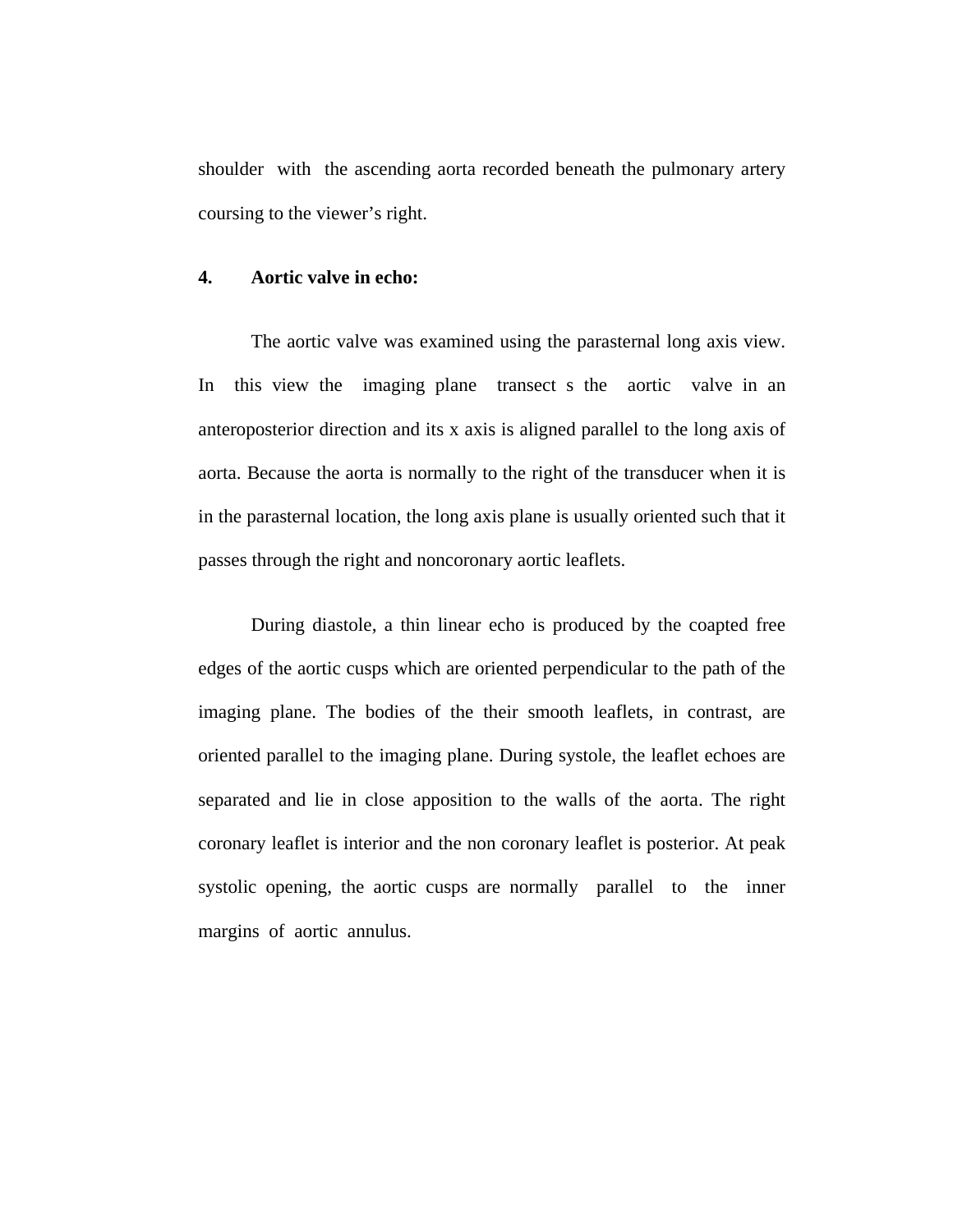### **5.Left ventricle in echo:**

Left ventricle is viewed in the parasternal long axis view in the echocardiogram . Left ventricular dimensin was measuired at the level of chordae tendinae.

 The obtained dimensions were correlated with the body surface area and body mass index.

The body surface area was calculated using

### *Mosteller's formula*:

| Body surface area $(m^2)$ | $H\left(\text{Cm}\right)$ Xwt $(kg)$ |
|---------------------------|--------------------------------------|
|                           | 3600                                 |

And the body mass index was calculated as follows:

Body mass index 
$$
= \frac{\text{Weight in kg}}{\text{height in m}^2}
$$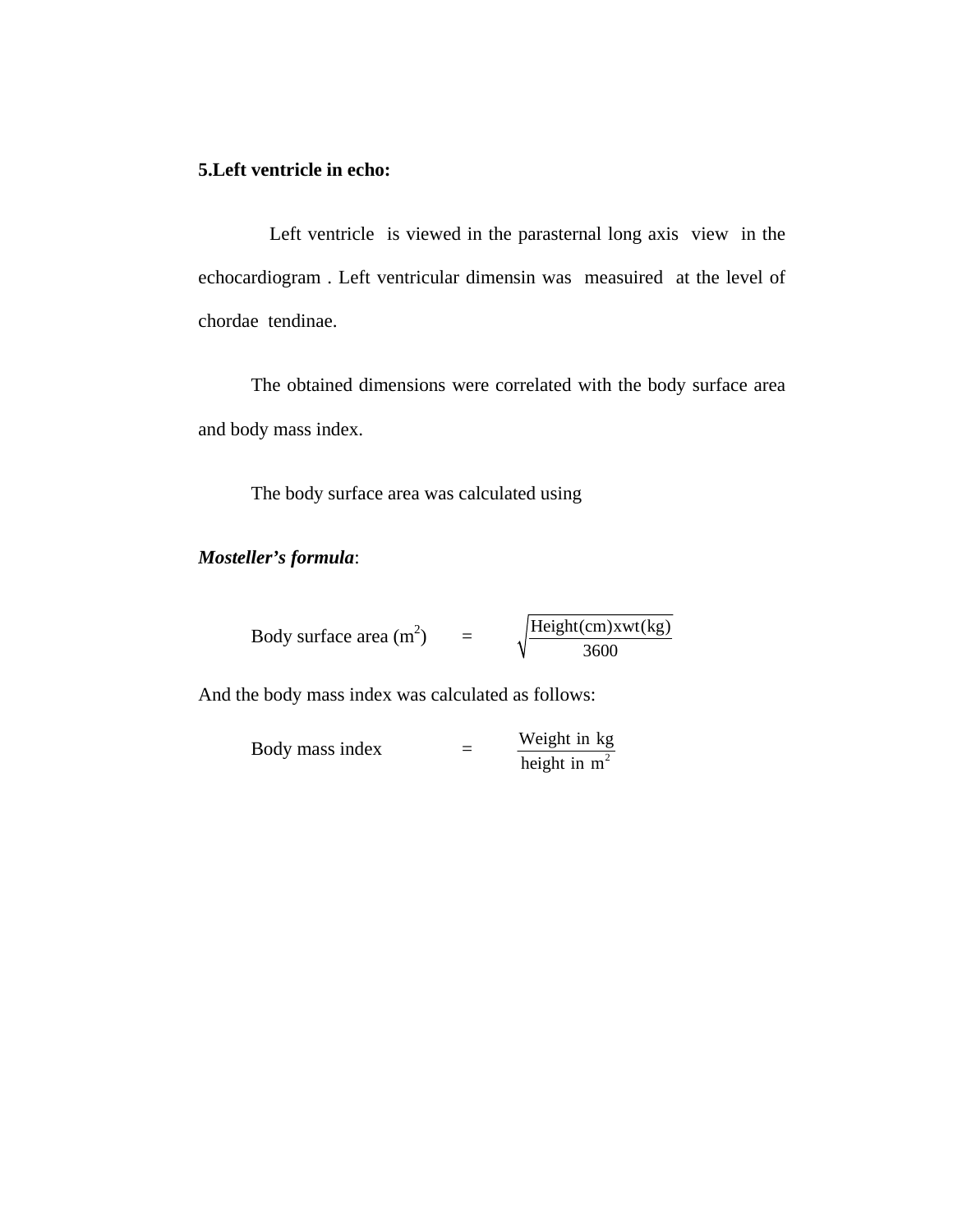### **OBSERVATIONS**

 The dimensions of mitral, tricuspid, pulmonary and aortic valves were recorded using two dimensional echocardiogram. Total number of subjects was four hundred and six. The distribution of males ands females are given in the materials and methods chapter. Each valve was studied according to the views specified in materials and methods. The diameters was recorded for all four valves in millimeters. From this data, the circumference and area was deduced. The diameters of mitral, tricuspid, aortic and pulmonary valves were tabulated against body surface area .

 Age, sex, height and weight of the subjects were recorded simultaneously. The diameters were again plotted against the age of the subjects dividing them into five year categories. The area was calculated and was tabulated against males and females. The recorded and weight data helped in the calculation of body surface area and body mass index of the subjects.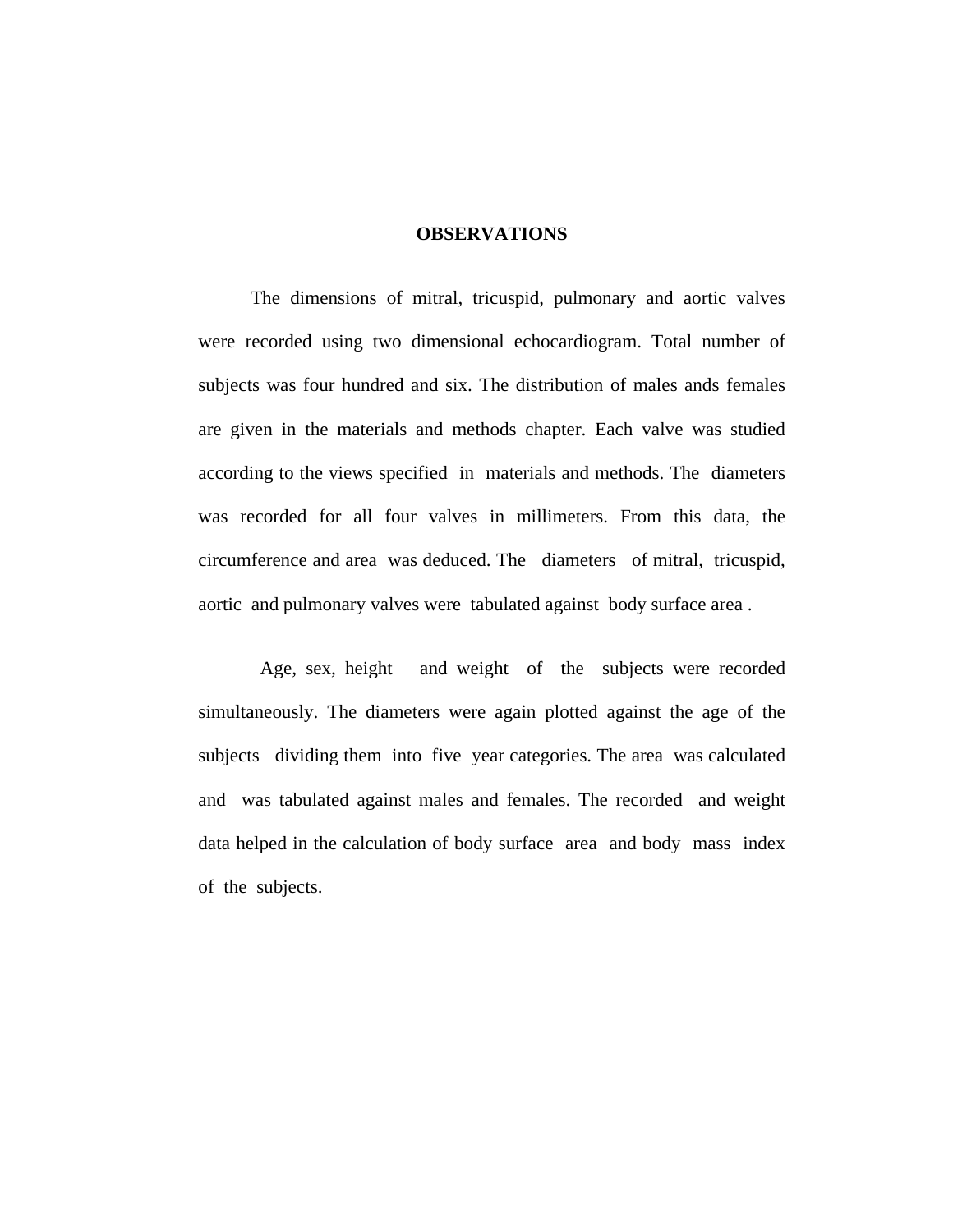### **THE CARDIAC VALVES AND BODY SURFACE AREA:**

## **Table.1 DIAMETERS OF MITRAL, TRICUSPID,**

### **PULMONARY AND AORTIC ANNULUS [ mm ]**

| <b>BSA</b>   | <b>MV</b>      | TV             | <b>PV</b>      | AV             |
|--------------|----------------|----------------|----------------|----------------|
| $0.61 - 0.7$ | $15.5 \pm 0.5$ | $18.0 \pm 1.0$ | $12.5 \pm 0.7$ | $12.2 \pm 0.5$ |
| $0.71 - 0.8$ | $18.0 + 1.0$   | $22.0 + 1.5$   | $14.0 + 1.0$   | $14.0 \pm 1.0$ |
| $0.81 - 0.9$ | $18.2 + 1.6$   | $23.1 \pm 0.9$ | $16.2 + 1.8$   | $15 + 2.2$     |
| $1.01 - 1.1$ | $18.6 \pm 1.4$ | $24.1 \pm 1.6$ | $16.3 + 1.0$   | $15.9 + 1.1$   |
| $1.11 - 1.2$ | $22.6 + 0.6$   | $25.3 \pm 1.7$ | $18.0 \pm 1.0$ | $16.6 + 0.4$   |
| $1.21 - 1.3$ | $22.8 + 1.2$   | $25.1 \pm 2.1$ | $18.1 + 1.8$   | $18.0 \pm 2.0$ |
| $1.31 - 14$  | $23.2 \pm 2.0$ | $25.7 + 2.8$   | $19.5 \pm 2.5$ | $18.4 + 1.6$   |
| $1.41 - 1.5$ | $23.8 + 2.8$   | $25.6 + 2.6$   | $20.1 + 2.5$   | $18.8 + 1.8$   |
| $1.51 - 1.6$ | $24.0 \pm 2.2$ | $26.5 \pm 2.5$ | $21.1 \pm 1.8$ | $19.6 \pm 2.6$ |
| $1.61 - 1.7$ | $24.5 \pm 2.0$ | $27.3 \pm 2.0$ | $21.7 \pm 2.7$ | $21.3 \pm 2.3$ |
| $1.71 - 1.8$ | $25.3 + 1.0$   | $29 + 1.0$     | $21.6 + 0.4$   | $21.6 + 1.6$   |
| $1.81 - 1.9$ | $25.5 + 1.0$   | $29.5 + 2.2$   | $21.7 + 1.4$   | $21.6 + 1.0$   |

BSA -Body surface area in  $m^2$  MV -Mitral valve .

TV- Tricuspid valve PV-Pulmonary valve AV-Aortic valve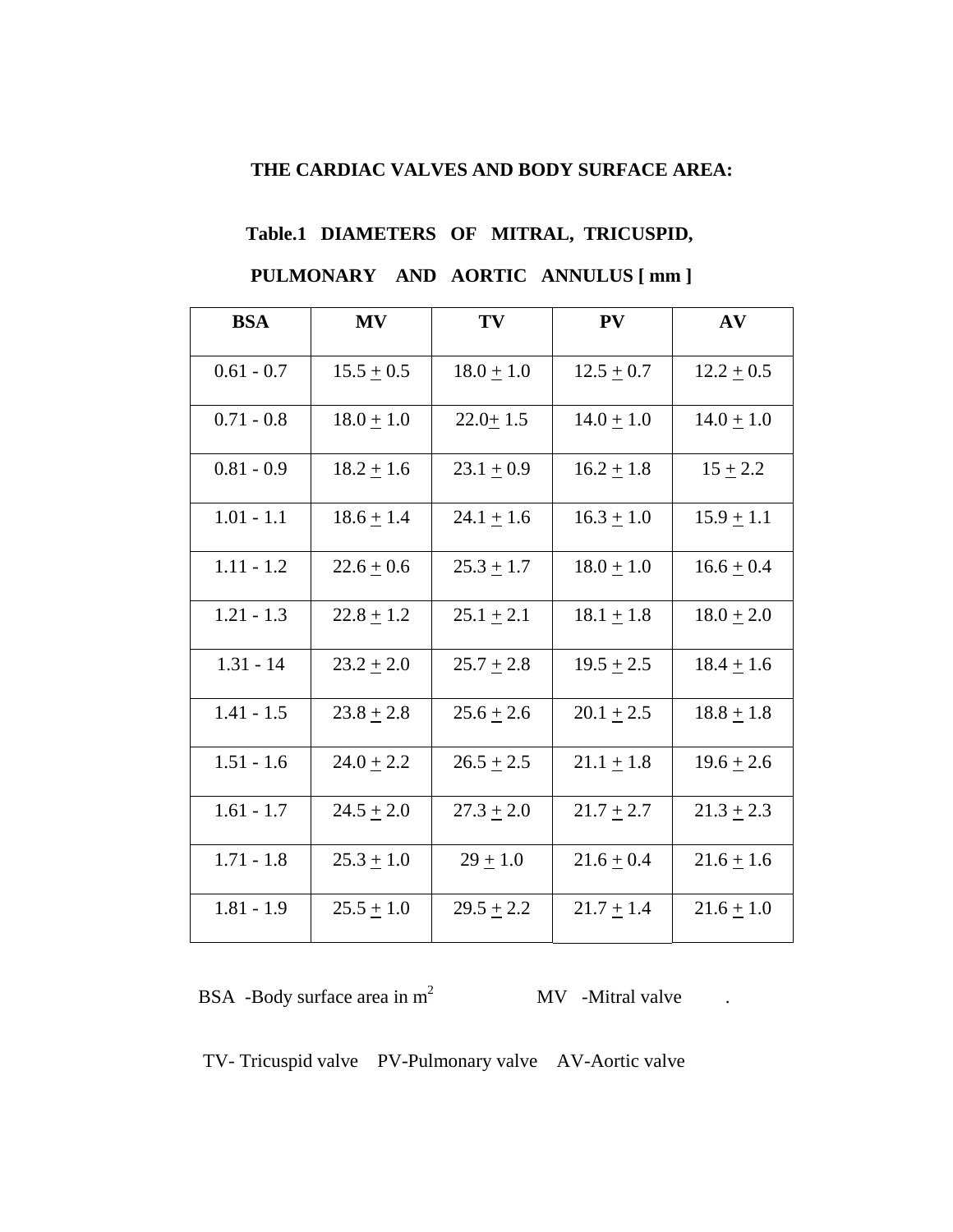| <b>BSA</b>   | <b>MV</b>      | TV              | PV             | AV             |
|--------------|----------------|-----------------|----------------|----------------|
| $0.61 - 0.7$ | $19.5 \pm 2.2$ | $26.1 \pm 3.4$  | $16.0 \pm 1.8$ | $13.5 \pm 1.3$ |
| $0.71 - 0.8$ | $20.8 \pm 1.8$ | $28.0 \pm 3.4$  | $16.6 \pm 1.5$ | $14.1 \pm 1.1$ |
| $0.81 - 0.9$ | $22.0 \pm 1.8$ | 29. $7 \pm 3.5$ | $17.6 \pm 2.0$ | $14.6 \pm 1.5$ |
| $0.91 - 1.0$ | $23 \pm 1.8$   | $31.1 \pm 3.4$  | $18.7 \pm 1.9$ | $15.6 \pm 1.3$ |
| $1.01 - 1.1$ | $23.9 \pm 1.8$ | $32.4 \pm 3.3$  | $19.5 \pm 1.8$ | $16.3 \pm 1.5$ |
| $1.11 - 1.2$ | $24.4 \pm 1.6$ | $33.5 \pm 3.4$  | $20.4 \pm 1.9$ | $17.2 \pm 1.9$ |
| $1.21 - 1.3$ | $25.5 \pm 1.7$ | $34.6 \pm 3.3$  | $20.6 \pm 1.8$ | $17.1 \pm 1.6$ |
| $1.31 - 1.4$ | $25.8 \pm 1.8$ | $35.4 \pm 3.5$  | $20.6 \pm 2.1$ | $18.7 \pm 1.7$ |
| $1.41 - 1.5$ | $26.8 \pm 1.8$ | $36.5 \pm 3.4$  | $22.3 \pm 2.5$ | $19.1 \pm 2.3$ |
| $1.51 - 1.6$ | $27.0 \pm 1.6$ | $37.4 \pm 3.4$  | $23.5 \pm 2.3$ | $20.7 \pm 2.7$ |
| $1.61 - 1.7$ | $27.9 \pm 1.8$ | $38.2 \pm 3.4$  | $23.7 \pm 2.4$ | $20.8 \pm 2.1$ |
| $1.71 - 1.8$ | $28.2 \pm 1.7$ | $39.2 \pm 3.3$  | $24.5 \pm 2.4$ | $21.5 \pm 2.0$ |
| 1.81. 1.9    | $28.9 \pm 1.8$ | $39.6 \pm 3.4$  | $25.2 \pm 2.2$ | $22.3 \pm 2.1$ |

### **Table 2. STANDARD VALUES [mm]**

BSA- Body surface area in  $mm^2$  MV-Mitral valve TV-T ricuspid valve PV-Pulmonary valve AV- Aortic valve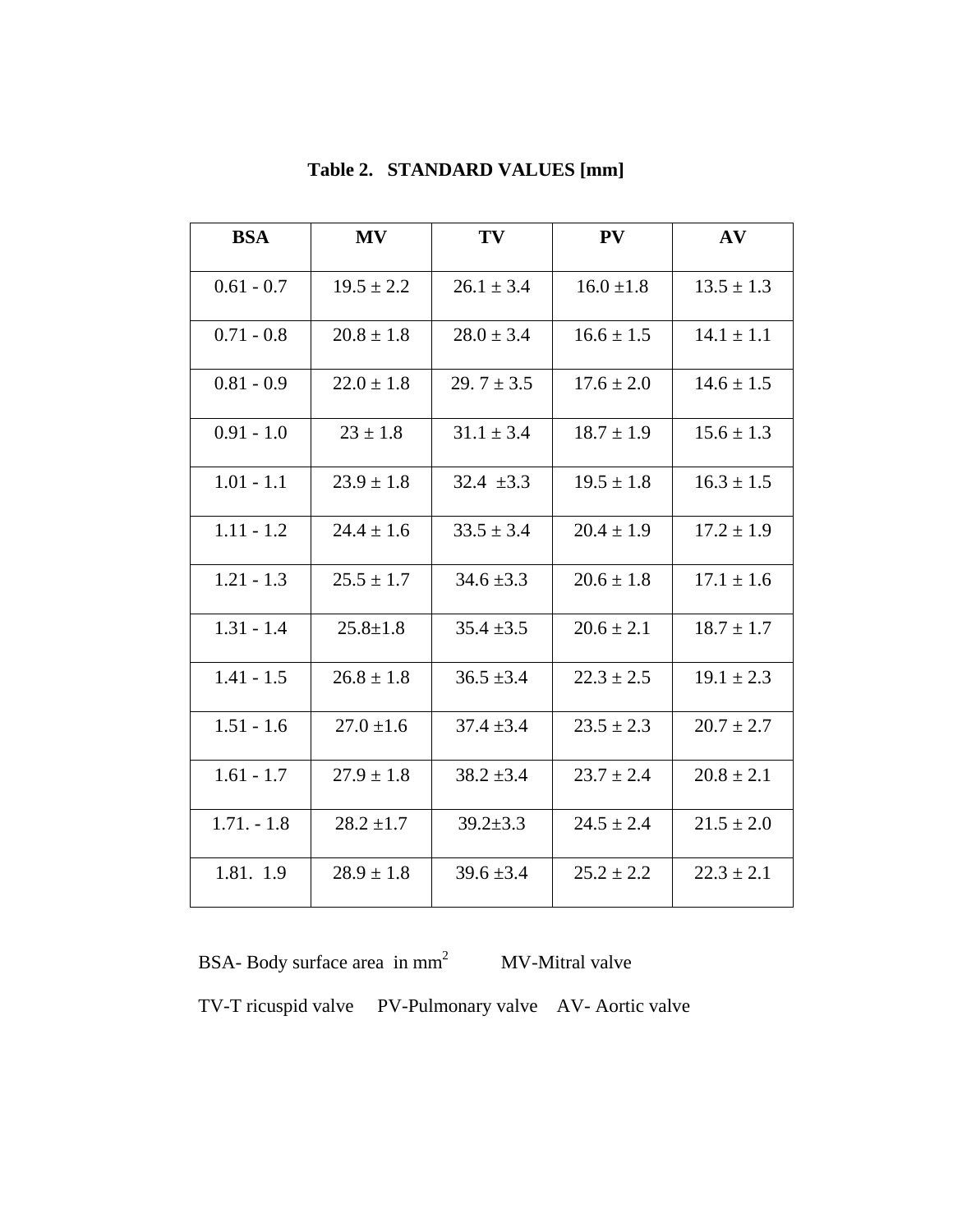Diameters of cardiac valves were recorded using echocardiogram. As observed in table.1, Mitral valve diameter ranged from 15.5 to 25.5 mm averagely in subjects with body surface area varying from 0.6 to 1.9  $m^2$ . Mitral valve was viewed by parasternal long axis view, which is commonly the anteroposterior iew. Tricuspid valve ranged from 18 mm to 29.5 mm in the body surface area range of 0.6 to 1.9  $m<sup>2</sup>$  when examined in the apical four chamber view .The pulmonary valve ranged from 12.5 mm to 21.7mm in the body surface area ranging from  $0.6$  to 1.9 m<sup>2</sup>. This was viewed by the parasternal short axis view. The aortic valve ranged from 12.2 mm to 21.6 mm in the body surface area range of 0.6 to 1.9 m<sup>2</sup>. The aortic valve was examined using the parasternal long axis view.The mitral and tricuspid valvular dimensions were recorded in early diastole and the aortic and pulmonary valvular dimensions in early systole.

The following observations regarding the four valves of the heart are made from the table.1

Mitral valve showed a study rise in its diameter with rise in body surface area. For body surface area  $0.61 - 0.7$  m<sup>2</sup> mitral valve was 15.5 mm. There is a sudden increase of 15.5 mm for body surface area 0.71 - 0.8 to 18 mm. After this sudden increase, mitral valve diameter increases steadily by 0.2 to 0.6 mm for every 0.1  $m^2$  increase in body surface area.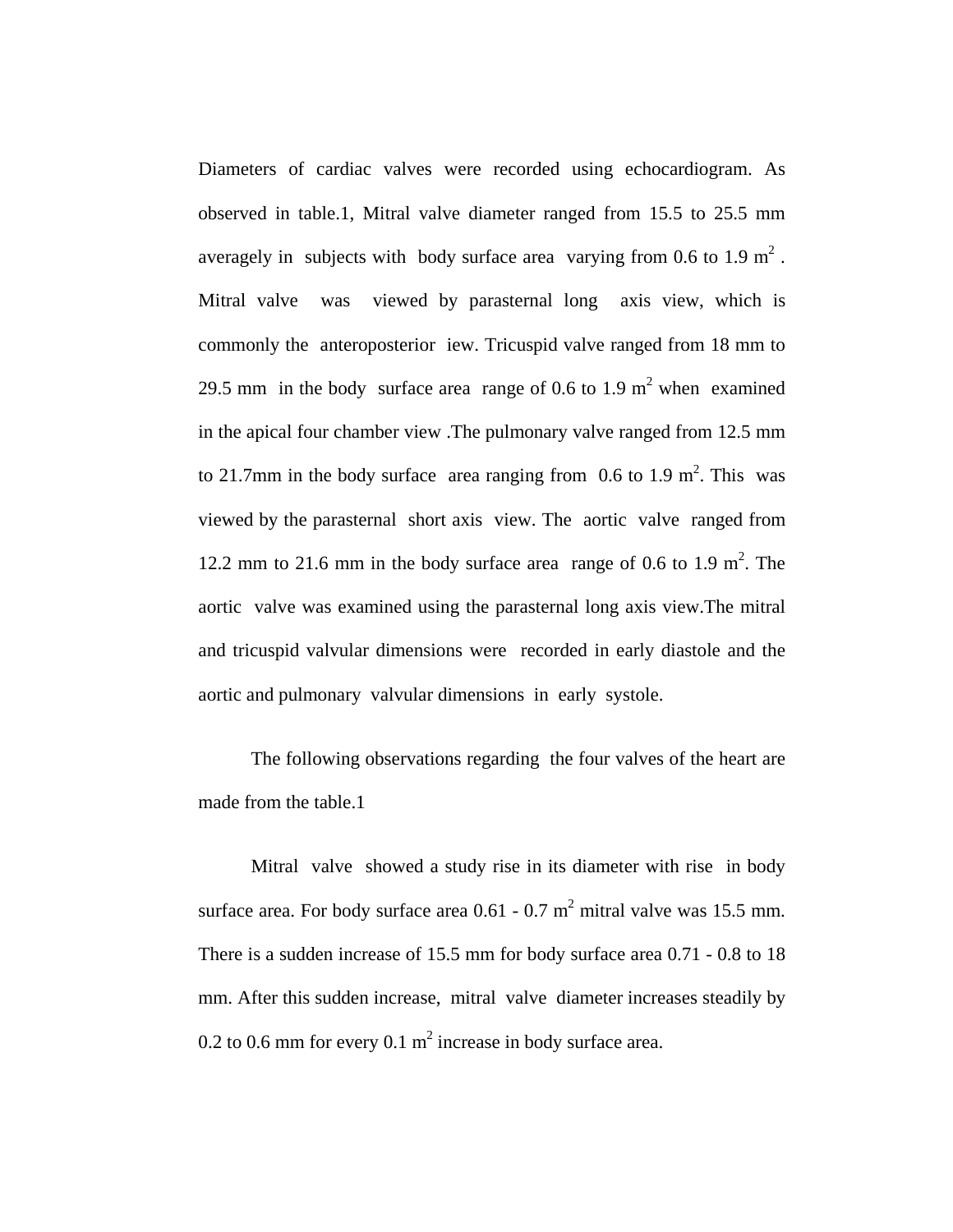Tricuspid valve diameter increased by 4 mm from 18 mm to 22 mm in body surface area range of 0.61 - 0.7  $m^2$  to 0.71 - 0.8  $m^2$ . There is an increase of 1 mm till the body surface area of  $1.21 - 1.3$ m<sup>2</sup>, 0.6 mm increase for body surface area  $1.31 - 1.4m^2$ , and a decrease of 0.1 mm for body surface area range of  $1.41 - 1.5$ m<sup>2</sup>. Then, there is an increase of 0.5 to 0.8 mm till the body surface area range of  $1.81 - 1.9$ m<sup>2</sup>.

Pulmonary valve increased by 1.5 mm for  $0.61 - 0.7m^2$  to  $0.71 - 0.8$  $m<sup>2</sup>$  body surface area. There is an increase by 2.2 mm for the next range of body surface area. Afterwards, there is a steady increase by 0.1 - 1.4 mm at different range of body surface area.

Aortic valve also increases by 1.8 mm from  $0.61 - 0.7$  m<sup>2</sup> body surface area to  $0.7 - 0.8$  m<sup>2</sup> body surface area. Afterwards a linear increase in diameter ranging from 0.4 to 1 mm is seen for body surface ranging from  $0.9 \text{ m}^2$  to  $1.8 \text{ m}^2$ . There is no change between the diameter for the former and the next range of body surface area from  $1.81 - 1.9$ m<sup>2</sup>.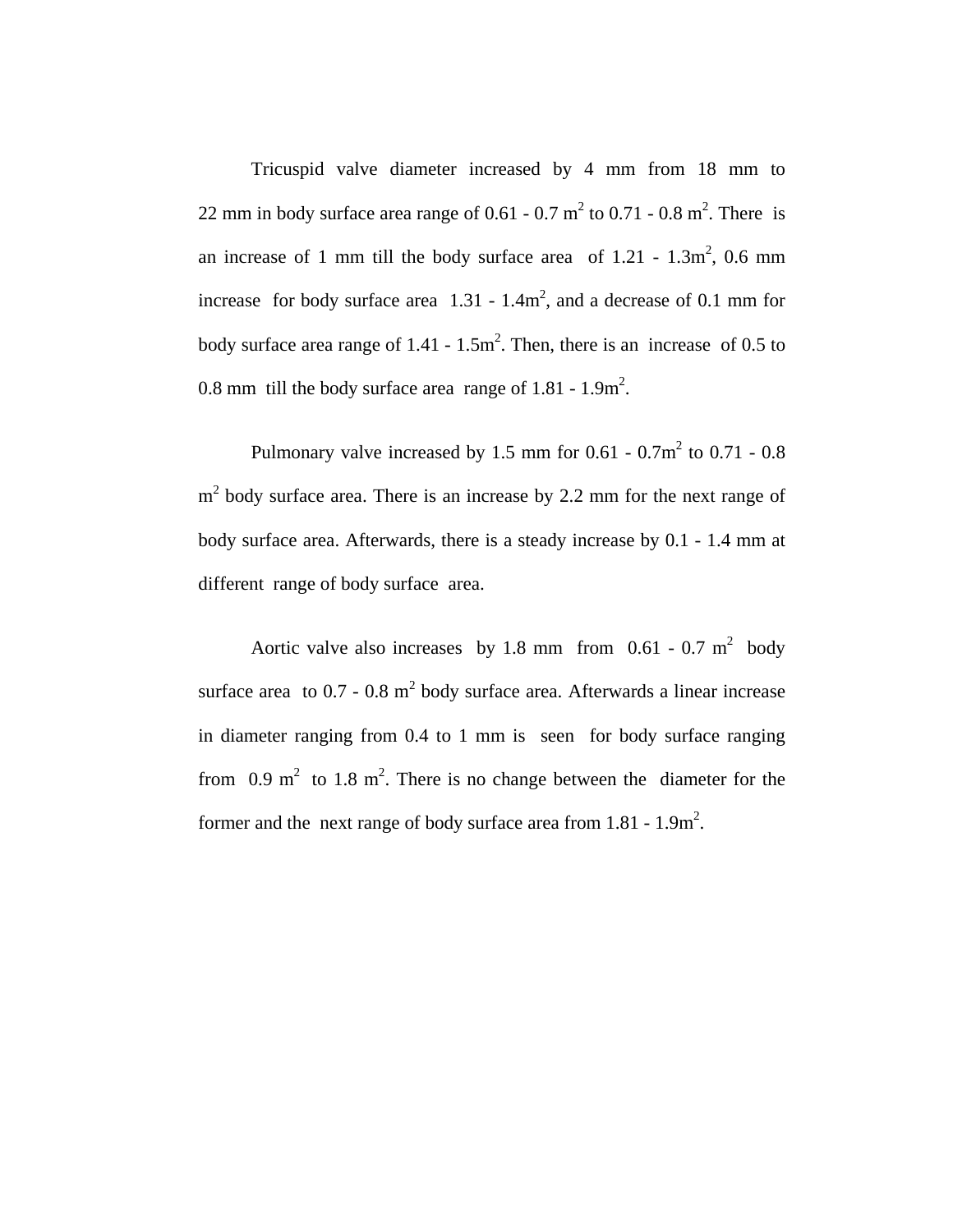### **THE CARDIAC VALVES AND THEIR RELATION TO AGE**

| <b>AGE</b> | <b>MV</b> | TV   | PV   | AV   |
|------------|-----------|------|------|------|
| $0 - 5$    | 15.5      | 18.5 | 12.0 | 12.0 |
| $6 - 10$   | 18.2      | 21.1 | 15.4 | 14.6 |
| $11 - 15$  | 20.7      | 23.4 | 17.4 | 16.5 |
| $16 - 20$  | 24.8      | 27.2 | 18.3 | 18.7 |
| $21 - 25$  | 24.9      | 27.9 | 20.4 | 19.7 |
| $26 - 30$  | 24.7      | 27.4 | 20.6 | 19.4 |
| $31 - 35$  | 24.7      | 27.5 | 20.5 | 19.5 |
| $36 - 40$  | 24.3      | 27.6 | 19.6 | 19.4 |
| $41 - 45$  | 24.6      | 27.8 | 20.0 | 20.5 |
| $46 - 50$  | 25.0      | 27.3 | 20.6 | 20.0 |
| $51 - 55$  | 25.2      | 27.3 | 20.6 | 20.0 |
| $56 - 60$  | 25.6      | 27.8 | 20.3 | 20.6 |

### **Table. 3 DIAMETERS [mm ] AND AGE [years]**

MV- Mitral valve TV-Tricuspid valve

PV-Pulmonary valve AV-Aortic valve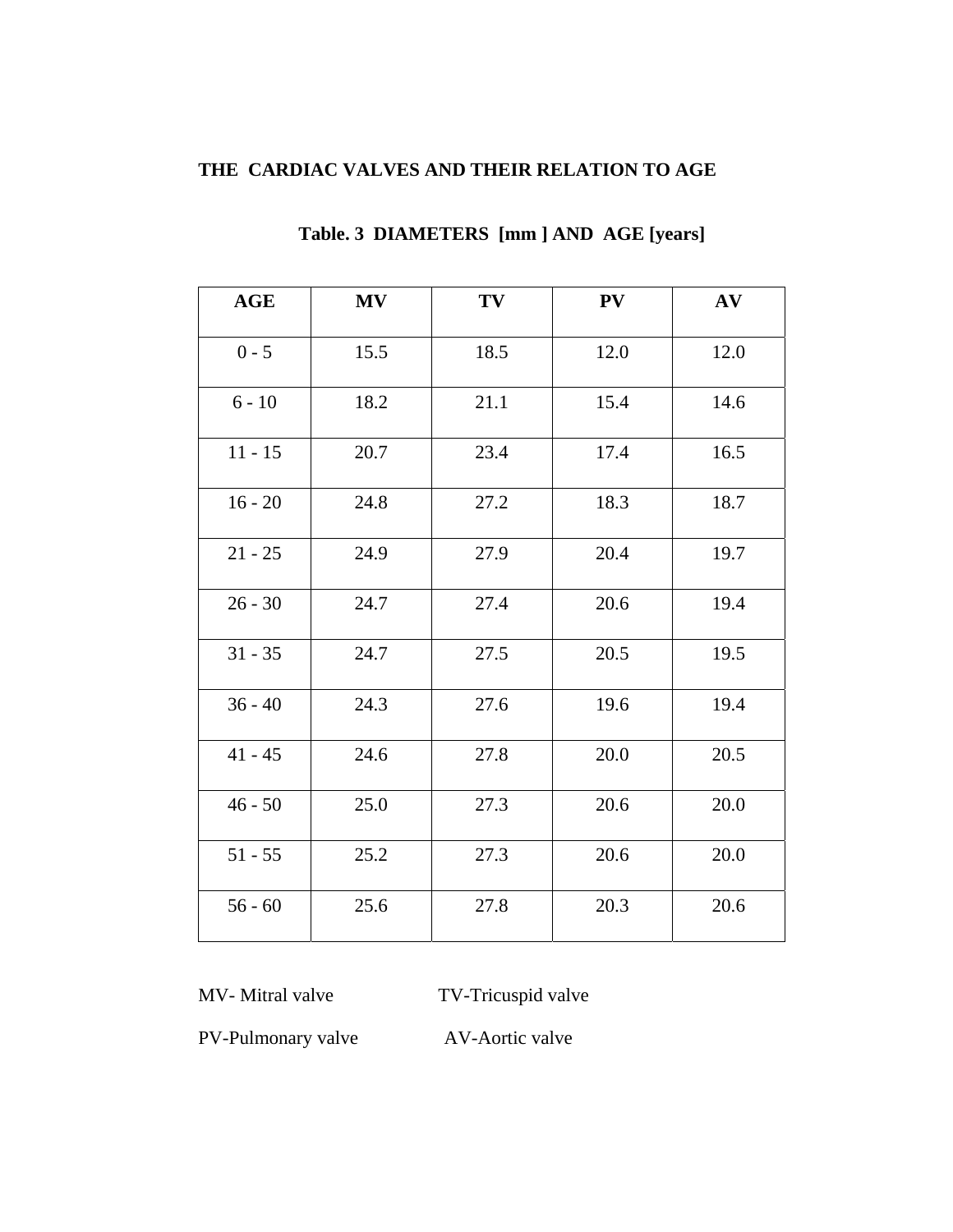The following observations are made from table.3.The age range is from birth to sixty years. The number of subjects assessed in each age group is discussed in detail in materials and methods chapter.

Diameter of mitral valve increases with age. The diameter is 15.5mm in the less than five year olds. In the next five year group 2.7 mm has increased and the mitral valve measures 18.2 mm. There is another 2.5 mm increase in the next five years and 4.1 mm increase in the next five years. After twenty years, the diameter of mitral valve remains more or less the same, showing an fluctuation of 0.2 mm - 0.4 mm till the sixty years.

Tricuspid valve measures 18.5 mm in diameter till five years, increases approximately 2 mm for every five years, till the fifteenth year. There is a sudden 4 mm increase in the next five years. After twenty years , the diameter of the tricuspid valve remains steady till sixty years.

Pulmonary valve, is about 12 mm in diameter averagely at birth to five years. 3 mm increase in seen in the next five years, 2 mm in the next five years, 1mm in the next five years and 2 mm in the next five years. After twenty years, it remains more or less constant till sixty years.

Aortic valve is 12 mm in diameter till five years, 14.6 mm, 16.5 m 18.7 mm and 19.7 for the next consecutive five year range. From trwentyone years onwards, the aortic valve diameter was around 19.4 mm to 20.6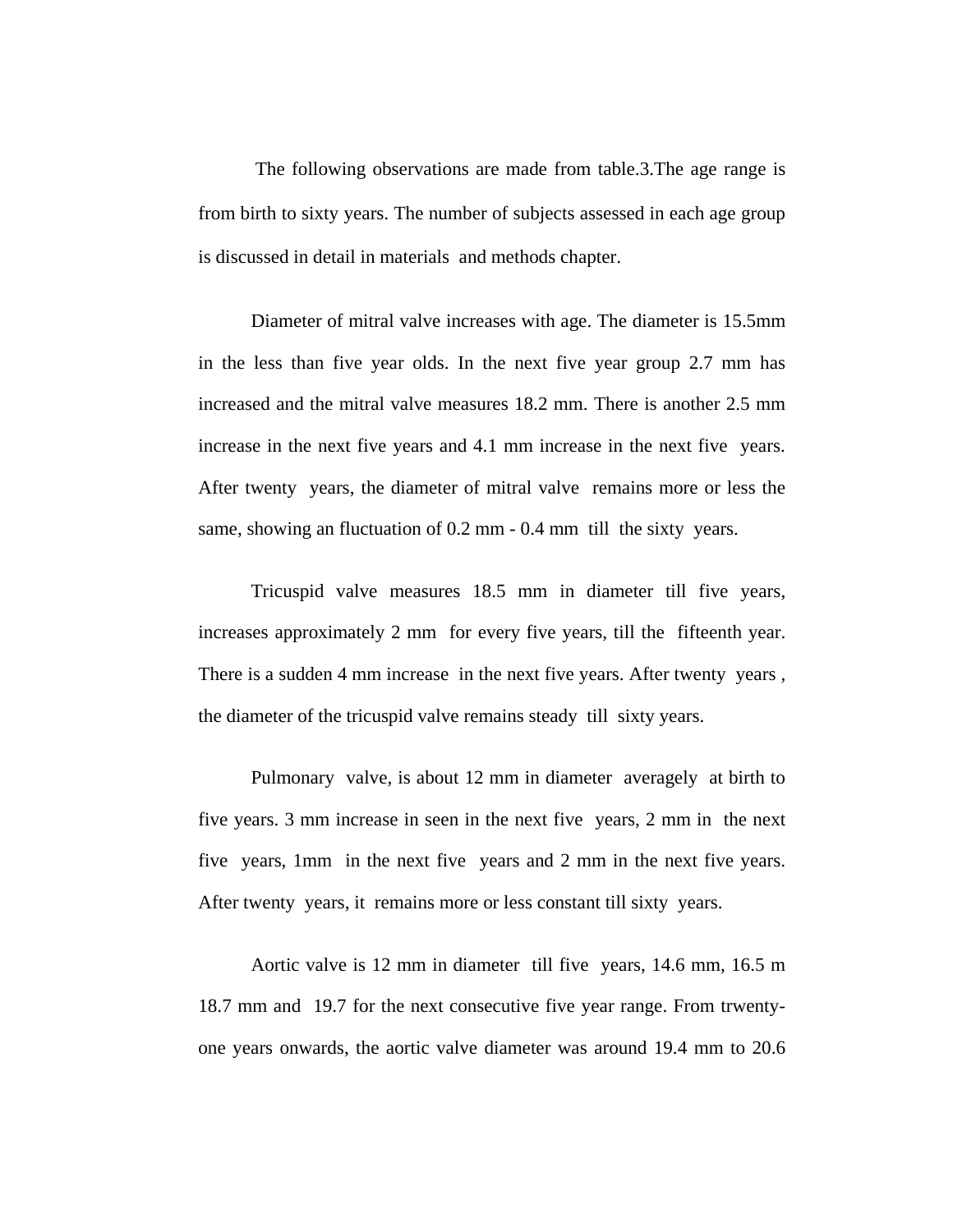mm in diameter till sixty years, flutuating by 0.5 mm during the ages of twenty and sixty.

### **THE CARDIAC VALVES AND THEIR RELATION TO SEX**

The following observations were made regarding the relation between the dimensions of all cardiac valves as the area in  $cm<sup>2</sup>$  for ages from birth to sixty for males and females separately.

The observation made for mitral valve area for all age groups is tabulated in table .4. For each ten year range , the diameter of mitral valve measured 2.1, 4.0, 4.5, 4.9, 4.8 and 4.6  $m^2$  in males and 2.3, 3.8, 4.3, 4.4, 4.8 and 4.9  $m^2$  in females. For the early age range there is a marked difference between males and females and also an increase of area with age can be noted

| Age in years | <b>Male</b> | <b>Female</b> |
|--------------|-------------|---------------|
| $0 - 10$     | 2.1         | 2.3           |
| $11 - 20$    | 4.0         | 3.8           |
| $21 - 30$    | 4.5         | 4.3           |
| $31 - 40$    | 4.9         | 4.4           |
| $41 - 50$    | 4.8         | 4.8           |
| $51 - 60$    | 4.6         | 4.4           |

**Table.4 AREA IN CM2 - MITRAL VALVE**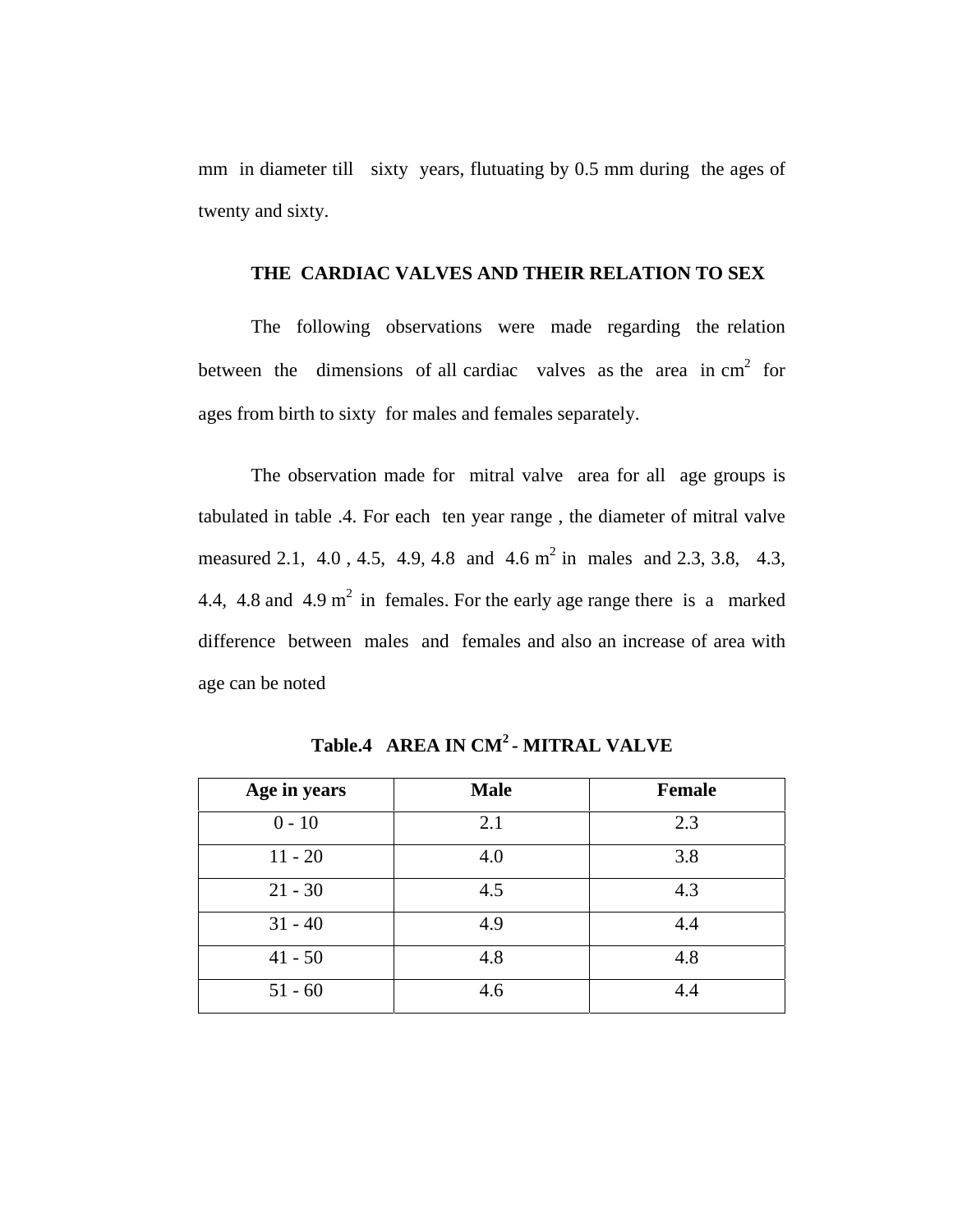Similarly for tricuspid valve, the observations are made from the table.5. The tricuspid valve area showed 2.1 cm<sup>2</sup> and 2.3 cm<sup>2</sup> in the less than ten year group in males and females respectively. Dividing the whole study population into five groups of ten years each, the tricuspid valve area measured 5.1, 5.8, 5.9 and 5.9 cm<sup>2</sup> for males and 4.9, 5.0, 5.6, 5.8 and  $5.7 \text{ cm}^2$  for females. Here again, for the earlier years and in late years there is a definite difference observed between the two sexes. Apart from sex difference, the increase in area with age can also be observed.

| Age in years | <b>Male</b> | <b>Female</b> |
|--------------|-------------|---------------|
| $0 - 10$     | 2.7         | 3.5           |
| $11 - 20$    | 5.1         | 4.9           |
| $21 - 30$    | 5.8         | 5.0           |
| $31 - 40$    | 5.9         | 5.6           |
| $41 - 50$    | 5.9         | 5.8           |
| $51 - 60$    | 5.9         | 5.7           |

 **Table.5. AREA IN CM2 - TRICUSPID VALVE**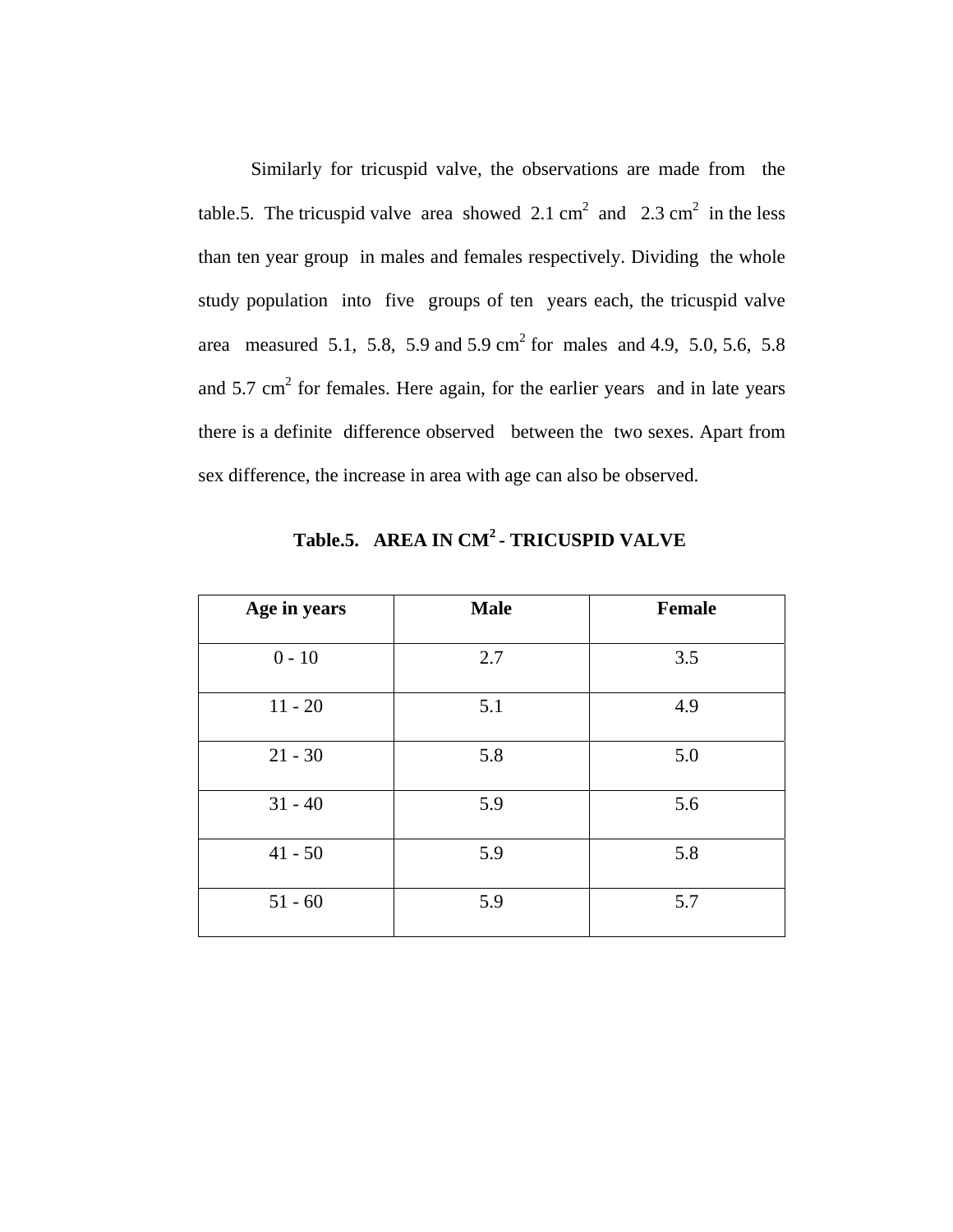| Age in years | <b>Male</b> | <b>Female</b> |
|--------------|-------------|---------------|
| $0 - 10$     | 1.5         | 1.4           |
| $11 - 20$    | 2.6         | 2.3           |
| $21 - 30$    | 3.6         | 2.6           |
| $31 - 40$    | 3.4         | 2.6           |
| $41 - 50$    | 3.4         | 3.2           |
| $51 - 60$    | 3.5         | 3.4           |

**Table.6. AREA IN CM2 - PULMONARY VALVE** 

 The pulmonary valve area in males and females was tabulated as in table.6. For the ages less than ten years the area was  $1.5 \text{cm}^2$  in males and  $1.4 \text{cm}^2$  in females. For the ages between eleven and twenty, the same was  $2.6 \text{cm}^2$  and  $2.3 \text{cm}^2$  in males and females respectively. For those between twenty-one and thirty the area measured  $3.6 \text{cm}^2$  in males and  $2.6$  $\text{cm}^2$  in females. In the ages ranging from thirty-one to forty, forty-one to fifty and fifty-one to sixty the areas were  $3.4 \text{ cm}^2$ ,  $3.4 \text{ cm}^2$  and  $3.5 \text{ cm}^2$  in males and  $2.6 \text{ cm}^2$ ,  $3.2 \text{ cm}^2$  and  $3.4 \text{ cm}^2$  in females.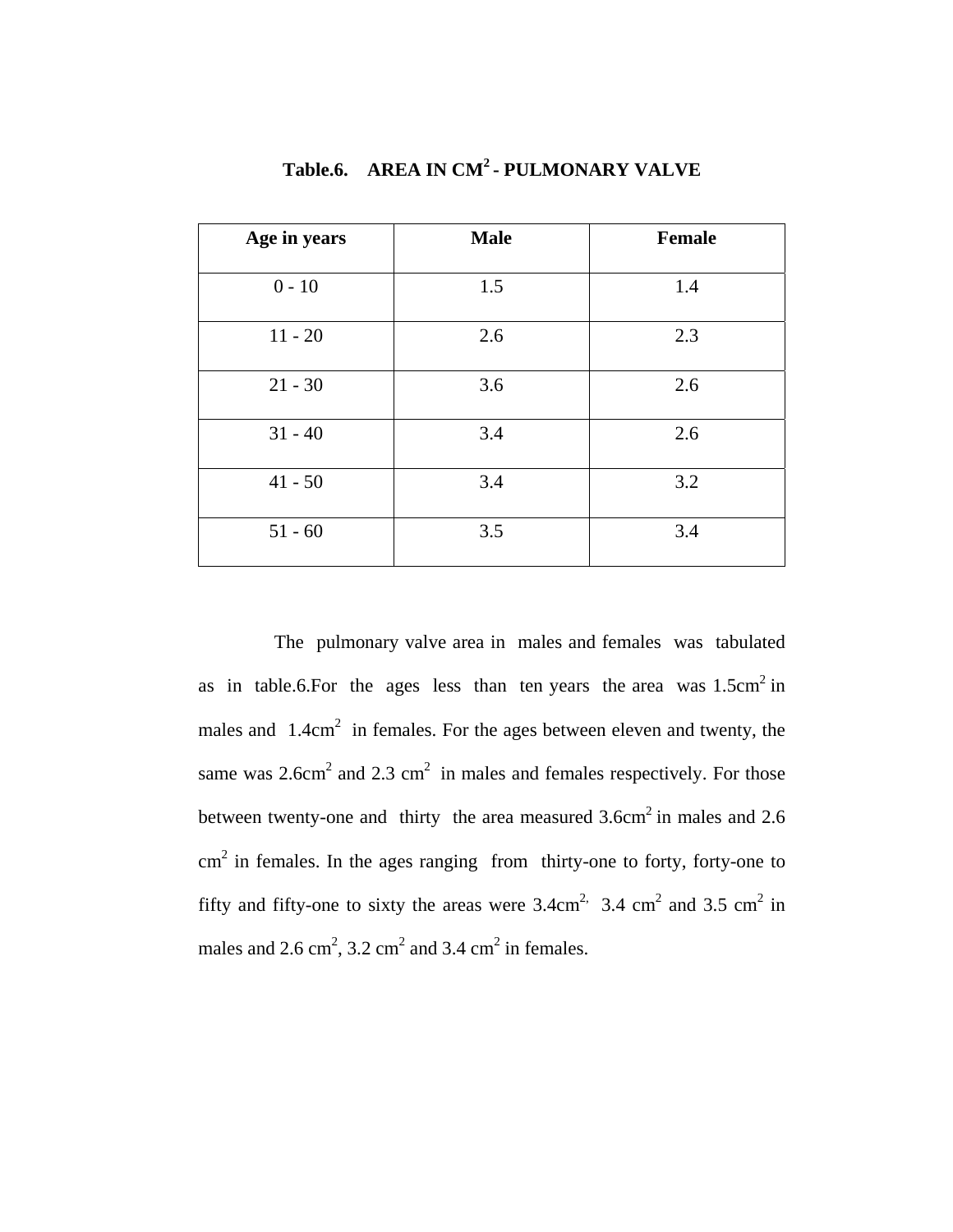| Age in years | <b>Male</b> | <b>Female</b> |
|--------------|-------------|---------------|
| $0 - 10$     | 1.5         | 1.4           |
| $11 - 20$    | 2.5         | 2.0           |
| $21 - 30$    | 2.8         | 2.7           |
| $31 - 40$    | 3.1         | 2.8           |
| $41 - 50$    | 3.2         | 2.9           |
| $51 - 60$    | 3.5         | 2.9           |

**Table.7. AREA IN CM2 – AORTIC VALVE** 

 Observations found when aortic valve area was calculated for both sexes from table.7 are as follows . In the less than ten years group , the aortic valve area measures 1.5 and  $1.4 \text{cm}^2$  in males and females respectively. The aortic valve area has  $2.5 \text{ cm}^2$ ,  $2.8 \text{ cm}^2$  and  $3.1 \text{ cm}^2$  in eleven to twenty, twenty-one to thirty and thirty-one to forty years group in males and  $2 \text{cm}^2$ ,  $2.7 \text{cm}^2$  and  $2.8 \text{cm}^2$  in the females in the same categories respectively. In the forty- one to fifty years and fifty-one to sixty years group, mitral valve measured 3.2 and 3.5 cm<sup>2</sup> in males and 2.9 cm<sup>2</sup> for females.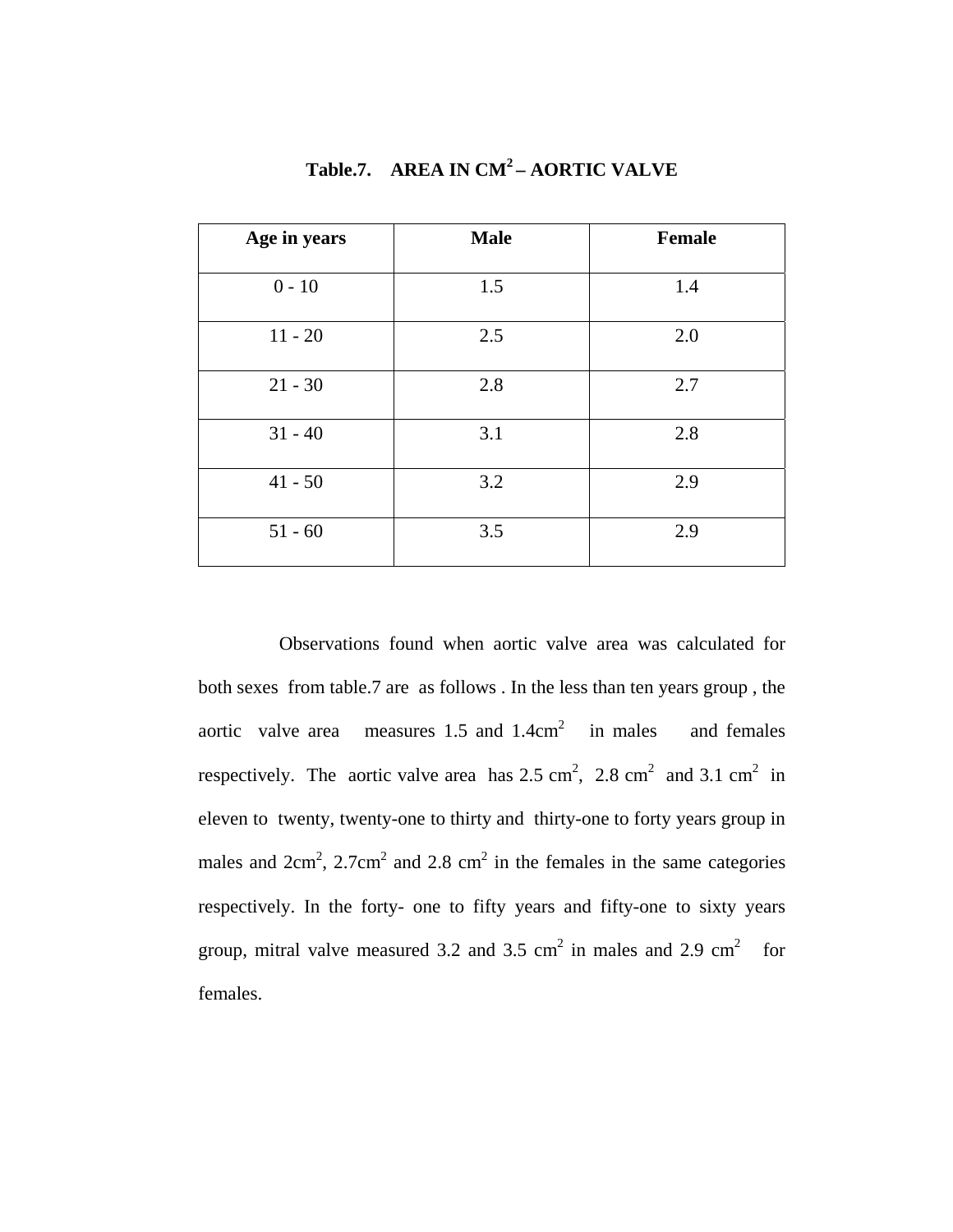### **THE CARDIAC VALVES AND BODY MASS INDEX**

The Correlation between the body mass index and the area in  $cm<sup>2</sup>$  for all four valves are given in the table 8. The range of body index mass measured for this study is from fourteen to thirty. Body index mass utilizes the individual's height and weight and can be related to the patient whose annular size needs to be assessed individually. Body index mass is measured in kilgram per square metre.

**Table 8. BODY MASS INDEX AND AREA OF CARDIAC VALVES in CM<sup>2</sup>**

| <b>BMI</b><br>(kg/m <sup>2</sup> ) | <b>MV</b> | TV  | PV  | AV  |
|------------------------------------|-----------|-----|-----|-----|
| $14 - 16$                          | 3.1       | 3.4 | 1.9 | 1.9 |
| $16.1 - 18$                        | 3.9       | 5.2 | 2.5 | 2.4 |
| $18.1 - 20$                        | 4.5       | 5.4 | 2.7 | 2.8 |
| $20.1 - 22$                        | 4.4       | 5.5 | 2.8 | 2.9 |
| $22.1 - 24$                        | 4.4       | 5.5 | 2.9 | 2.9 |
| $24.1 - 26$                        | 4.6       | 5.6 | 3.5 | 3.2 |
| $26.1 - 28$                        | 4.7       | 5.7 | 3.5 | 3.5 |
| $28.1 - 30$                        | 4.9       | 5.8 | 3.5 | 3.6 |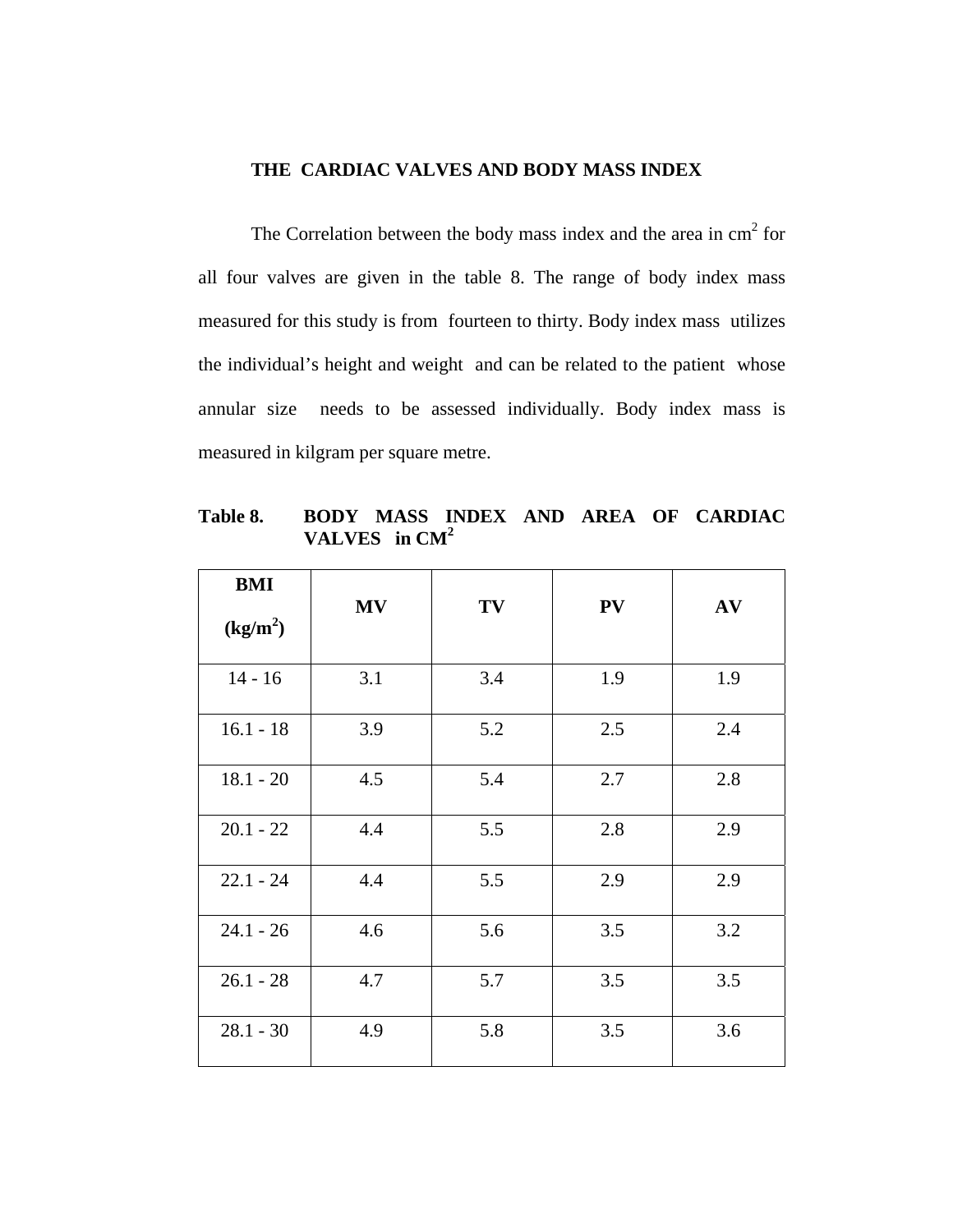BMI – Body mass index

MV- Mitral valve TV-Tricuspid valve

PV- Pulmonary valve AV –Aortic valve

For mitral valve when correlated with the body mass index there is an increase of 0.8 cm<sup>2</sup> from body mass index range of 14.1-16 to 16.1 to 18 kg/m<sup>2</sup> and then an increase of 0.6 cm<sup>2</sup> for 18.1 to 20 kg/m<sup>2</sup>. There is a increase of 0.2 cm<sup>2</sup> and 0.1 cm<sup>2</sup> for the body mass index ranging from 24.1 to 26 kg/m<sup>2</sup> and 26.1 to 28 kg/m<sup>2</sup>. Then there is an increase of 0.2 cm<sup>2</sup> for the body mass index ranging from 28.1 to 30 kg/m<sup>2</sup>.

For tricuspid valve, there is an increase of area for 3.4 cm2 to 5.8 cm<sup>2</sup> for body mass index ranging for 14 kg/m2 to 30 kg/m<sup>2</sup>. For the body mass index ranging from 14 to 18 kg/m<sup>2</sup> there is sharp increase in the area of tricuspid valve by nearly two cm<sup>2</sup>. There is a increase of 0.2 cm<sup>2</sup> for 18.1 to 20 kg/m<sup>2</sup> and then an increase of  $0.1 \text{cm}^2$  in area for the rest of the whole range of body mass index till  $30 \text{ kg/m}^2$ .

Similarly, for pulmonary valve, there is increase from 1.9 cm<sup>2</sup> to 2.7 cm<sup>2</sup> till 20 kg/m<sup>2</sup> body mass index. Then a small increase of 0.1 cm<sup>2</sup> for  $22\text{kg/m}^2$  which continues till 24 kg/m<sup>2</sup> and then an increase of 0.6 cm<sup>2</sup> till 30 kg/m<sup>2</sup>.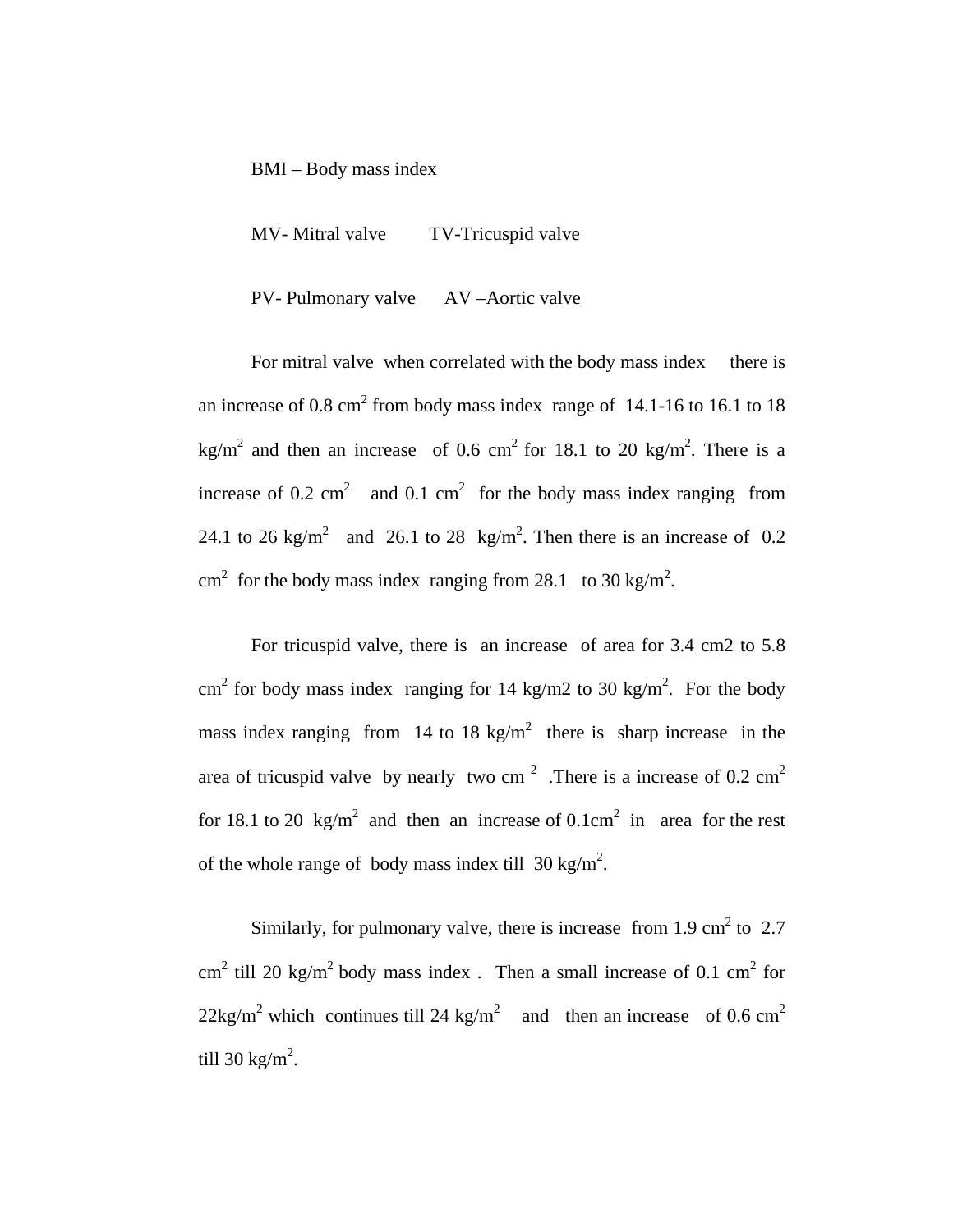For aortic v alve, there is an increase in the area from  $1.9 \text{ cm}^2$ to 3.5 cm<sup>2</sup> till body mass indexd of 14 kg/m<sup>2</sup> to 30 kg/m<sup>2</sup> A small in crease in area of 0.5c m<sup>2</sup> and 0.4cm<sup>2</sup> for body mass index range till 18 kg/m<sup>2</sup> and 20 kg/m 2 respectively which is significant is noted. After this, only 0.1cm  $2\degree$  increase in area is noted till body mass index o0f 24 kg/m<sup>2</sup> and a sharp increase of 0.6 cm<sup>2</sup> is seen in the next range which remains the same till body mass indesx of 30  $\text{kg/m}^2$ .

### **MITRAL VALVE DIAMETER AND LEFT VENTICULAR SIZE**

# **Table. 9. MITRAL VALVE DIAMETER AN LEFT VENTRICULAR SIZE**

| Left ventricular size in cm | Average Mitral valve diameter<br>in mm |
|-----------------------------|----------------------------------------|
| $3.1 - 4$                   | 18.7                                   |
| $4.1 - 5$                   | 23.8                                   |
| $5.1 - 6$                   | 24.8                                   |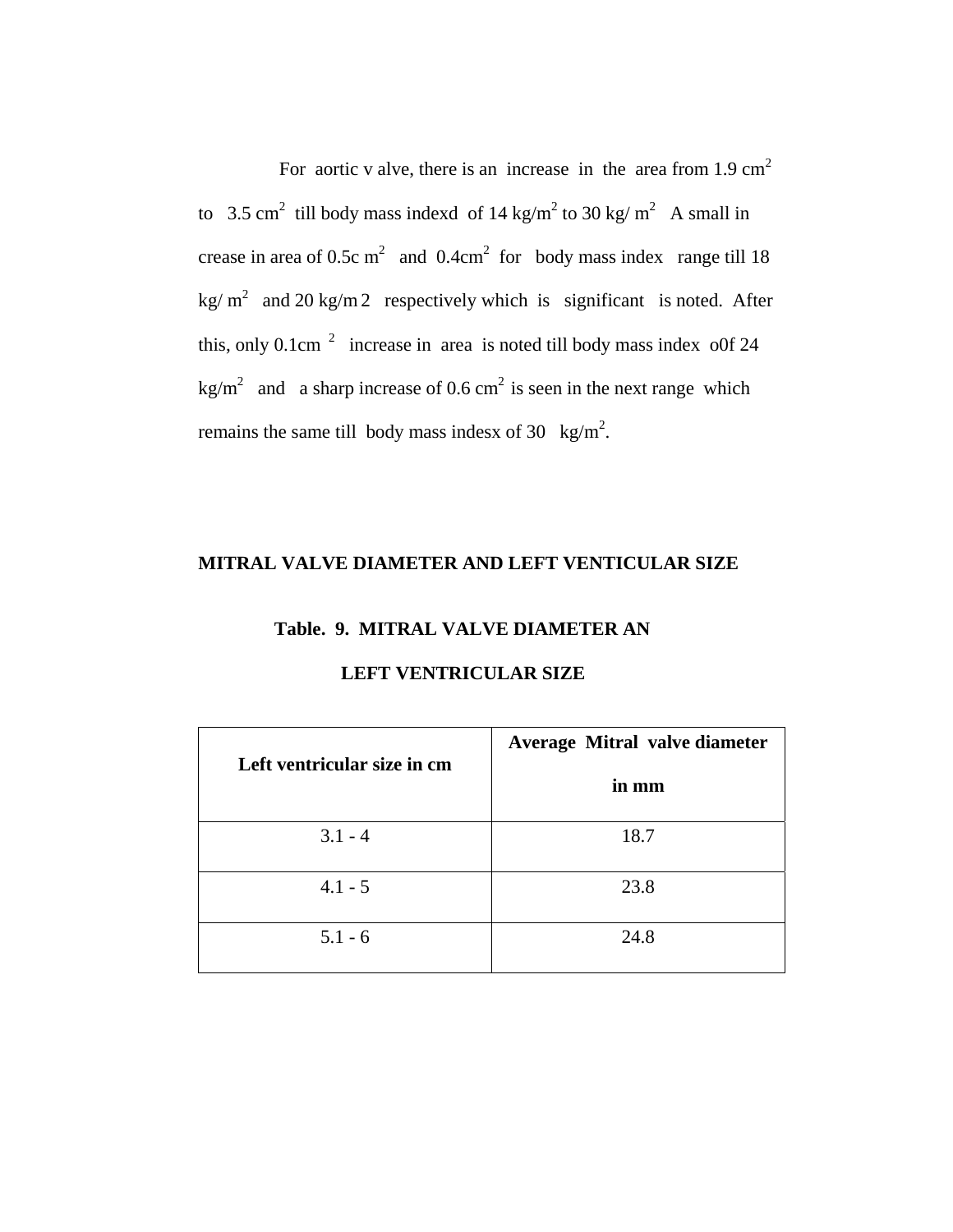The mitral valve diameter for the left ventricular sizes ranging from 3.1 to 7cm were recorded. Directing the left ventricular size into 3 categories with a range of 1cm each, the mitral valve diameter in mm was 18.7, 23.8, and 24.8 mmin the increasing order of left ventricular size.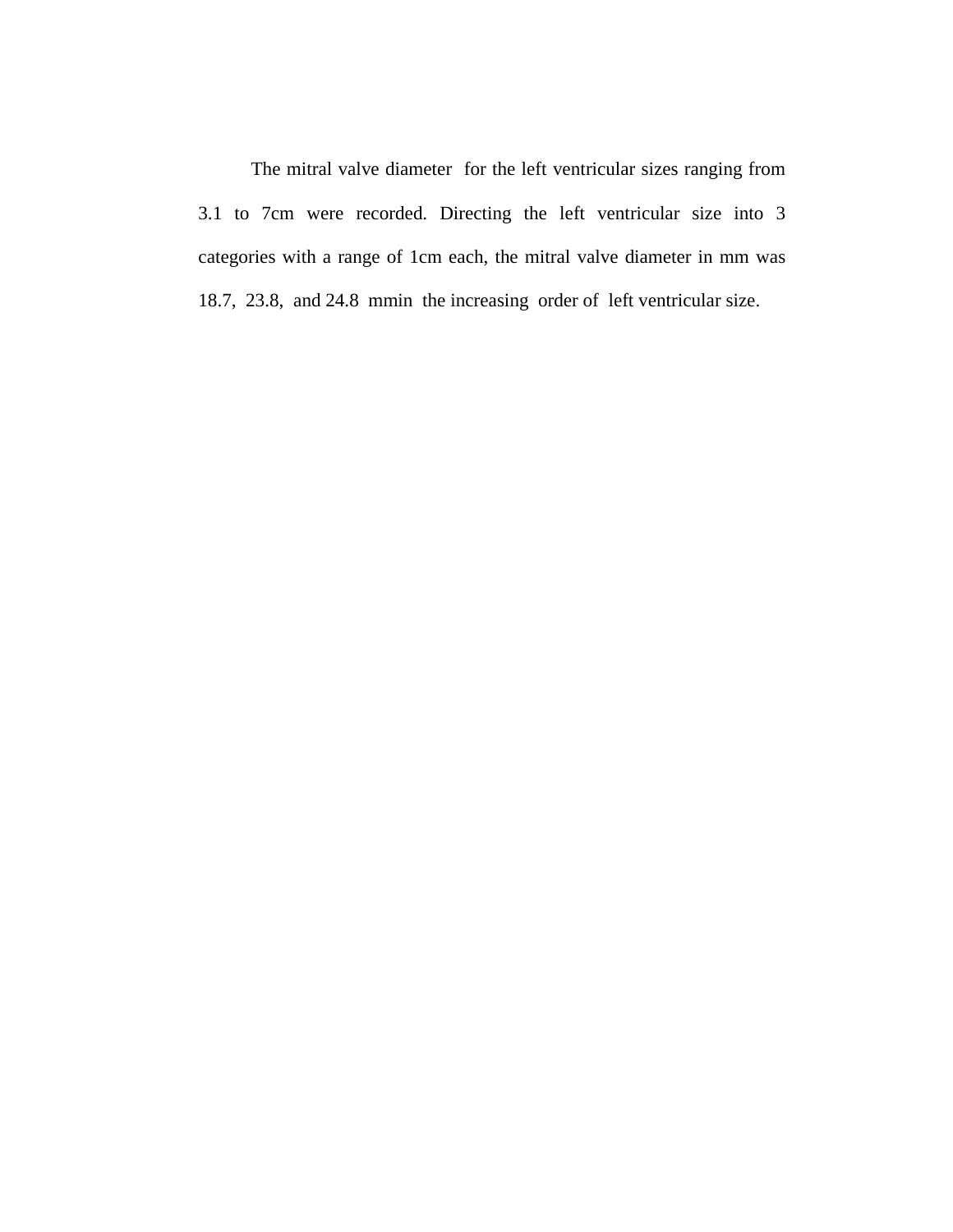### **DISCUSSION**

The data recorded in the observation, was studied in detail and were correlated with the available data.

### **The diameter of all four valves with regard to body surface area**:

### *Mitral Valve*

There was a steady increase in the diameter of mitral valve with increasing body surface area, as noted from table.1. Hence, body surface area as a predictor of normal diameter of the mitral valve is confirmed in this study. The obtained values of mitral valve diameter, when compared with standard valves, given in table.2, were significantly lower in our study population. The values obtained from Indian population was definitely lower than the lower end of standard deviation of the standard values.This shows that the mitral valve diameter in our Indian population is significantly lower.

As already elucidated in the review of literature chapter this difference can lead to a number difficulties encountered during surgical replacement of cardiac valves. One of the most important post operative effect is the patient prosthesis mismatch. This condition is solely caused by the discrepancies between the prosthetic valve size and the patient's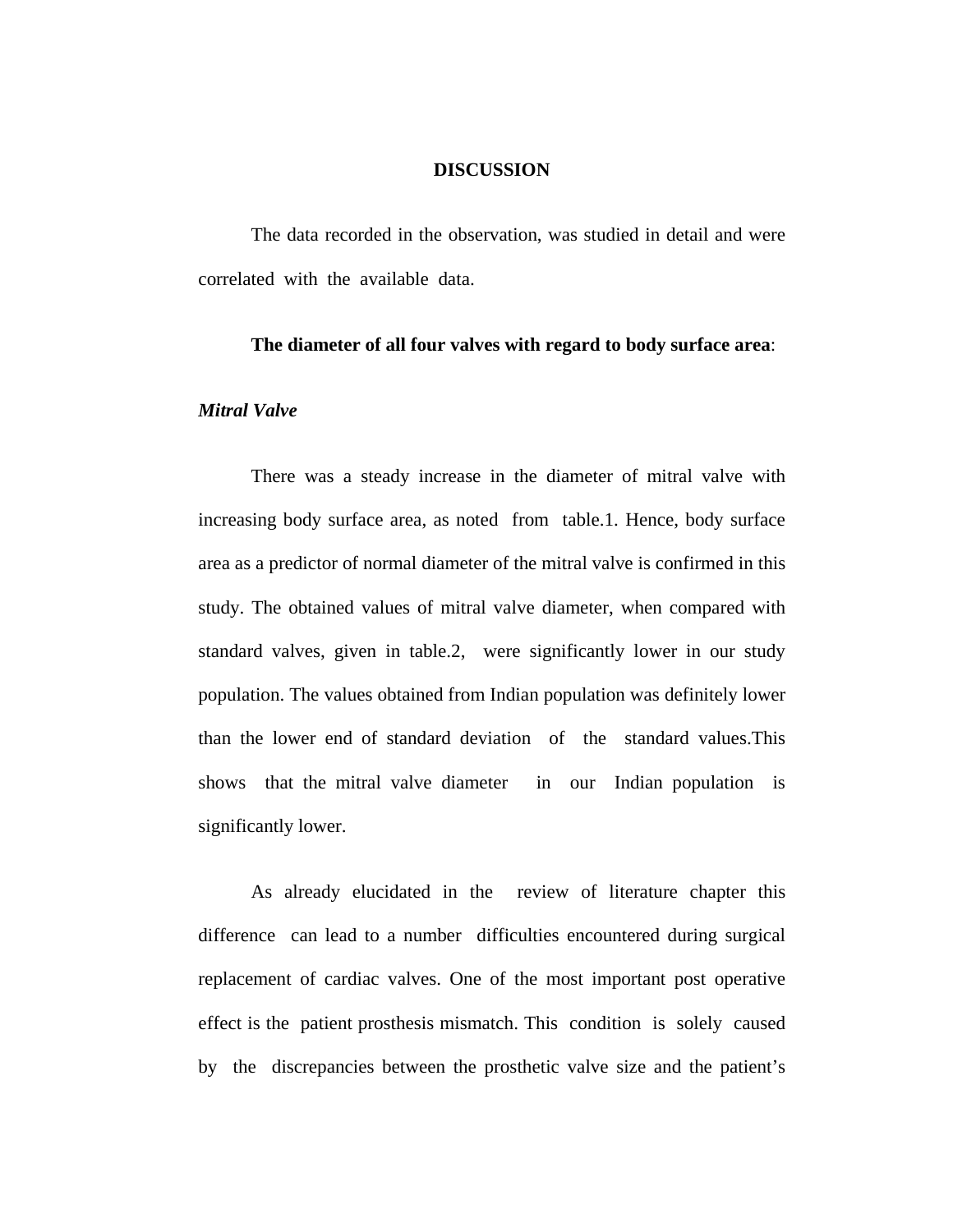annular size. The prosthetic valves available in the market are manufactured to fit in the standard annular sizes. Moreover when a patient is taken for surgery the annular dimensions are checked against the patient's body surface area. Simultaneously, the left ventricular size was also measured and the subjects with no obvious pathology of the heart, as studied in the echocardiogram were only taken fit for this study. This still makes this study a valuable one. So the mitral valve can be concluded to be smaller in this normal study population as when compared to the standard values. Hence, this study has shed some light as to the normal diameter of mitral valve in Indian population and the discrepancy between these and the standard values.

#### *Tricuspid valve***:**

 The diameter of tricuspid valve showed a linear increase with the body surface area for the whole range, ranging from 0.61 to 1.9  $m^2$ , as deduced from table .1.. Tricuspid valve diameter in mm, was very lower than the standard valves. The size of tricuspid valve in Indian population were about 6 m to 10mm lower than the Western population for differing body surface area. This is a very significant observation. However , concluding on such a vast range of difference in the diameter of the tricuspid valve, without taking into account the other factors influencing this parameter is difficult and beyond the scope of this study. The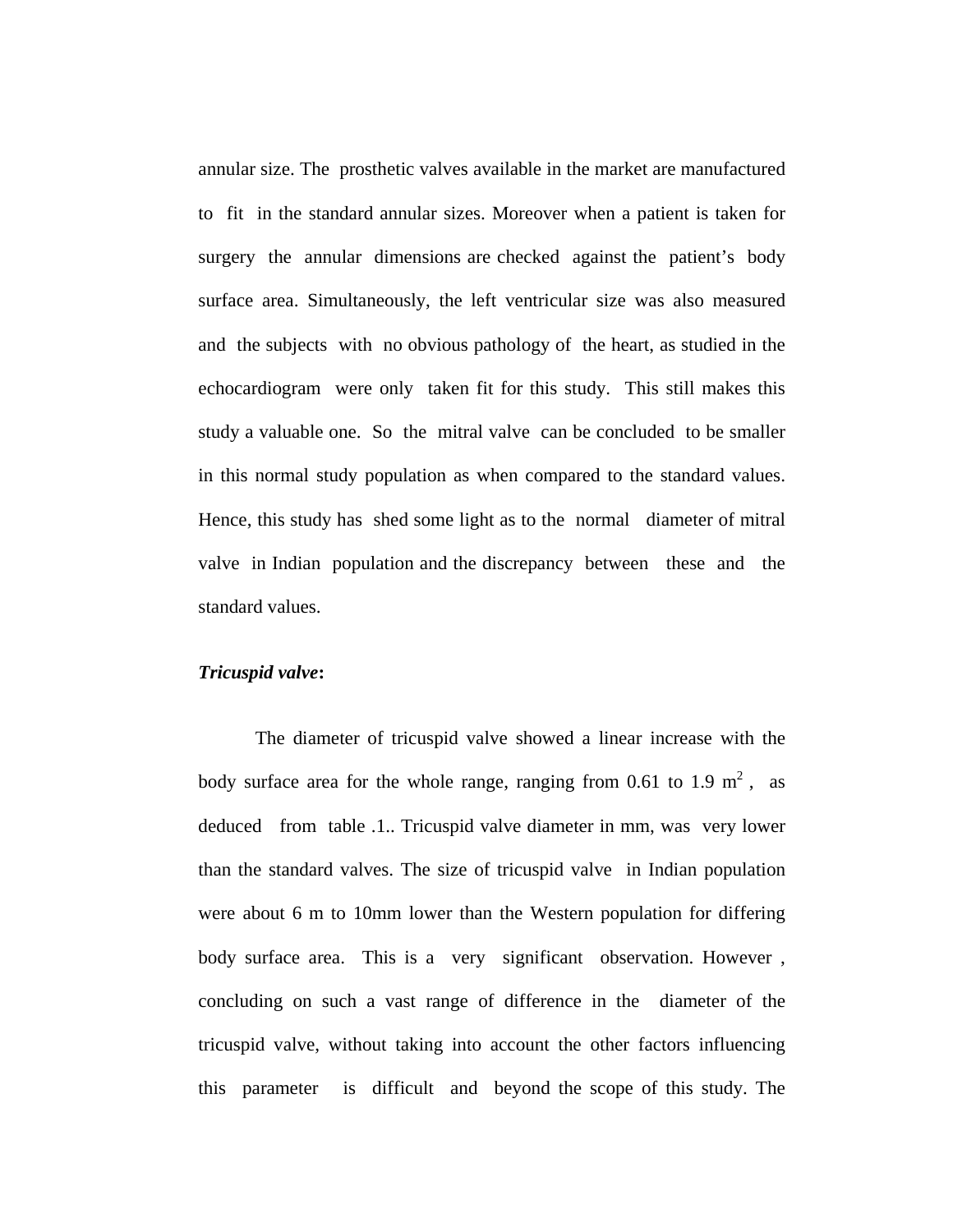diameter increases with increase in the body surface area, which proves that body surface area is a dependable predictor of the normal diameter of the tricuspid valves.

### *Pulmonary Valve:*

The pulmonary valve also showed a steady increase in diameter with increasing body surface area, as noted from table.1.Here again the body surface area has a direct correlation with the pulmonary valve diameter. On comparison with the standard values( table .2.), the diameter of the pulmonary valve was slightly smaller than the standard value but it was within the lower extreme of the standard deviation or showed a difference of 0.5mm from the lower end of the standard deviation. Hence, no major deviations from the normal values in Western population when compared with the Indian study population was observed. Therefore, the diameter of the pulmonary valve coincides with the standard values.

### *Aortic valve:*

**Singh B and Mohan JC** have stated that aortic valve dimension does not correlate directly with the body surface area. But in this study aortic valve showed a steady increase with increasing body surface area ( as in table.1.), proving again that body surface area is a strong predictor of the aortic valves, as for all other valves. Aortic valve diameter on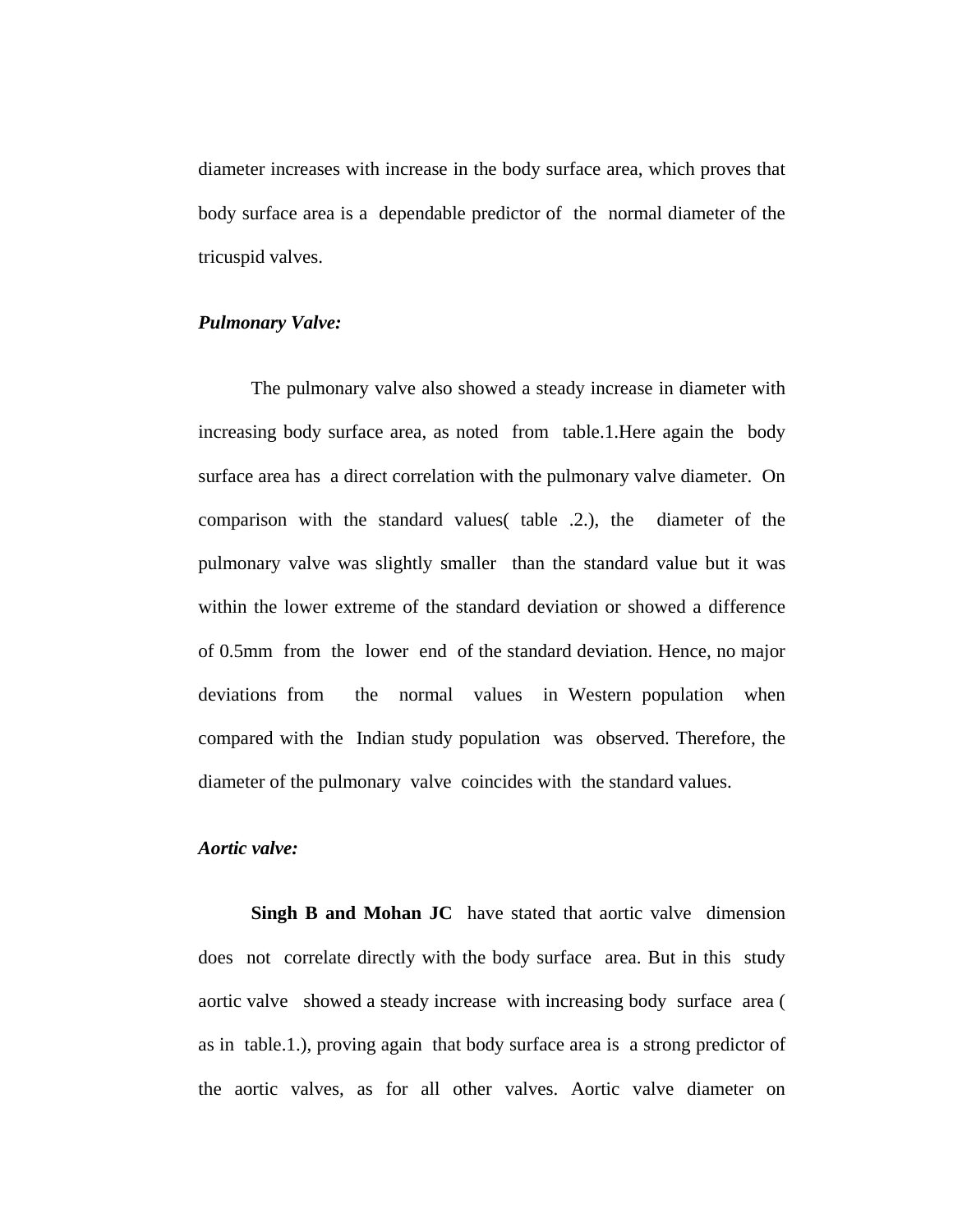comparison with standard valves (from table.2.), correlated with it and was well within the standard deviation of the standard values.

**Gutgesell HP and French M** showed that the valve dimensions were linearly related to body surface area. Similarly Capps S.B. et al., Singh B and Mohan J.C (for mitral, tricuspid and pulmonary valves) also showed that the valve diameter directly and significantly correlated with the body surface area.. King DH showed that best predictor of annular diameter was a logartihmic function of body surface area.

In this study, all the four valves show linear increase in diameter with body surface area and hence approves with the above literature. A significant decrease in mitral valve diameter in the Indian population was also observed.

### **Diameter of cardiac valves and their relation to increasing age**

There is a steady increase in the diameter of all four cardiac valves with increasing age, as found table.3.. The maximum range of increase in diameter by 4mm for mitral and tricuspid valve was observed in the sixteen to twenty years category and 3mm in six to ten years category. Similarly pulmonary valve showed an increase of 3mm for each 5 years when observed in the six to fifteen years age group. Maximum increase of aortic valve by 2mm was observed for each 5 years from birth to twenty years.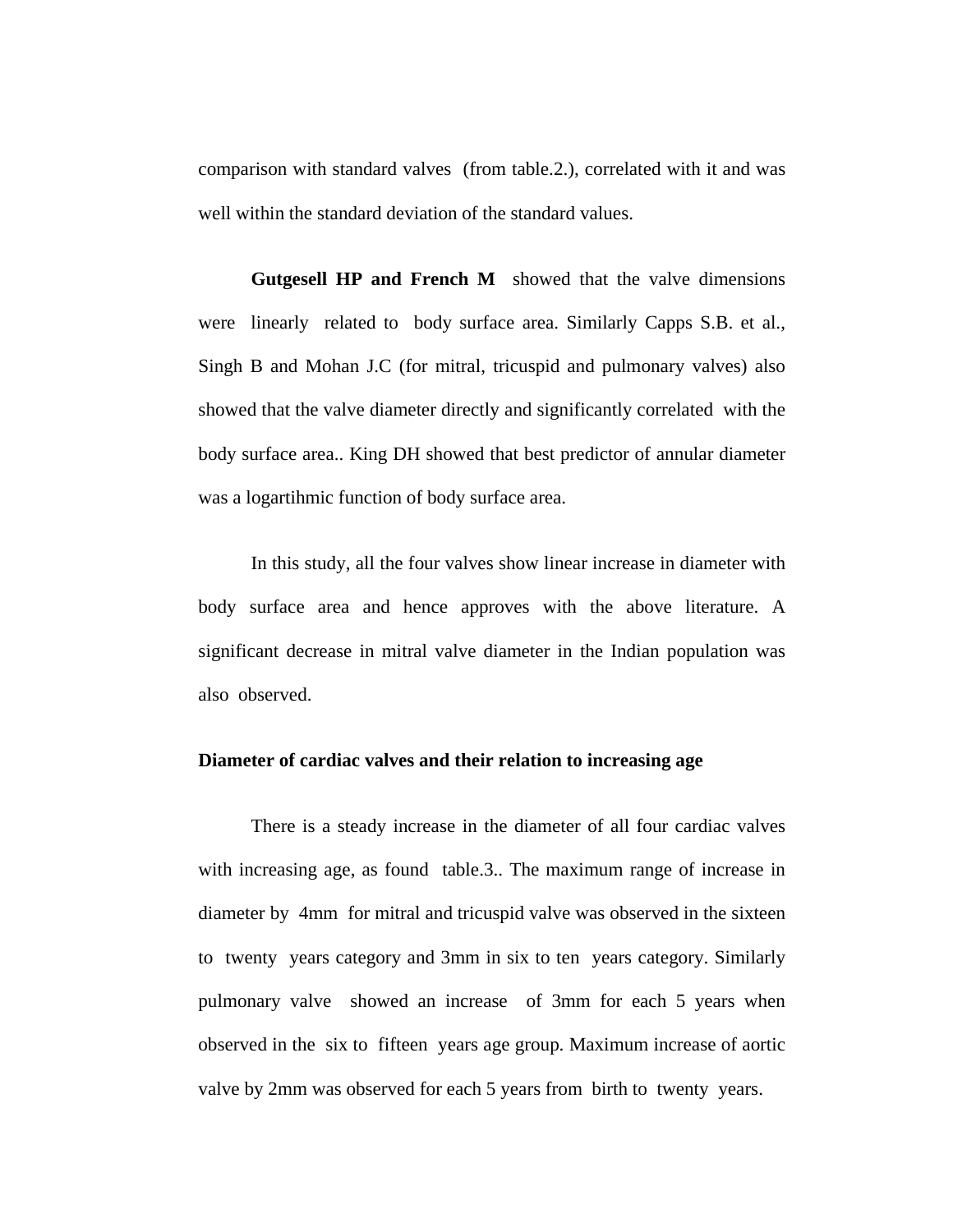Hence, mitral valve and tricuspid valve increased in diameter till ten years and again a spurt was seen in the sixteen to twenty years. Pulmonary and aortic valve increased in diameter steadily by 3cm and 2cm respectively for each five year interval. After twenty years till sixty years the valves were more or less the same size or increased by about one to one and a half mm.

**Kitzman DW and Edwards WD** had described that valve dimensions increase with the advancing age.This study has supported their view.

### **The cardiac valve dimensions and their relation to males and females**

The observations are tabulated in tables 4, 5, 6, 7. All the four cardiac valves were smaller in females than in males till 40 years of age. After 40 years till 60 years, the valves were either equal in size or were smaller in females. In these tables, the relation between the linear increase in valve size with increasing age can again be noted.

Kitzman DW, Scholz DG, Ilstrup DM showed that the size of valves were greater in males than in females. The study correlated with their study and proved the general tendency of smaller valves in females as compared to males.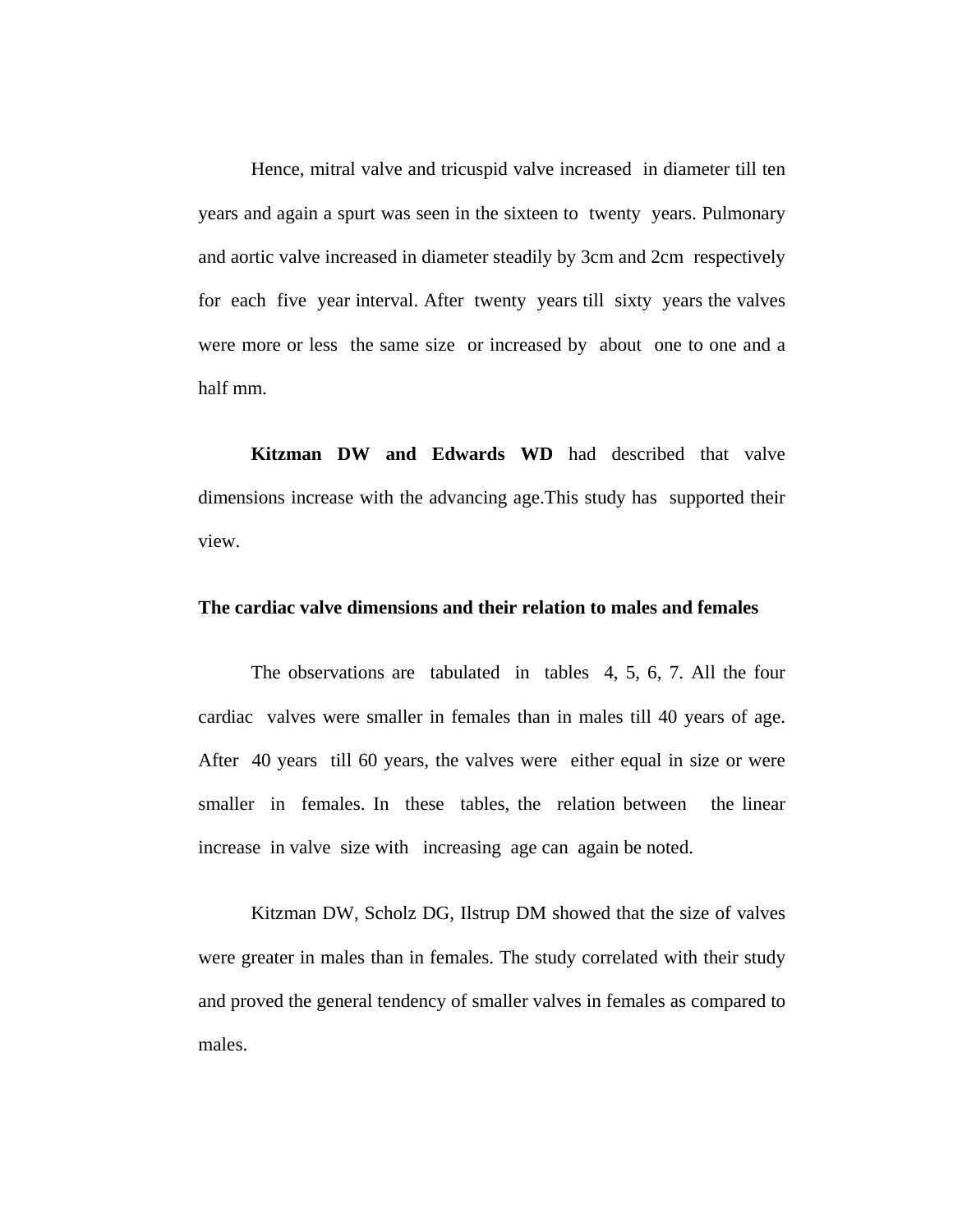#### **The cardiac valve dimensions and body mass index:**

All four cardiac valves show an increase in the area of the valve with regard to increase in body mass index, as observed from table.8. Body mass index is a index of a person's height and weight. Vasan RS, Larson MG, Levy D have showed that height and weight are principal determinants of cardiac valve dimensions.

This study proves that as shows in the above literature study, that height and weight which can be studied by both body surface area and body mass index, are indeed the principal determinants of valve dimensions.

### **Size of left venticle and its effect on mitral valve diameter**

The normal range of left ventricular chamber size is 3 -5.5 cm. When mitral valve annular diameter in mm was recorded with regard to left ventricular size as in table .9. For each cm increase of the left ventricular size , the mitral valve diameter increased linearly. Hence, we can conclude, that with the increase in left ventricular size, the mitral annulus also proportionately increases.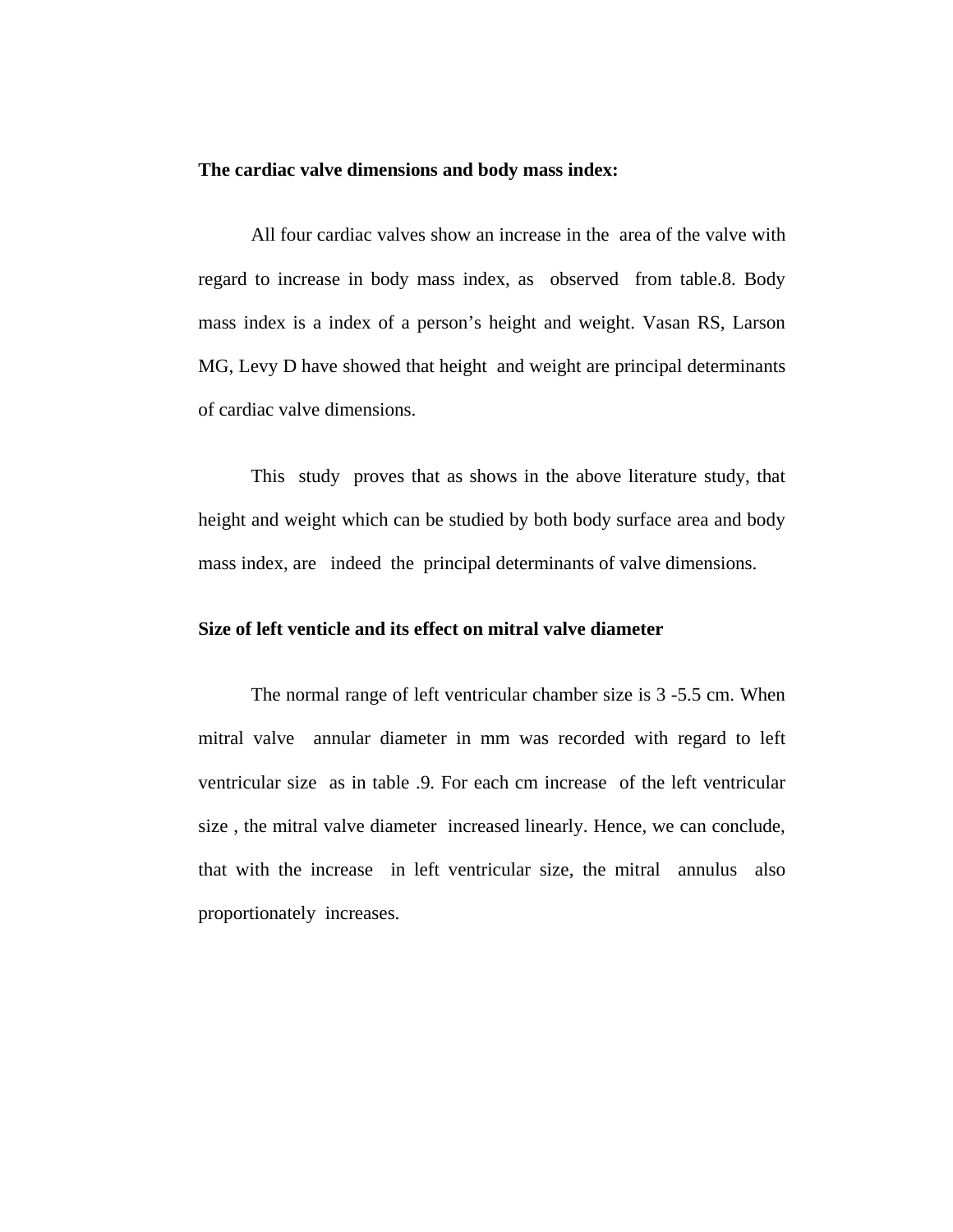### **SUMMARY**

This study on the cardiac valve annular dimensions and their clinical significance has shown that:

- All the four cardiac valve dimensions increased as the body surface area increased.
- The diameter of the mitral valve is significantly smaller in the study population.
- The diameter of the tricuspid valve is also smaller, but requires to be studied further.
- The diameters of the aortic and pulmonary valves are within normal values.
- With increasing age the cardiac valves also increased in size upto the age of twenty.
- The cardiac valve areas were definitely more in males when compared to females.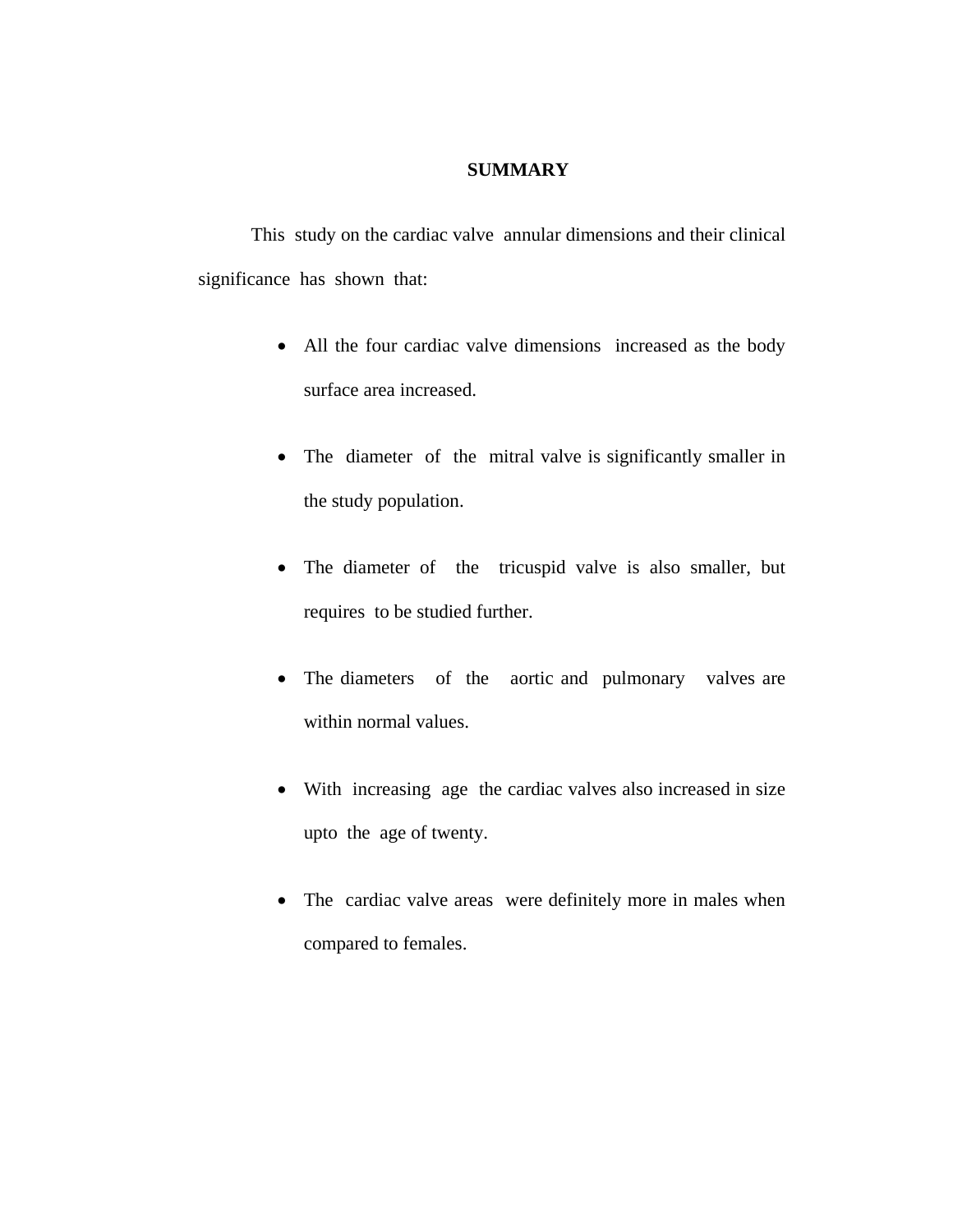- All the four cardiac valve dimensions showed a linear increase with body mass index , proving height and weight to be the principal determinants of their dimensions.
- Mitral valve diameter increased with increase in the left ventricular size.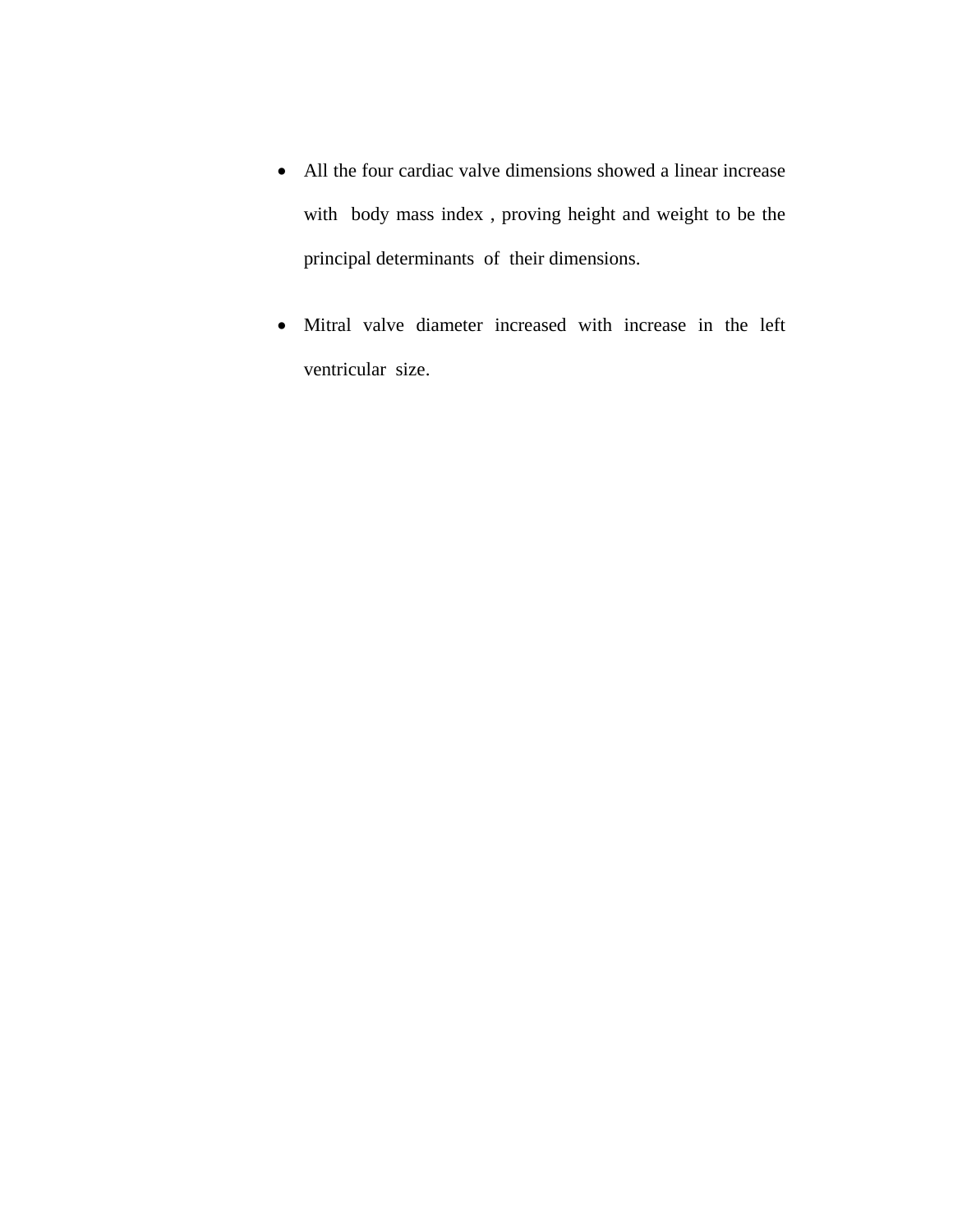#### **BIBLIOGRAPHY**

*Anderson RH, Becker AE*. Cardiac anatomy Edinburgh : London : Chruchill Livingstone, 1980.

*Arthur.E.Weyman, M.D.* Principles and Practice of Echocardiography; Lea and Feibiger  $2<sup>nd</sup>$  ed.

*Bevishvili II, Mchedlishvili KA*; Quantitative evaluation of normal mitral valve and tricuspid valve; Kardioloquia Feb. 1989 29(2): 77-87.

*Capps SB, Elkins RC, Frank DM*. Body surface arce as a predictor of aortic and pulmonary valve diameter. J Thorac Cardiovasc Surg 2000; 119 : 975.

*Claudia Blais, Jean.G.Dumensil, Richard Baillot*. Impact of valve patient prosthesis mismatch on short term mortality. Circulation 2003Aug 26; 108(8) : 983-8

*Daubeney PE, Blackstone EH, Weintraub RG, Slavid Z, Scanlon J,Webber SA:* Relationship of the dimension of cardiac structures to body size; an echocardiographic study in normal infants and children. Cardiol young 1999; 9; 402.

*Davidson WR Jr., Pasquale MJ, Fanelli C.A,* Doppler echocardiographic examination of the normal aortic valve and left ventricular outflow tract. Am J. Cardiol 1991; 67 : 547.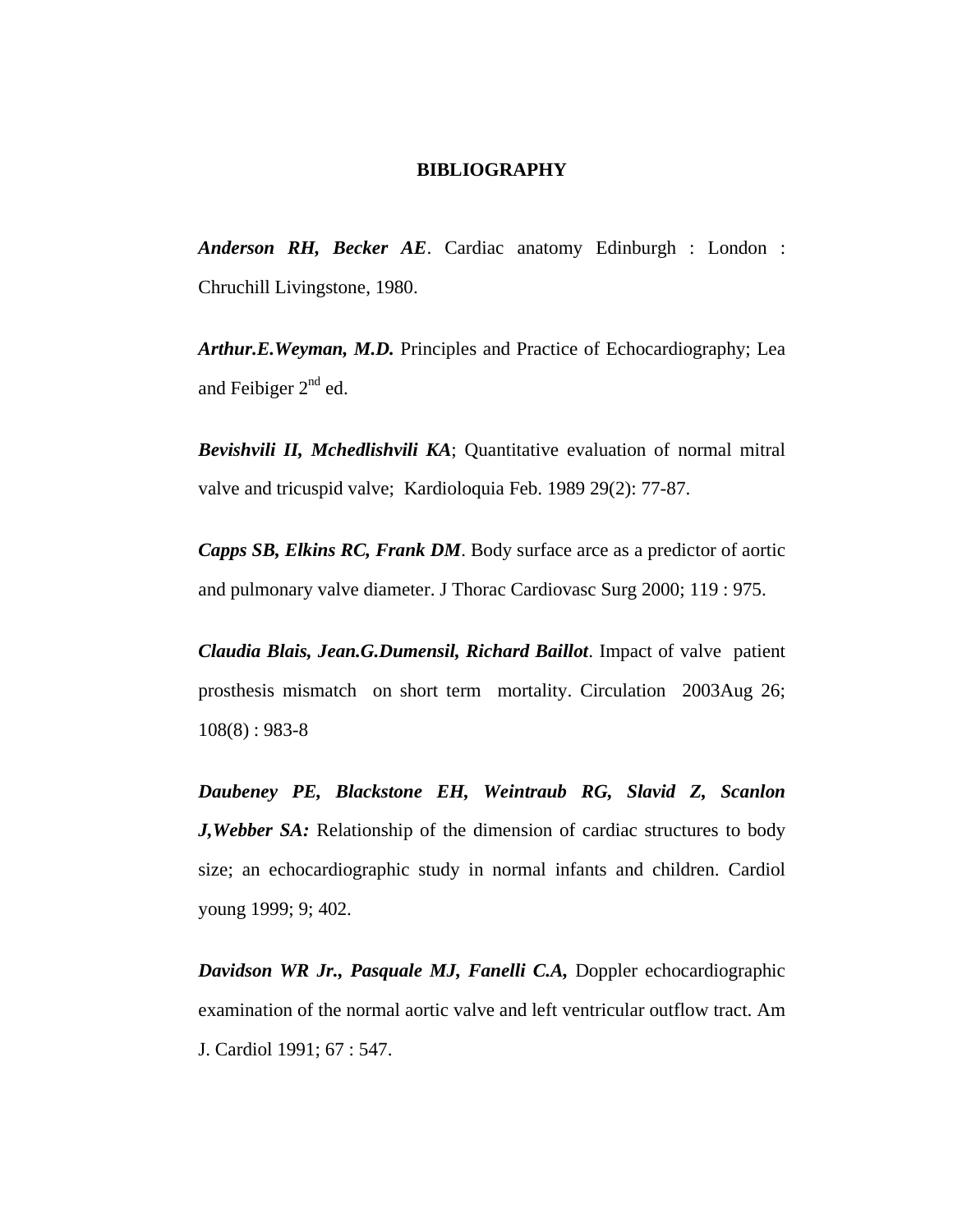*Evangelista A, del Castillo AG, Gonzalez Alujas T, Garcia - Dorado D, Gevix M, Soles - Soles J*; Normal values of valvular annular area; Rev. Esp. Cardiol, Feb 1996.

*Gardin JM, Henry WL, Sarage DD, Ware JH, Bur C, Barer JS;* Echo measurements in normal subjects; J. Ultrasound Dec 1979.

*Gray's* Anatomy; Elsevier; 39<sup>th</sup> ed.

*Gross L, Kugel MA*; Topographic anatomy and histology of the valves in the human heart, AM J Pathol 7 : 445 - 474, 1931.

*Habbal ME, Somerville J.* Size of the normal aortic root in normal subjects and in those with left venticular outflow obstruction. Am J Cardiol 1989; 63 : 322.

*Haimerl J, Freitaq. Krikoric A, Rauch A, Sauer E;* Quantification of aortic valve area in healthy subjects; Z Kardiol March 2005.

*Harvey Feigenbaum, M.D*, Echocardiography, Lea and Febiger, 5<sup>th</sup> ed.

*Hutchins GM, Anaya OA;* Measurements of cardiac size, chamber volumes and valve orifices at autopsy. John Hopkins Med J. 133 : 96 - 106, 1973.

*King DH et al*, Mitral and tricuspid valve annular diameter in normal children determined by two dimensional echocardiography. Am J Cardiol 1985; 55 : 787.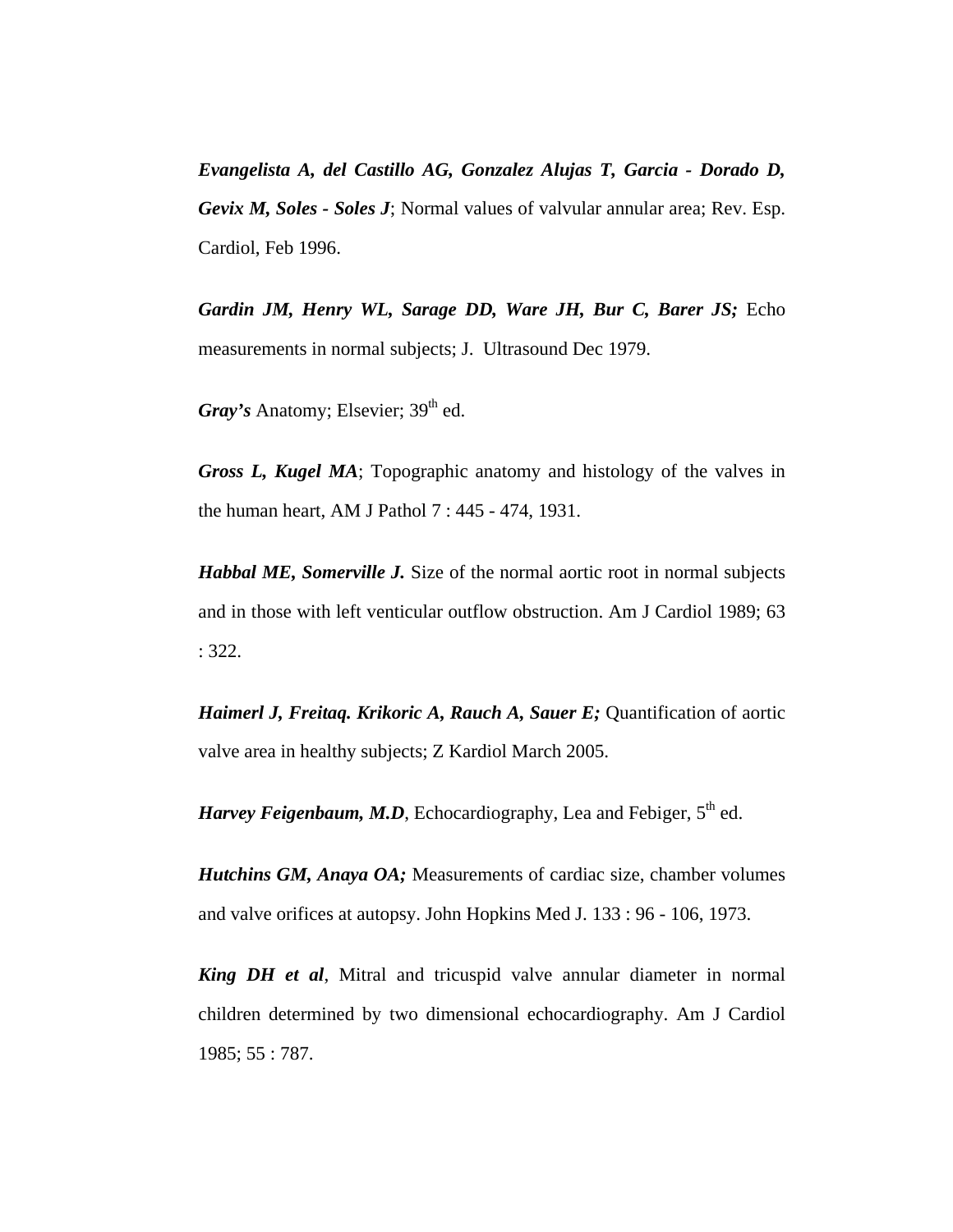*Kirklin/ Barratt- Boyes*, Cardiac surgery. Third edition.Churchill/ Livingstone.

*Kitzman DW, Edward WD*; Age related changes in normal human heart; J. Gerantol, March 1990.

*Krovetz LJ.* Age - related changes in size of the aortic valve annulus in man Am Heart J 1975; 90 : 569.

*Marc R et al*; prosthesis - patient mismatch after aortic valve replacement, The annals of thoraic surgery, 2006; 81 : 481 - 9.

*Merkin RJ.* Position and orientation of the heart valves. Am J Anat 1969; 125 : 375.

*Nelson* Textbook o Paediatrics ; seventeenth edition ,Saunders.

*Ormiston JA, Shah PM, Tei C, Wong M.* Size and motion of the mitral valve annulus in man. I. A two - dimensional echocardiographic method and findings in normal subjects. Circulation 1981; 64 - 113.

*Otto C.M*: The Textbook of clinical Echocardiography, ed 2. Philadelphia; WB Saunders, 2000.

*Pibarot P et al;* Impact of prosthesis - patient mismatch on hemodynamic and symptomatic status, morbidity and mortality after aortic valve replacement with a biprosthetic heart valve. J Heart valve Dis 1998; 7 : 211 - 8.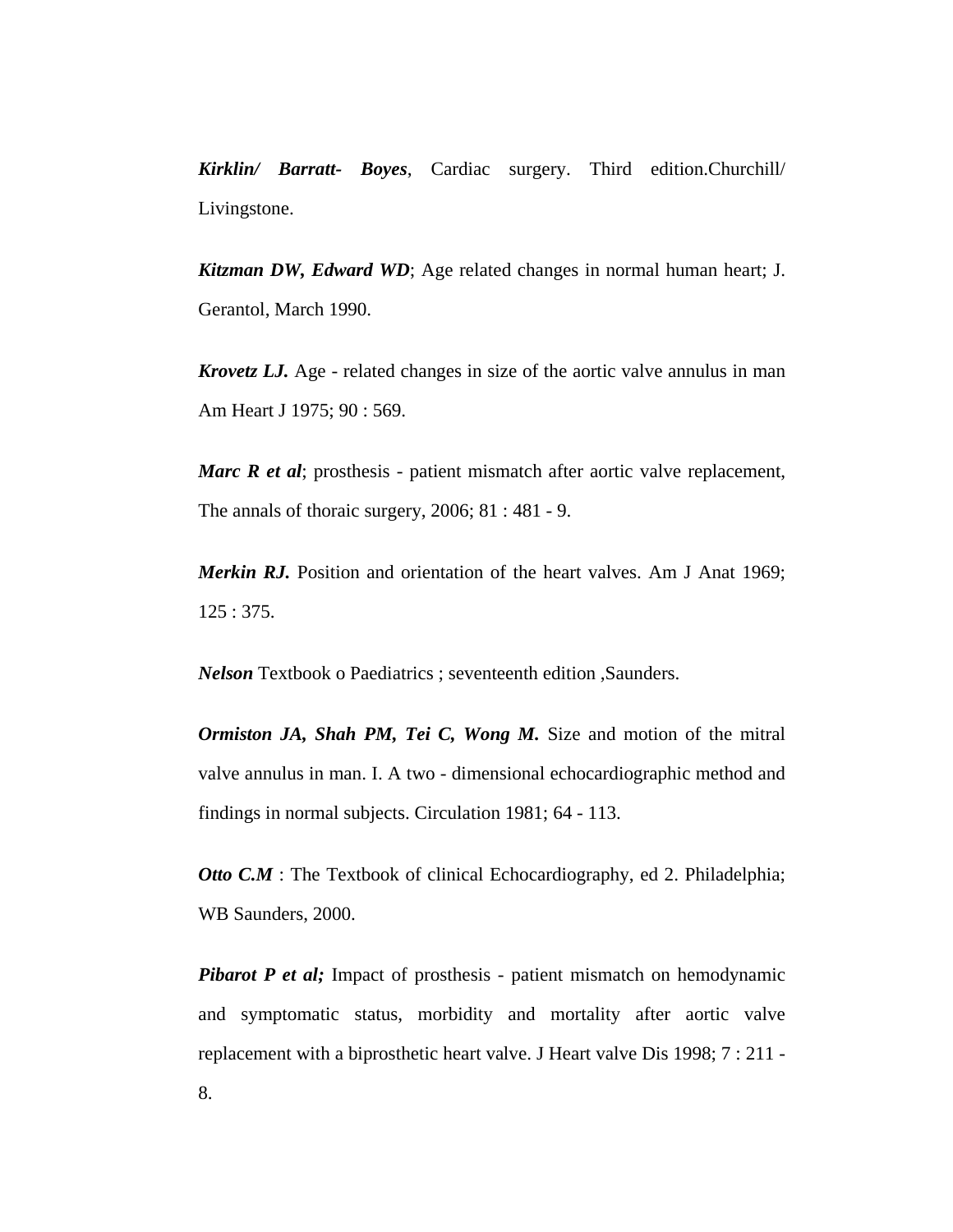*Rao V, Jamieson WRE, Ivanov J, Armstrong S, David T.E*; Patient prosthesis mismatch affects survival after aortic valve replacement. Circulation 2000; 102 (Suppl. 3) : 5 - 9.

*Roman, et al* : Am J Cardiol 1989; 64 : 507.

*Rowlatt U.F, Rimoldi, H.J.A., and Levy, M*. The quantitative anatomy of the normal child's heart. Pediatr. Clin. North Am., 10 : 499, 1963.

*Rusted IE, Scheifley CH, Edwards JE*. Studies of the mitral valve. I . Anatomic features of the normal mitral valve and associated structure. Circulation 1952; 6 : 825.

*Schenk KE, Heinze H:* Age dependent changes of heart valves and heart size; Recent Adv. stud cardiac struct Metab 10 : 617 - 624, 1975.

*Silver MD, Lam JH, Ranganathan N, Wigle ED*. Morphology of the human tricuspid valve. Circulation 1971; 43 : 333.

*Silverman ME, Hurst JW:* The mitral complex: interaction of the anatomy, physiology and pathology of the mitral annulus, mitral valve leaflets, chordae tendinae, and papillary muscles.

*Singh B, Mohan JC;* Atrioventricular valve orifice areas in normal subjects; Jnt. J. Cardiol, March 1994 ; 15; 44(1) : 85 - 91.

*Skandalaki's* Surgical Anatomy ; Paschalidis Medical Publication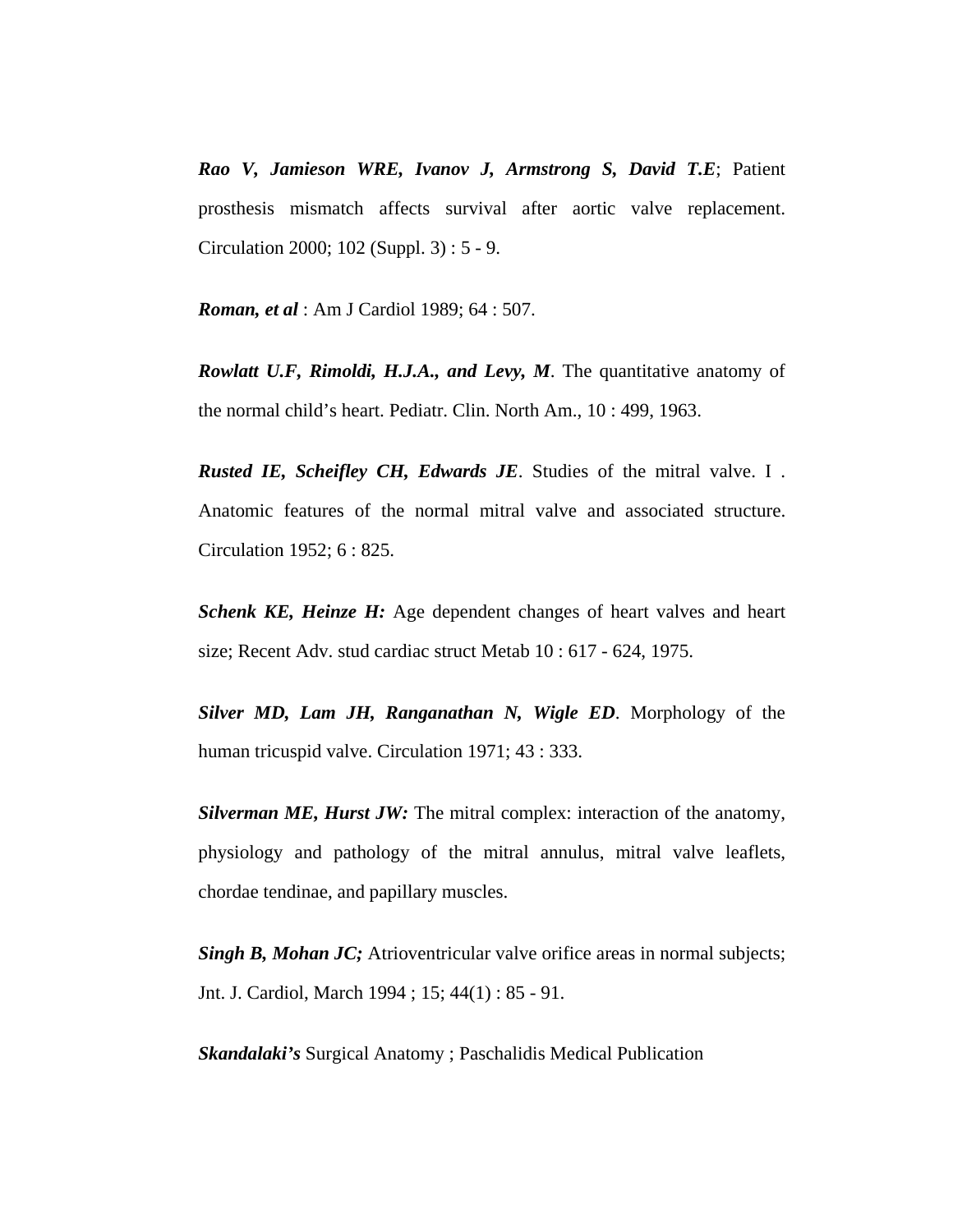*Tei C, Pilgrim JP, Shah PM, Ormiston JA, Wong M.* The tricuspid valve annulus; study of size and motion in normal subjects and in patients with tricuspid regurgitation. Circulation 1982, 66 : 665.

*Tirone E. David MD*, Patient prosthesis mismatch, Circulation 2000.

*Turrent - Guasp*: The normal macroscopic structure of the heart. Semin Thorac Cardiovasc Surg 2001 : 13 : 301 - 19.

*Vasan RS, Larson MG, Levy D*: Determinants of aortic root size ; Circulation Feb. 1995.

*Watae N, Hayashi H, Gerola LR, et al:* Anatomical study of the human tricuspid valve; Surg. Radiol Anat 12 : 37 - 41, 1990.

*Westaby, Karp RB, Blackstone EH, Bishop SF;* Adult human valve dimensions and their surgical significance Am J . Cardiol, Feb. 1984.

*Zilberman MV, Khoury PR, Kimball RJ*; Two dimensional echo valve measurements in healthy children with gender specific differences. Pediatr cardiol, Jul. 2005.

**Zimmerman J and Bailey C.P.** Surgical significance of the fibrous skeleton of the heart. J Thorac Cardiovasc Surg. 44 : 701-712, 1962.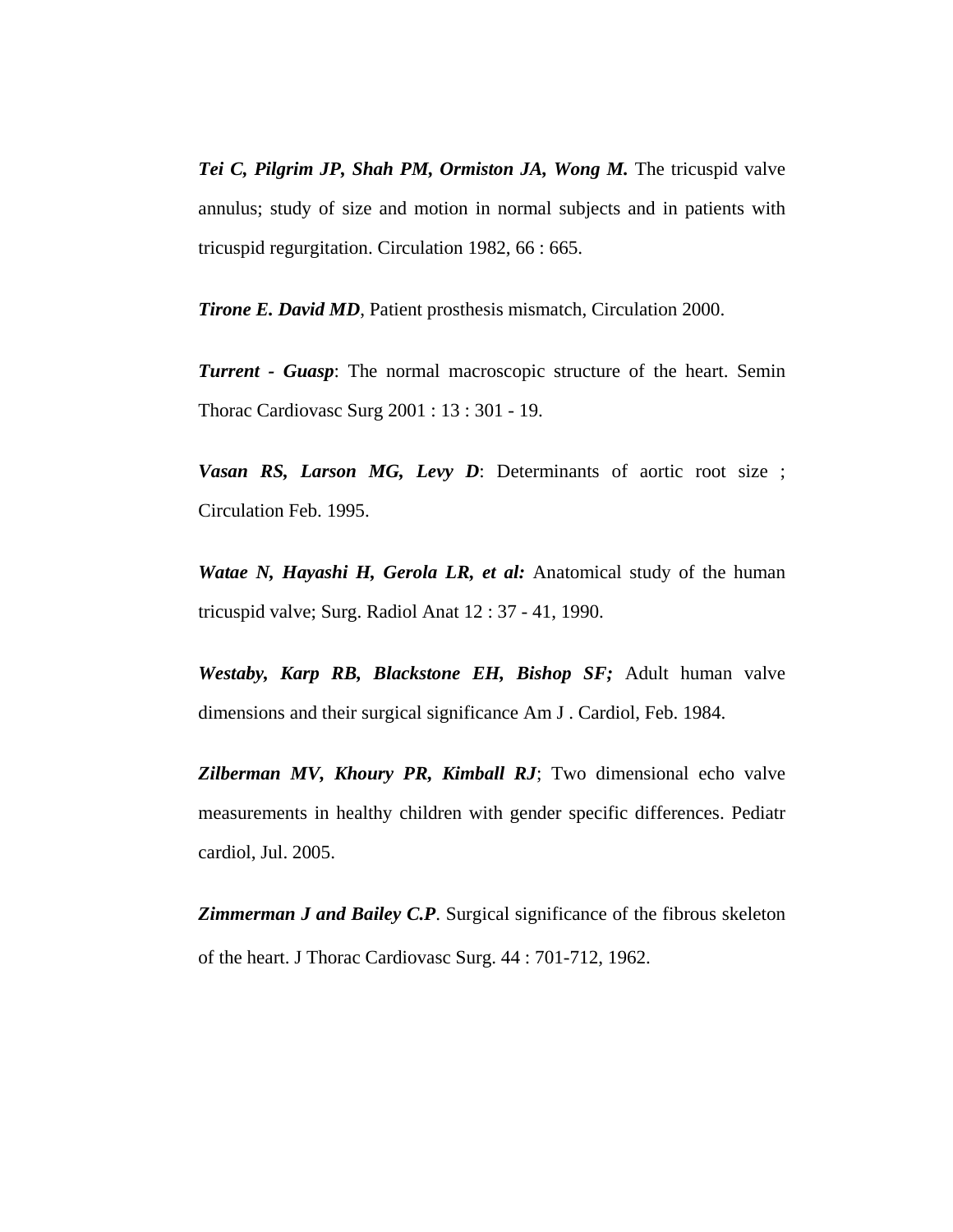## **TRICUSPID VALVE ANNULUS**



| RV - Right Ventricle |  |
|----------------------|--|
| TV – Tricuspid Valve |  |
| $RA - Right$ Atrium  |  |

LV – Left Ventricle MV – Mitral Valve LA – Left Atrium

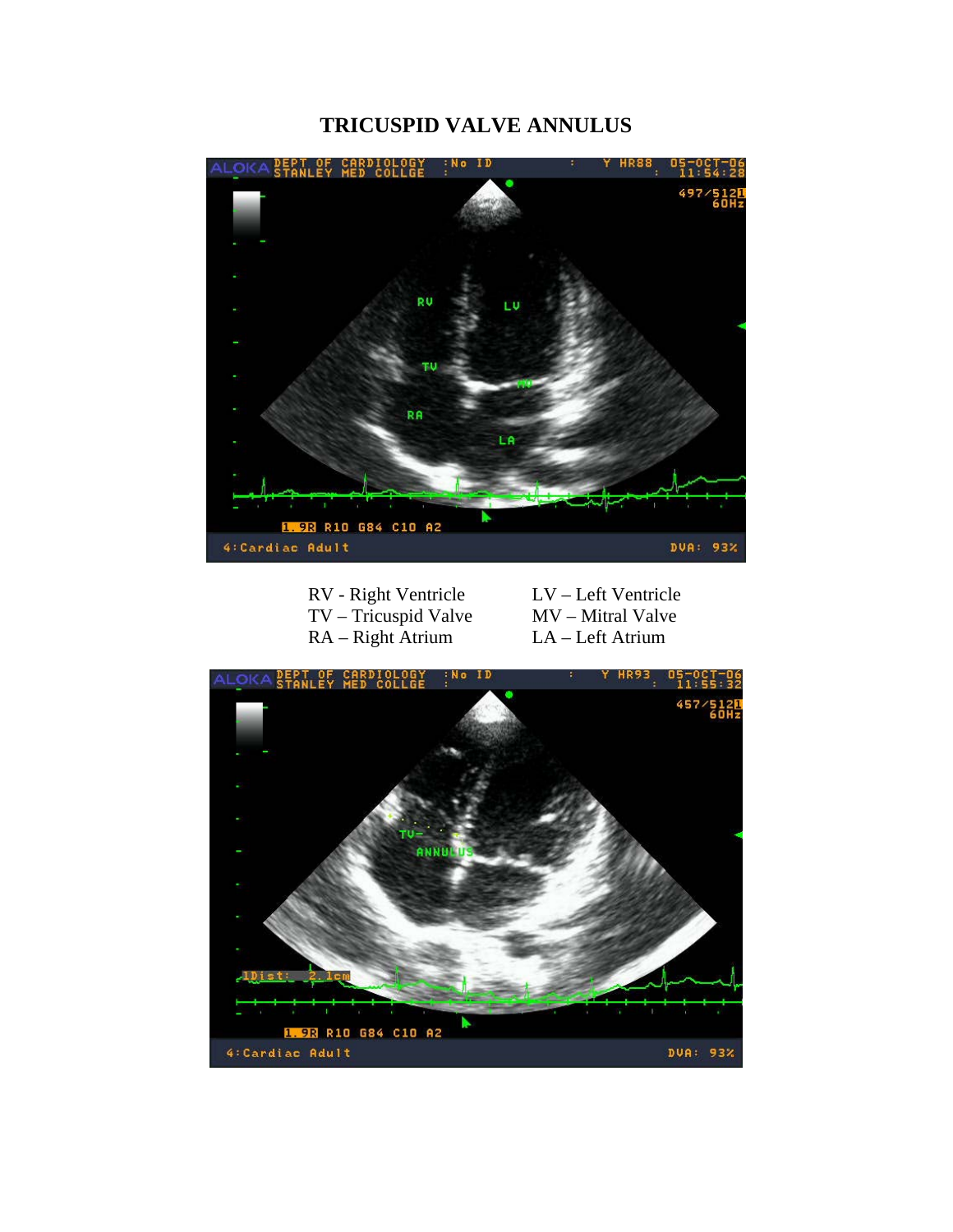## **MITRAL VALVE ANNULUS**



RV - Right Ventricle<br>
AO - Aorta<br>
LA – Left Atrium LA – Left Atrium

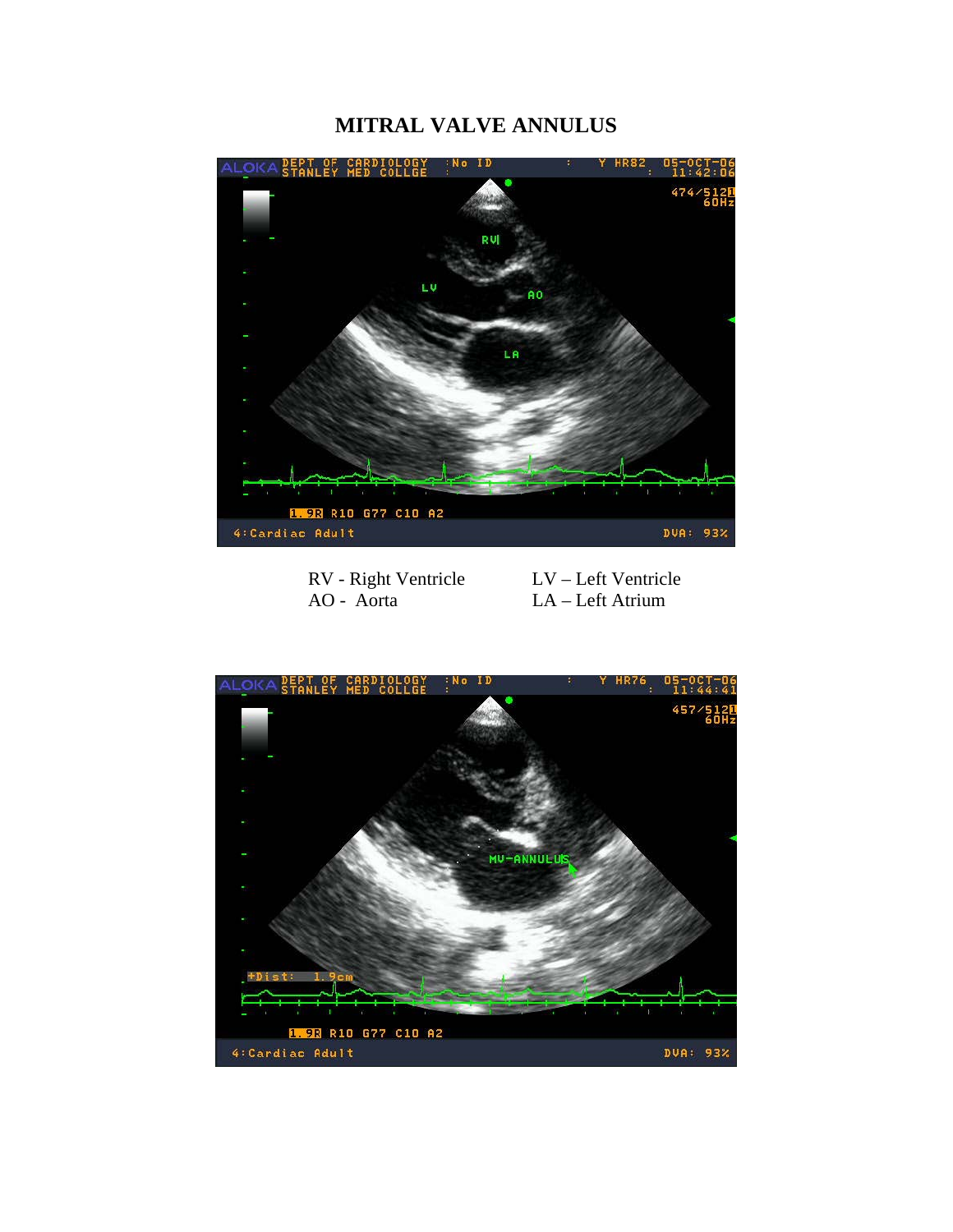## **AORTIC VALVE ANNULUS**



RV - Right Ventricle<br>
AO - Aorta<br>
LA – Left Atrium LA – Left Atrium